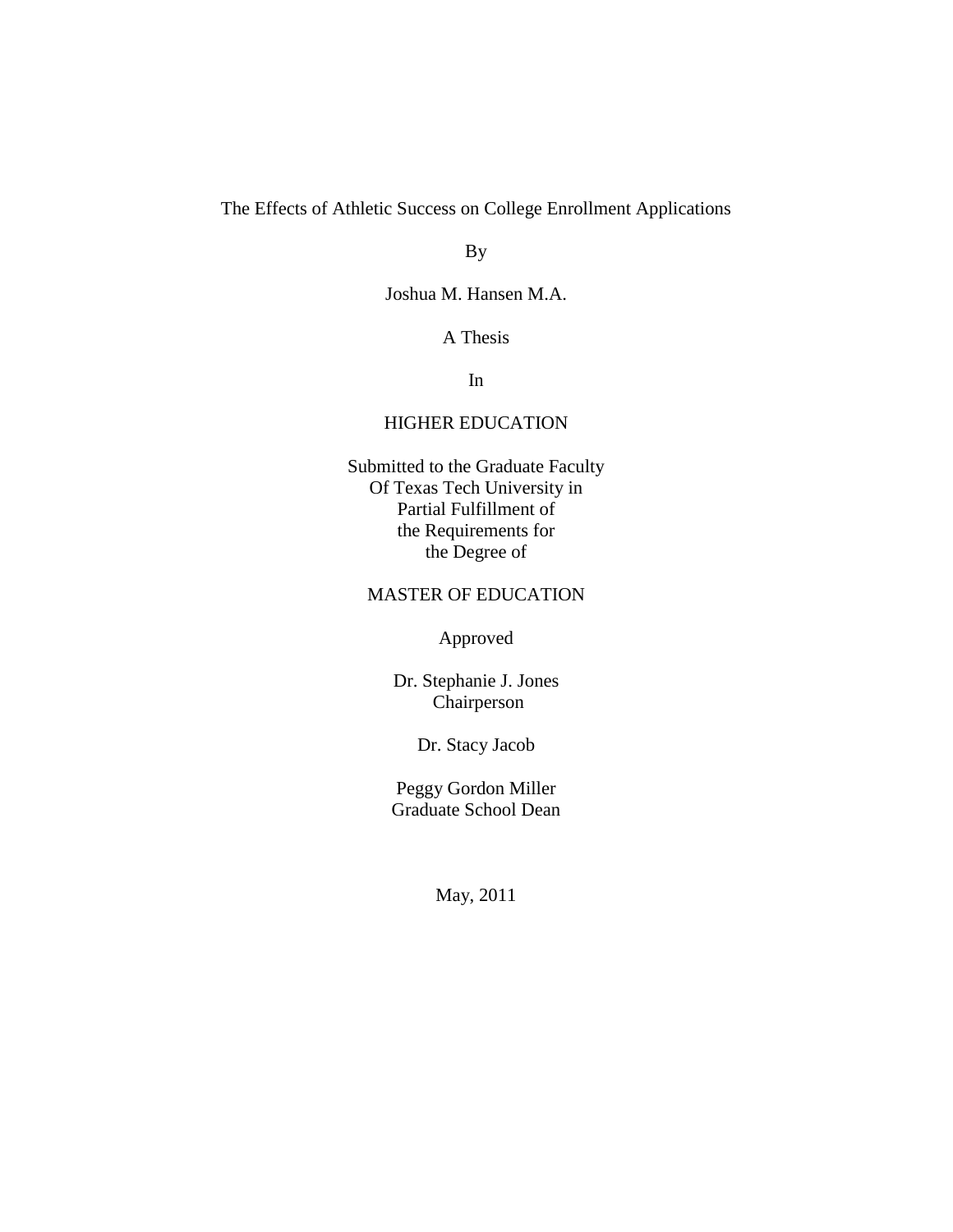Copyright 2011, Joshua Hansen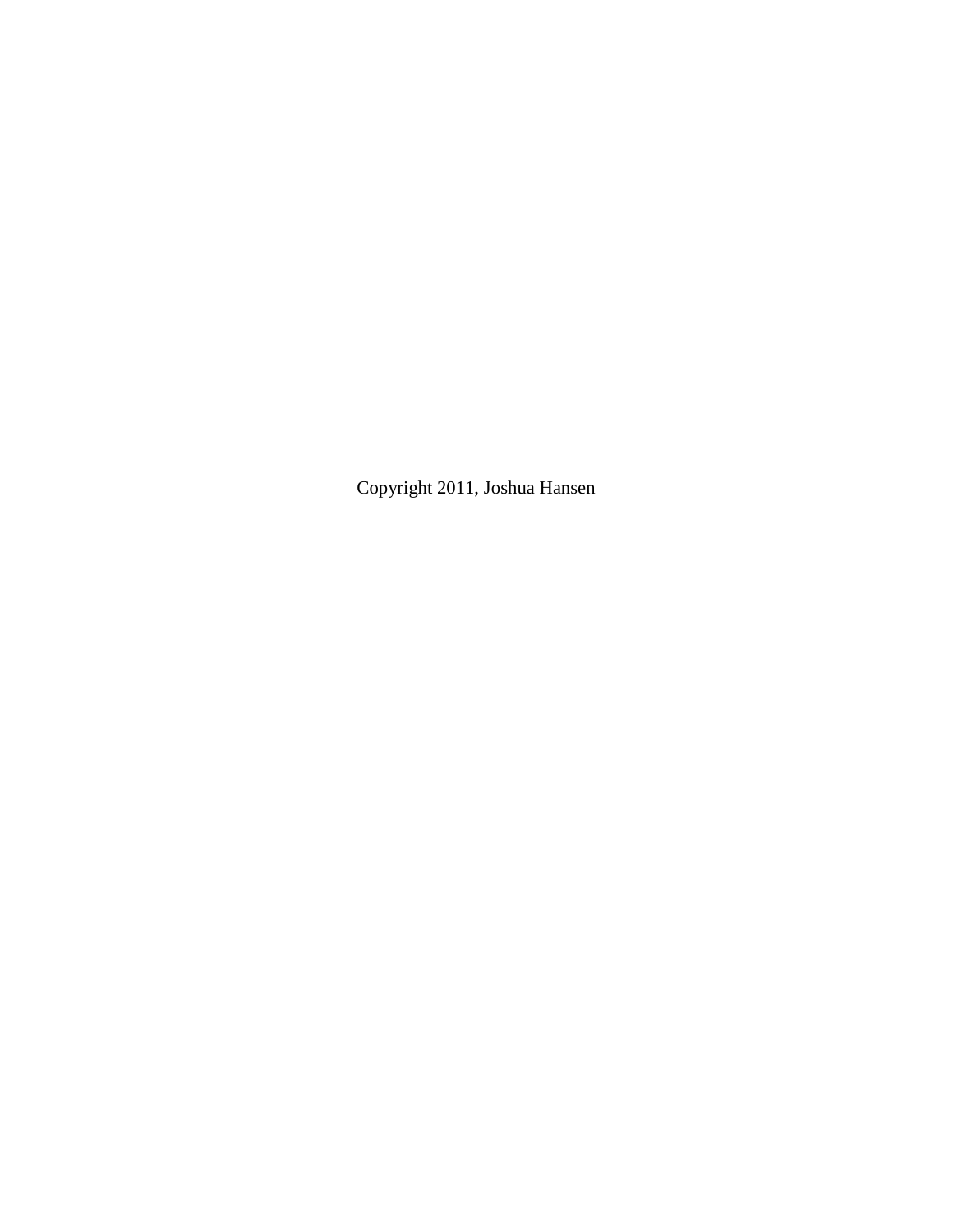### **Acknowledgments**

I want to take a moment and thank those who made this all possible. As much as a thesis is autonomous work, it felt like a team effort to continue and finish this project. I know now when I reflect back on this experience, I will remember how important each of these individuals was in my success.

I would like to thank first my thesis chair, Dr. Stephanie J. Jones. I have often said without you this boat would have sunk and I meant it. I feel through this experience you have taught me so much about what it means to write a solid academic article. From day one, you have never given up on me and always pushed me to be a better writer and student. I always appreciated your directness and honesty and our ability to connect because of it.

Next, I would like to thank my committee member, Dr. Stacy A. Jacob. Thank you for your constant support and never failing ability to make me feel positive throughout this process. Your guidance was always appreciated it and will continue to be in the future.

I would like to say thank you to friends and professionals at Texas Tech University. You all provided consistent support and understanding through this process. Specific thanks to Sarah Barron for being my thesis partner and going through this experience with me.

Finally, I would like to thank my parents. Mom and Dad, both of you have supported me beyond what I could have expected. Thank you so much for all the phone calls and emails encouraging me to push on.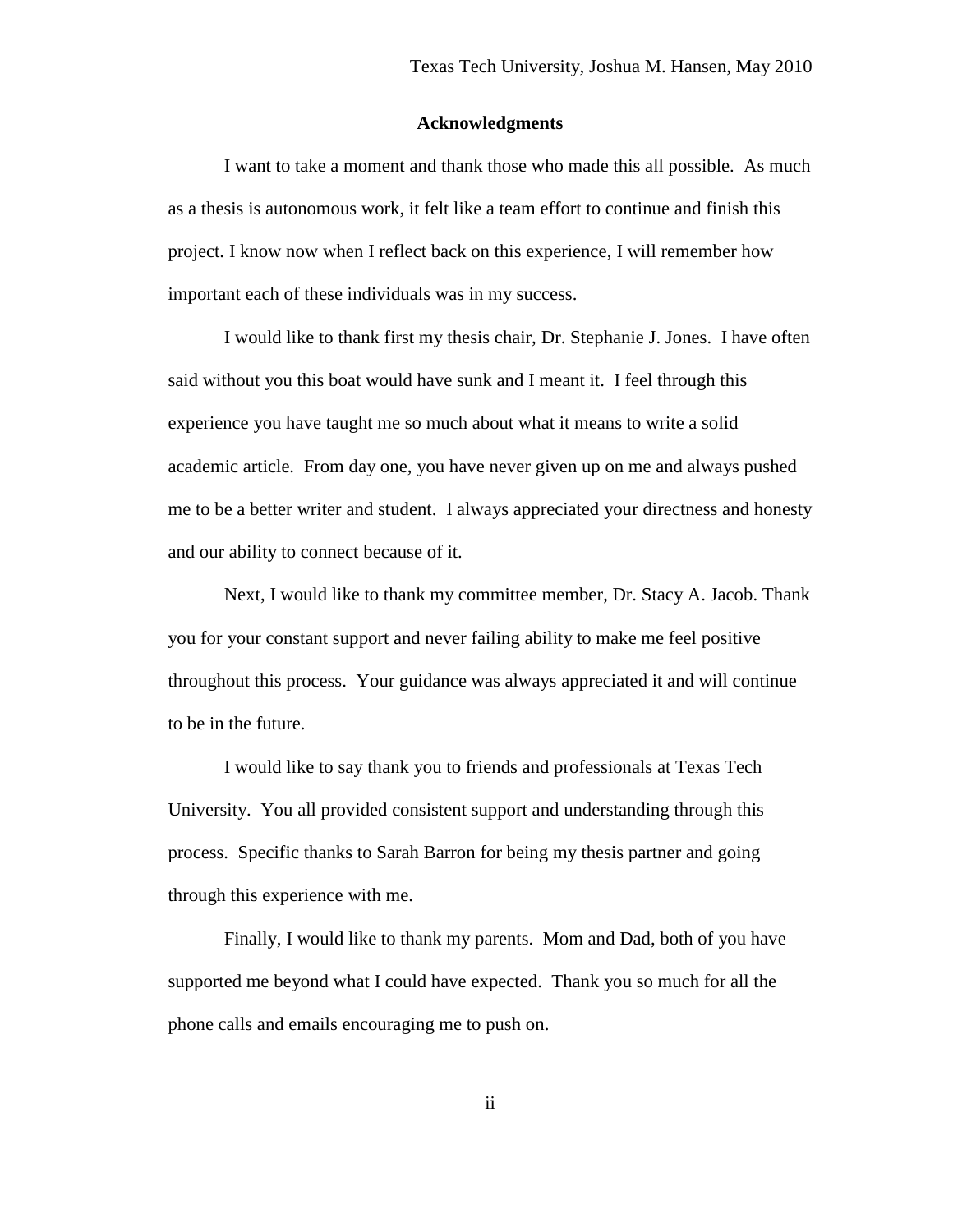# **Table of Contents**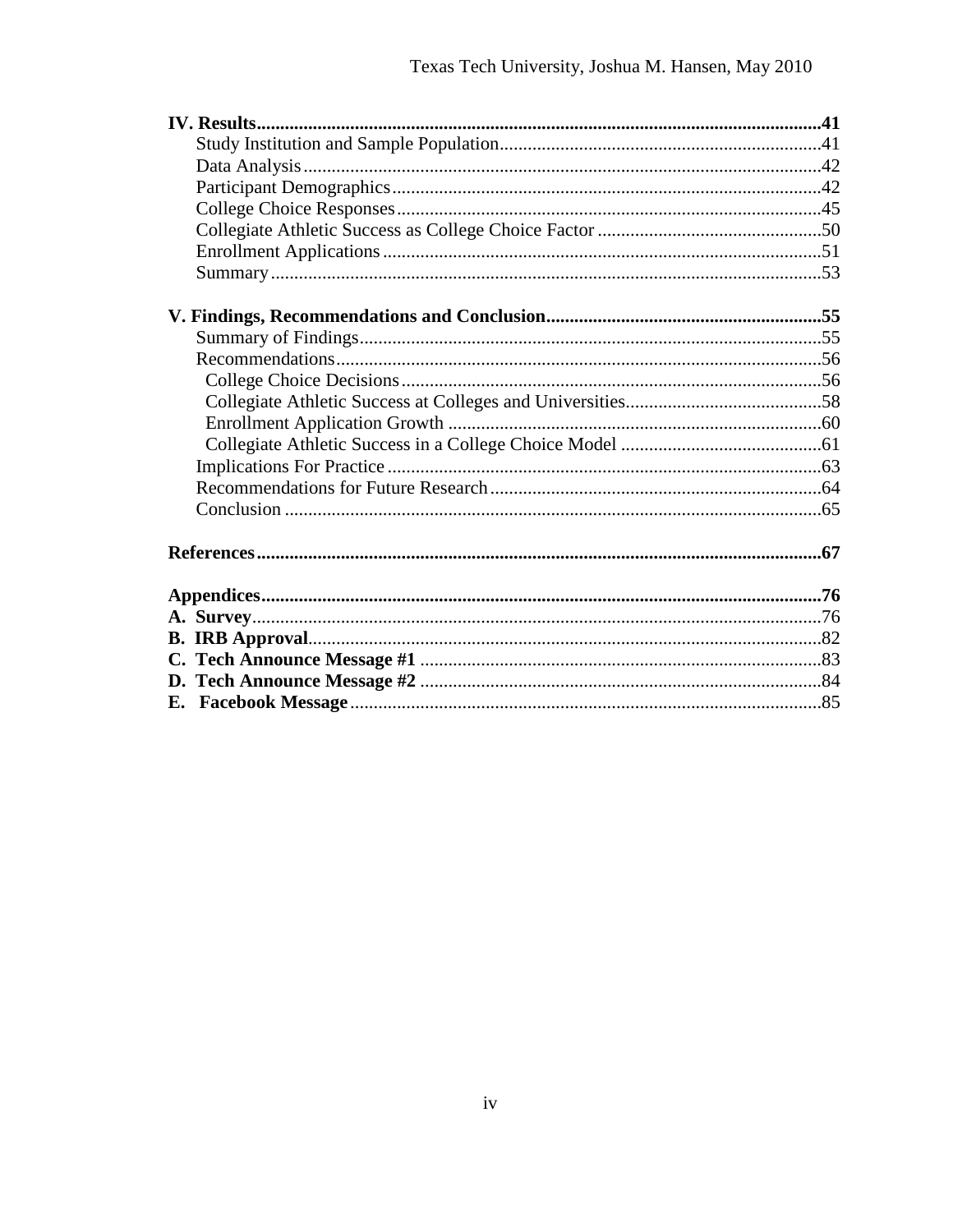#### **Abstract**

Athletic events take place daily on many college campuses. Some of these events have outcomes that leave a school as a highlight for the day or even more as an iconic moment for a generation. Boston College's Doug Flutie created an iconic moment when he threw a "Hail Mary" pass in the end zone to win a game against the University of Miami in 1984. The result of this event and the winning college football season was an increase in new college enrollment applications at Boston College. This occurrence is now termed the "Flutie Effect." Other universities have claimed to have similar experiences with athletic success and enrollment growth. In 2008, Texas Tech University had a winning football season and an iconic moment of its own. Receiver Michael Crabtree made a nationally televised catch in the last seconds of the game against the number one ranked University of Texas Longhorns, to lead Texas Tech to victory. This study investigated whether Texas Tech University saw similar enrollment growths after its athletic success and iconic moment. Second, the study seeks to modify current college choice models to include athletic success of a college or university as part of a student's college choice decision.

A researcher-developed survey and historical enrollment application data were used to determine if the "Flutie Effect" influences new student enrollments at colleges and universities that have seen athletic success in their collegiate football programs. Descriptive and inferential statistics were used to assess the collected data. The survey results indicated that athletic success does have some effect on students'

v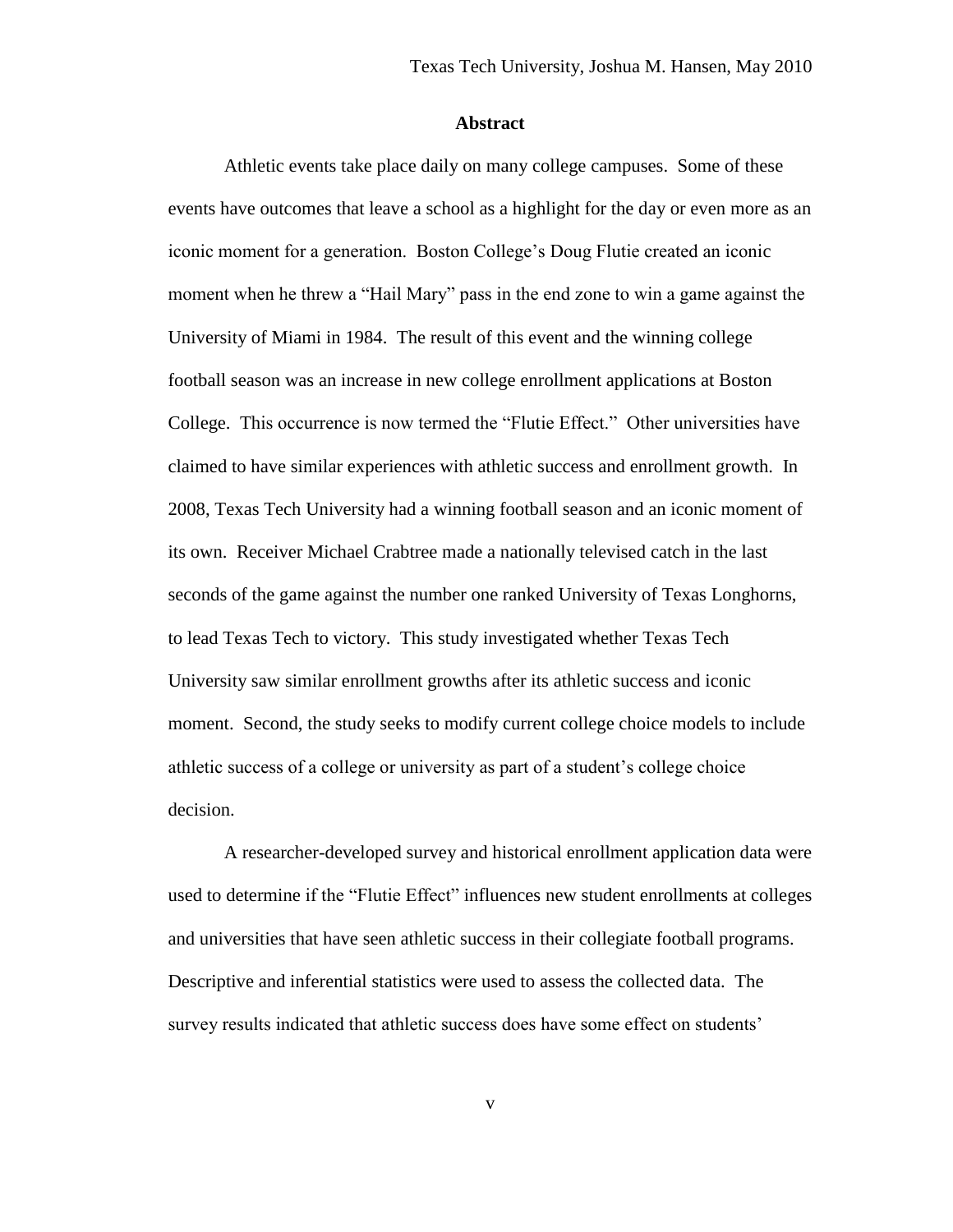interest in applying to colleges and universities that have seen collegiate success in their football programs. Enrollment applications consistently grew for the institution with freshmen applicants, but growth was not consistent among transfer and graduate students.

There is limited research on athletic success and the effects it can have on a college and university, especially on new student enrollment applications. The results of the study contribute to the current literature and are a start in looking at college choice decisions when related to athletic success at colleges and universities.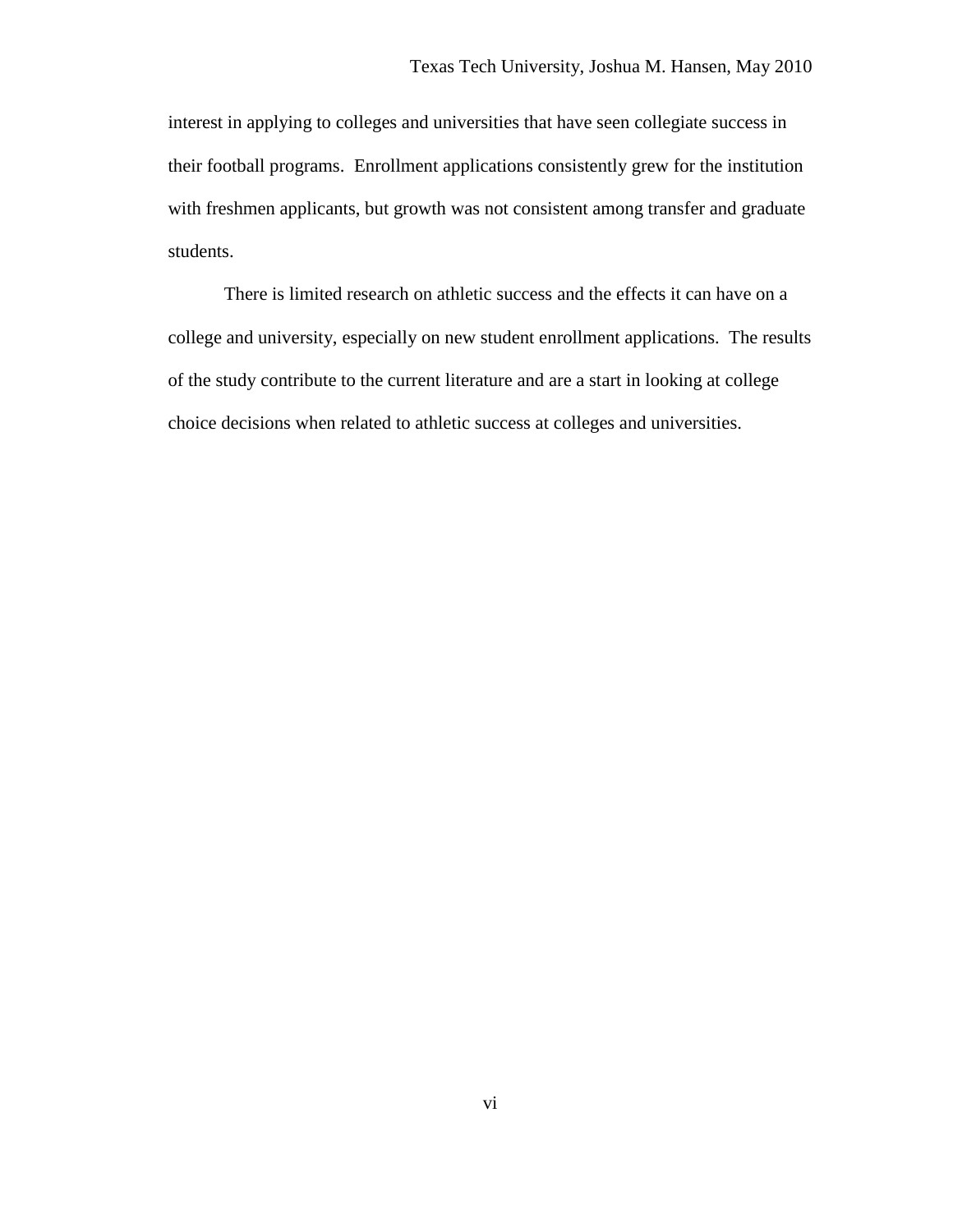# **List of Tables**

| 9. Enrollment Applications and Growth Rate for Freshmen, Transfer, and |  |
|------------------------------------------------------------------------|--|
|                                                                        |  |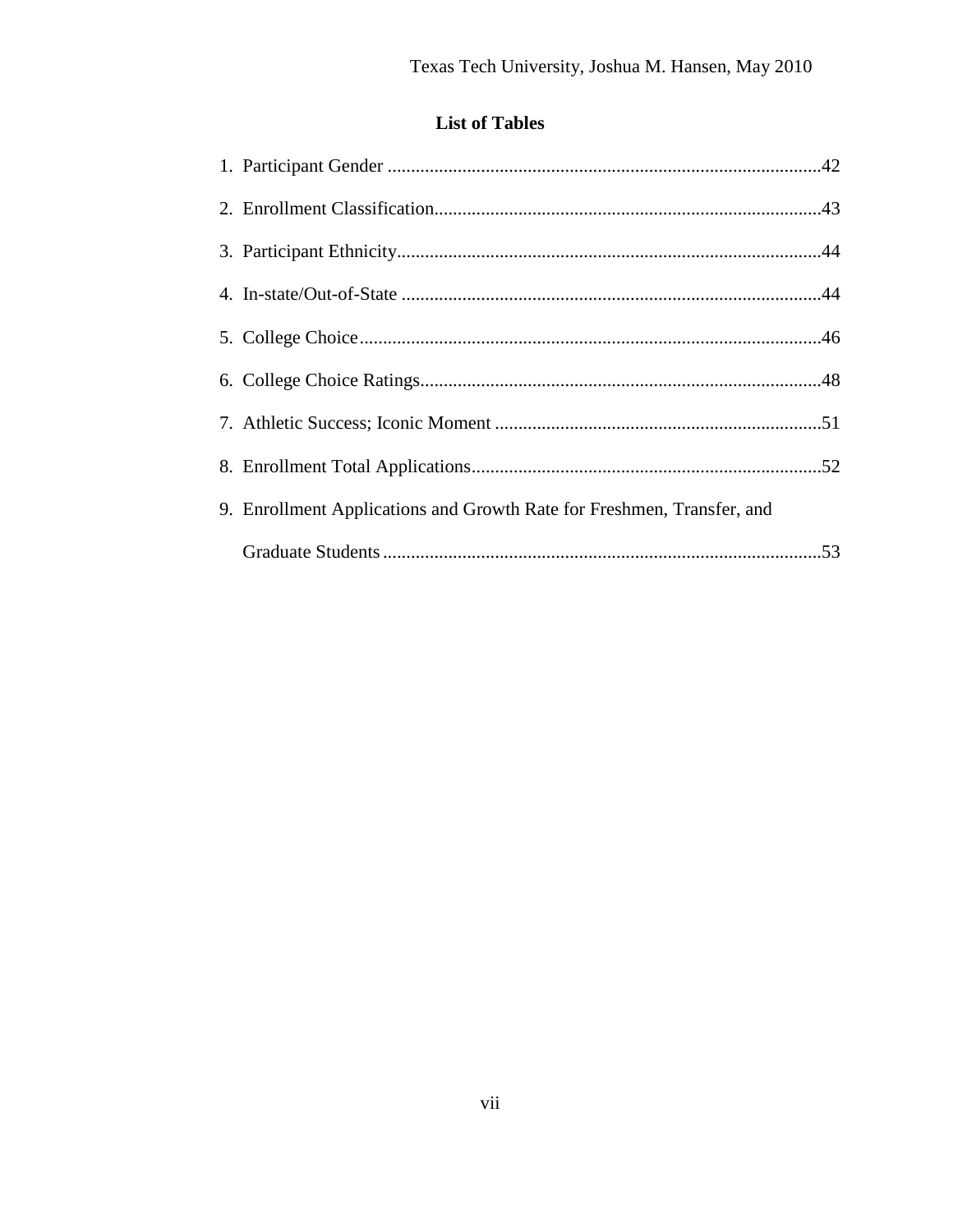# **Chapter I**

# **Introduction**

The call by famous sports announcer Brent Musberger sums up the excitement of a November 23, 1984 collegiate football game:

Flutie flushed, throws it down. Caught by Boston College. I don't believe it. It's a touchdown. The Eagles win it. I don't believe it. Phelan was at the bottom of the pile. Here comes the Boston College team. (Musburger, 1984)

This play-by-play call was broadcasted around the world, during the upset of the defending national champions, University of Florida by the Boston College Eagles in the Orange Bowl in Miami, Florida. The star of the game was Doug Flutie, an undersized quarterback for Boston College. In the last play of the game, Flutie threw a "Hail Mary" pass to wide receiver Gerard Phelan in the end zone to lead Boston College to a 47-45 win over the University of Miami (McDonald, 2003).

The event was of great collegiate athletic significance and drew national media attention to Boston College. The play is often shown on television on Entertainment and Sports Programming Network **(**ESPN) and Fox Sports as one of the greatest sport moments in collegiate athletics history. It also ranked number five in the Best Damn Sports Show Period's (BDSSP) "Top 50 Most Spectacular Plays," constantly reminding the public of the success that Boston College had in 1984 (BDSSP, 2009).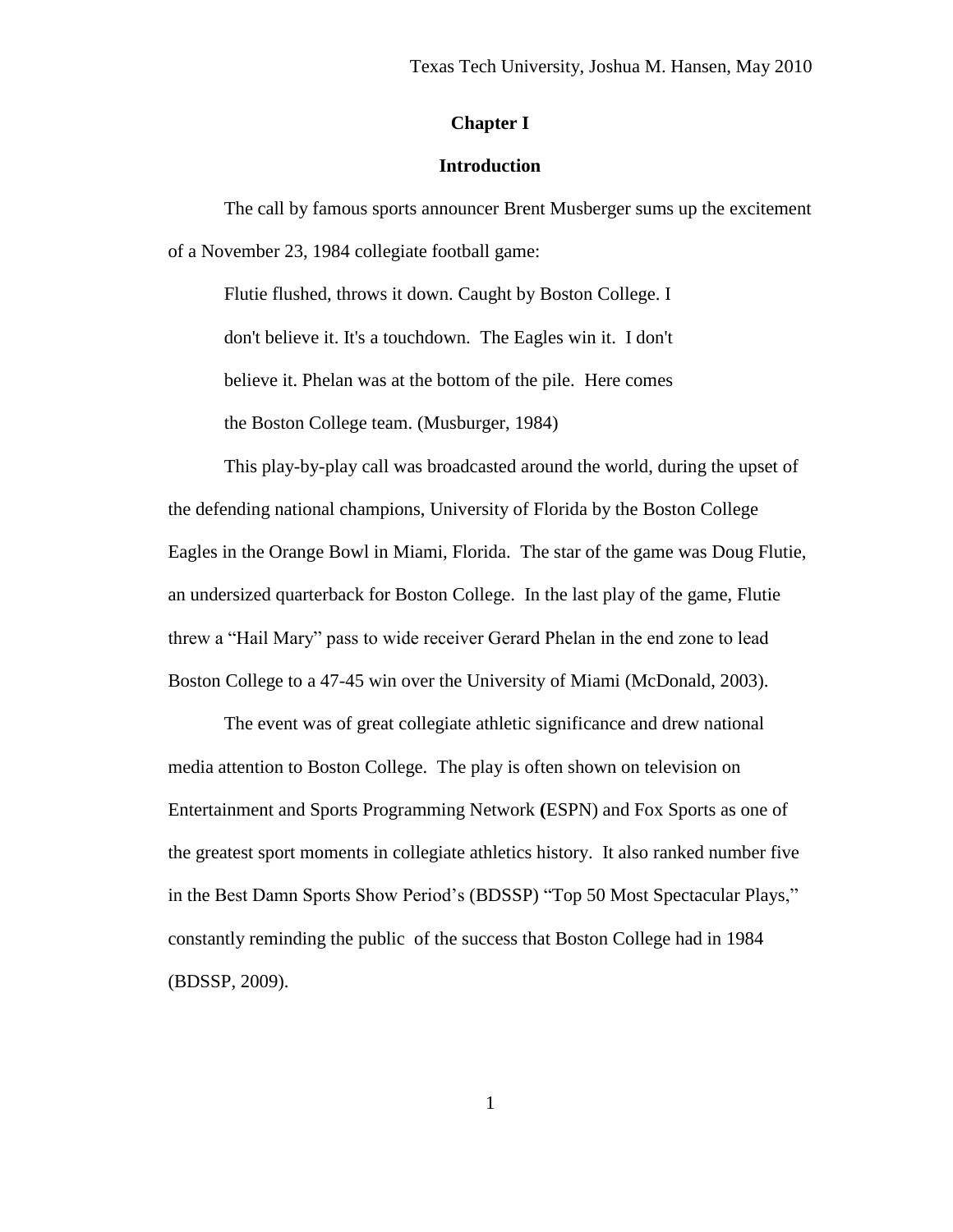Recently a similar sporting event drew national media attention. In 2008, Texas Tech University was playing a nationally-televised football game against rival and No. 1 ranked University of Texas at Austin. In the last seconds of the game, Texas Tech quarterback Graham Harrell completed a 28 yard touchdown pass to wide receiver Michael Crabtree, as he tip-toed down the out-of-bounds line for the score. ESPN has rated Crabtree's catch as the second most memorable moment in conference history (Griffin, 2010).

Believing that athletic events have an effect on the growth in new student applications for enrollment, some colleges and universities have put more effort and money into their college athletic programs. College and universities receive national exposure from the media attention paid to their athletic programs and for some, it is a positive way to publicize their institutions. Allen and Peters (1982) studied the marketing aspects of college sports in recruiting first-year students to DePaul University. DePaul University saw a rise in student interest following their "Final Four" appearance in 1979. The "Final Four" is one of the last stages of the college basketball playoff bracket, and receives national media coverage each year.

Boise State University is an institution that appears to have seen an influx of increased student interest due to its success in collegiate football. Boise State did not only see growth in its football recruiting and student enrollment applications, but also in the recruitment of new faculty (Domingo, 2010). Boise State President Bob Kustra stated that the university saw an increased interest from potential faculty and some incoming faculty stated they became interested in the institution after the 2007 Fiesta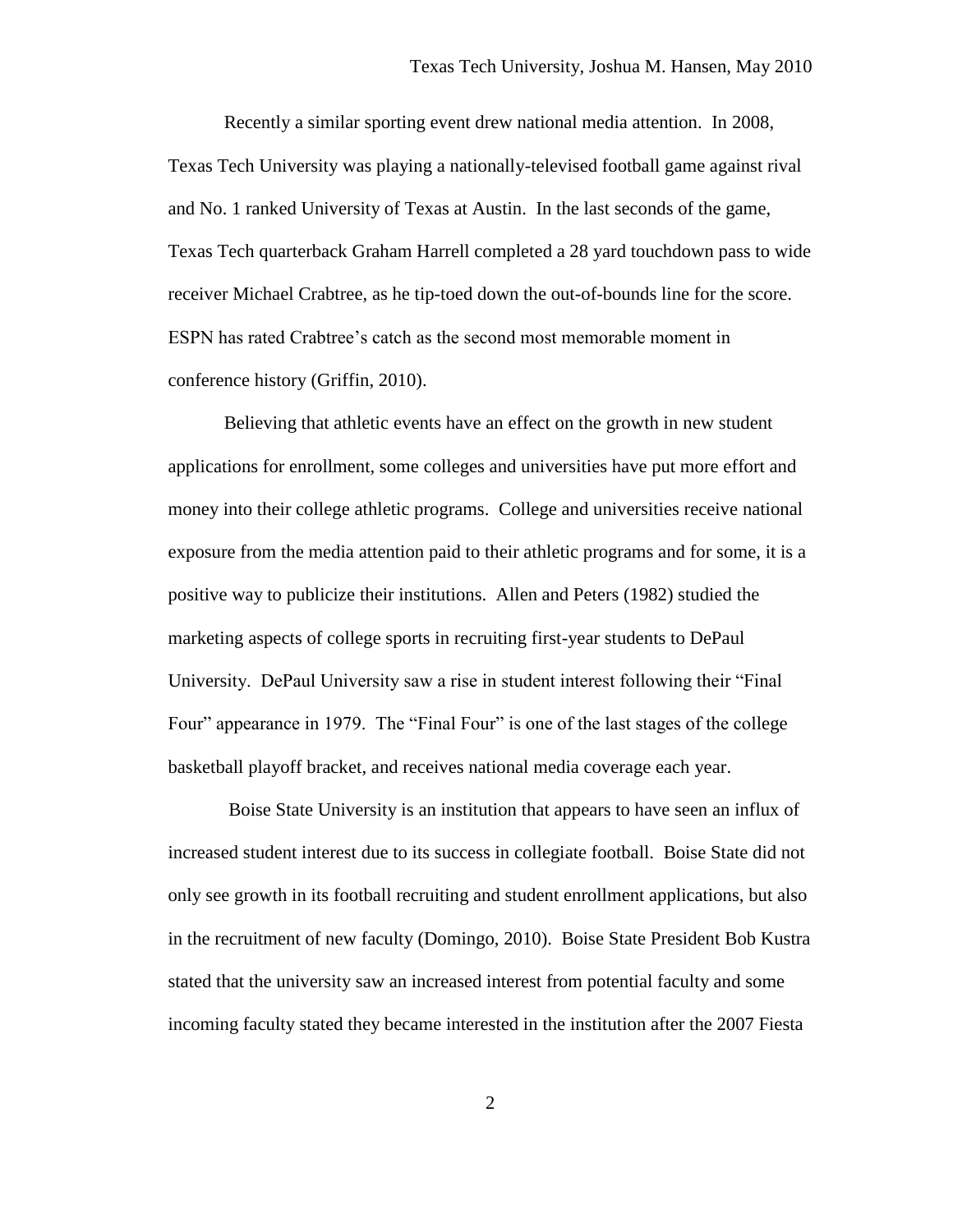Bowl. One of those faculty members was Idaho's first astronaut, Barbara Morgan (Domingo, 2010).

The perception that athletic success was a contributing factor to increased enrollment applications for colleges and universities gained exposure after the 1984 football game between Boston College and the University of Miami (McDonald, 2003). Over the last two decades, there has been a tested belief that collegiate athletic success and its accompanying media exposure, has an effect on increased student enrollment applications for the institution.

Between the winning season and the "Hail Mary pass," Boston College received increased media exposure and saw an increase in the number of undergraduate student applications (McDonald, 2003). The name given to the athletic success they achieved and the subsequent increase in an institution's new student applications for enrollment is the "Flutie Effect." Boston College saw an increase of 16% in 1984 and another 12% in the following year (McDonald, 2003). Eventually, the institution saw a drop back to the historical number of applications, but this was accompanied by a losing record and a lack of athletic success on the football field (McDonald, 2003).

Appalachian State University is an institution that saw an increase in new undergraduate applications due to the "Flutie Effect." Trivette (n.d.) studied the increase in undergraduate applications at the university after the football team was successful in the National Collegiate Athletic Association (NCAA) Football Championship Series (FCS) and defeated the fifth ranked Michigan Wolverines in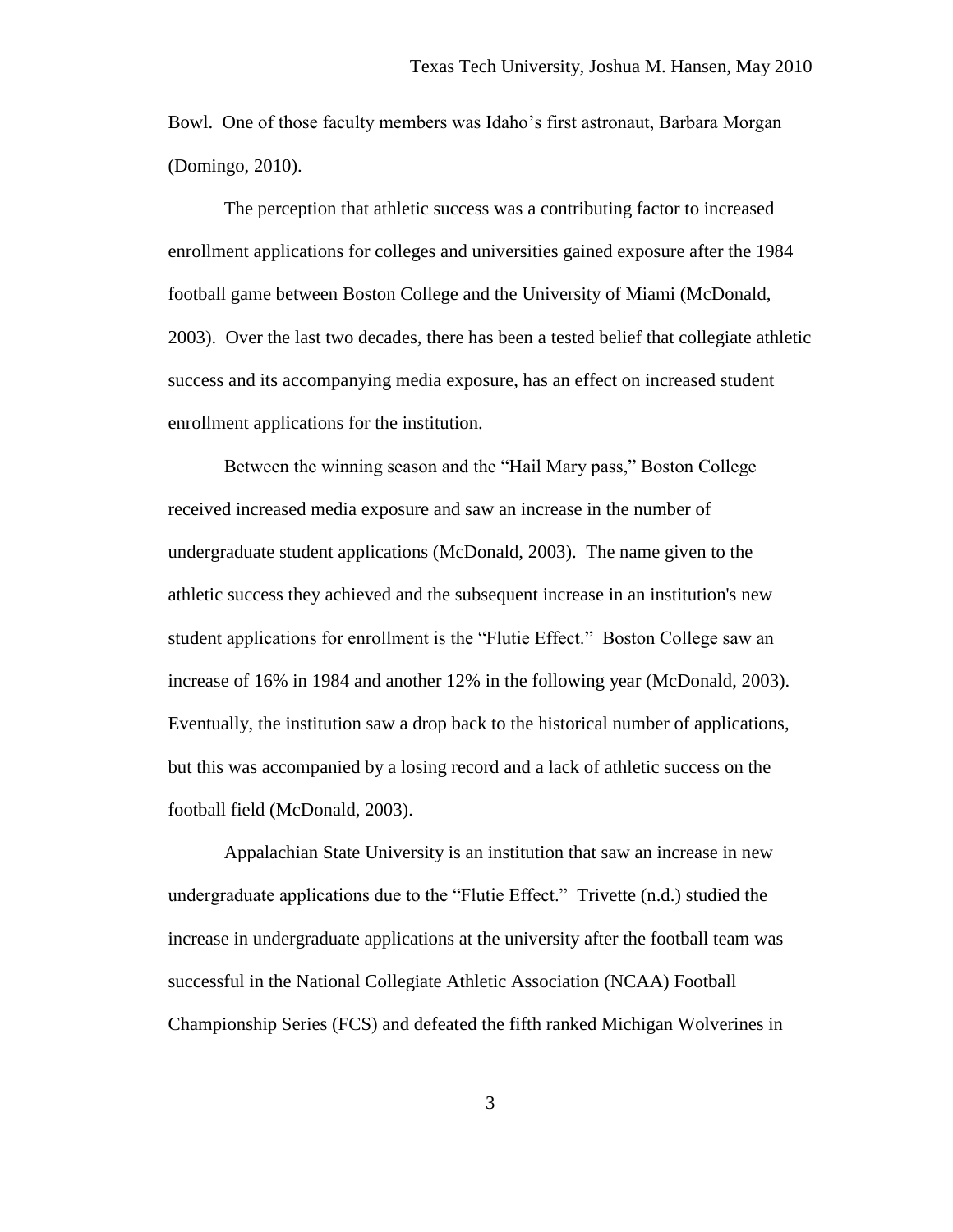2007. The study focused on student responses, not just the applications for enrollment. Trivette (n.d.) surveyed 75 students from Freshmen Seminar courses at Appalachian State University. He found that approximately 25% of them were influenced by the successful athletics program of the college. Trivette's (n.d.) survey size was small, but provided an important beginning to future research as it is the only assessment found that has surveyed students.

Frank (2004) contributed to the research on college athletic success and its correlation to increased enrollments of undergraduate students. Frank (2004) prepared research for the Knight Commission on Intercollegiate Athletics on the effect of athletic success on prospective students. He found two functions of the exposure, one is some students being sports fans may choose a university that is going to host exciting events, and the second, successful athletics creates institution familiarity. The media exposure of athletic events can serve as a national advertising campaign for the universities and colleges.

When it comes to college choice decisions of students, there are existing theories that address the decision-making processes. College choice models generally follow three steps of how students make their college decisions. Three basic decisions that students must make are who to visit, where to apply, and where to attend (Dembowski, 1980). College choice models are developed to account for many components of what affects the decision making process. These components for example are institution costs, location, and parental influence (Chapman, 1981). There are other measurements that have gone into the structuring of college choice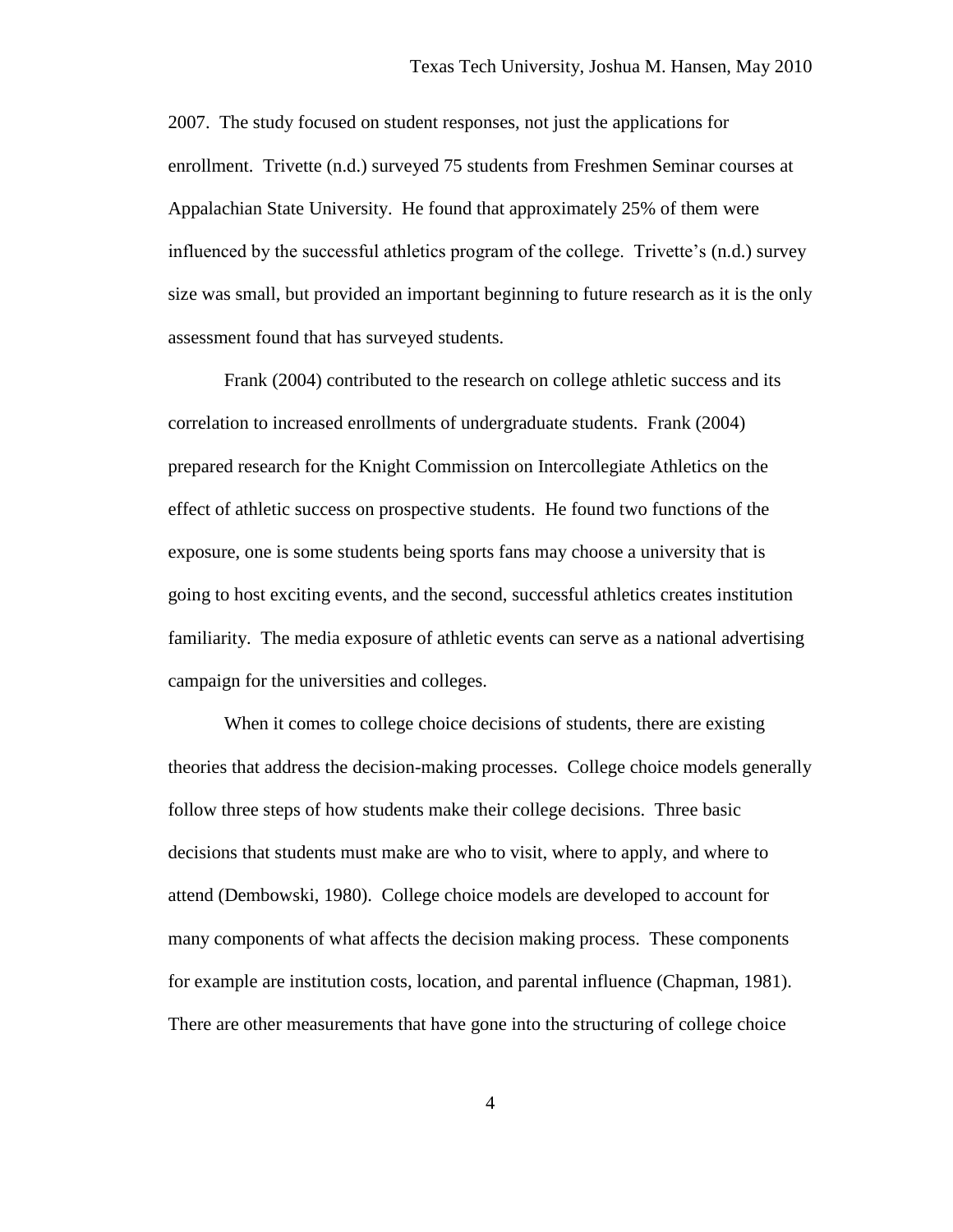models and many will look at different aspects such as marketing and ethnicity. None of the current models, however, look at the effect of a successful collegiate football team on a student's decision to attend a specific college or university. A quote from a University of North Carolina sophomore student, Stephen McIntyre, supports college athletics as a factor in college choice decisions of students, "People like me enroll here just so we can watch basketball…The fine education which comes with that is one of the perks" (Braddock, Sokol-Katz, Dawkins, & Lv, 2006, p. 1).

#### **Problem Statement**

After athletic success at National Collegiate Athletic Association (NCAA) institutions, some saw an increase in new student enrollment applications (Croxford, 2008; Dodd, 1997; McEvoy, 2005). This increase in enrollment applications is often seen for a two-year period following athletic success and media exposure (Potter, 2008). The sport that has seen the greatest correlation in athletic success and media exposure and a corresponding increase in new student enrollment applications is collegiate football. This increase is not always attributed to the success of the football program and its accompanying media exposure (Litan, Orzag, & Orzag, 2003; Roper & Snow, 1976).

The growth in new student undergraduate applications after a winning football season and the subsequent decrease to historical numbers of new student applications after a two year period at Boston College, created a debate on whether athletic success and accompanying media exposure had an effect on increased enrollment applications. This debate still continues, as there is limited research on this topic.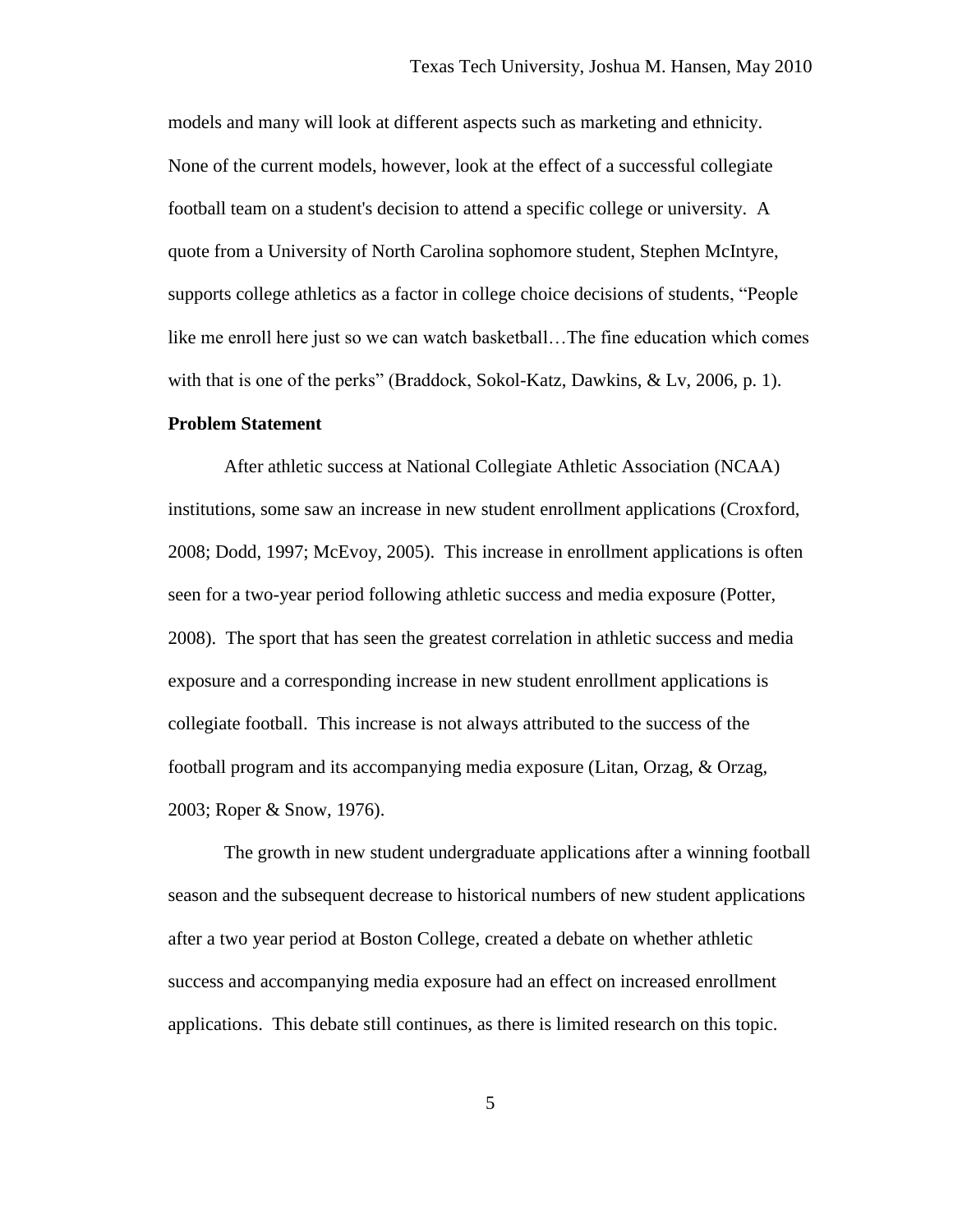Some research has been done on single institutions to determine if the "Flutie Effect" affected new undergraduate applications (Allen & Peters, 1982; Chressanthis & Grimes, 1993; Potter, 2008; Trivette, n.d; White, 2010). Colleges and universities have cited that this has occurred at their institutions, but they continue to look for other ways to explain the growing interest (Potter, 2008). Those who do not agree with this claim have cited that the university has created other outreach programs concurrently, and those programs are the reasons for the increased interest in the university (Braddock et al., 2006). While this may also be a factor, the existing literature does not support this.

# **Research Question**

The research question guiding this study was:

Does the success of a college or university's football team and the accompanying national media exposure affect the college choice decisions of prospective college students?

# **Purpose of the Study**

There is limited research on the increase of new student enrollment applications at colleges and universities due to the "Flutie Effect." The limited research that is available focuses on single institutions. Other studies reflect on institutional giving and on the academic success of the students as benefits of having a successful athletic program. These studies do not focus purely on the increase in numbers of applicants, but on other outcomes seen by the university (Humphreys  $\&$ Mondello, 2006; Trenkamp, 2009; Tucker, 2004).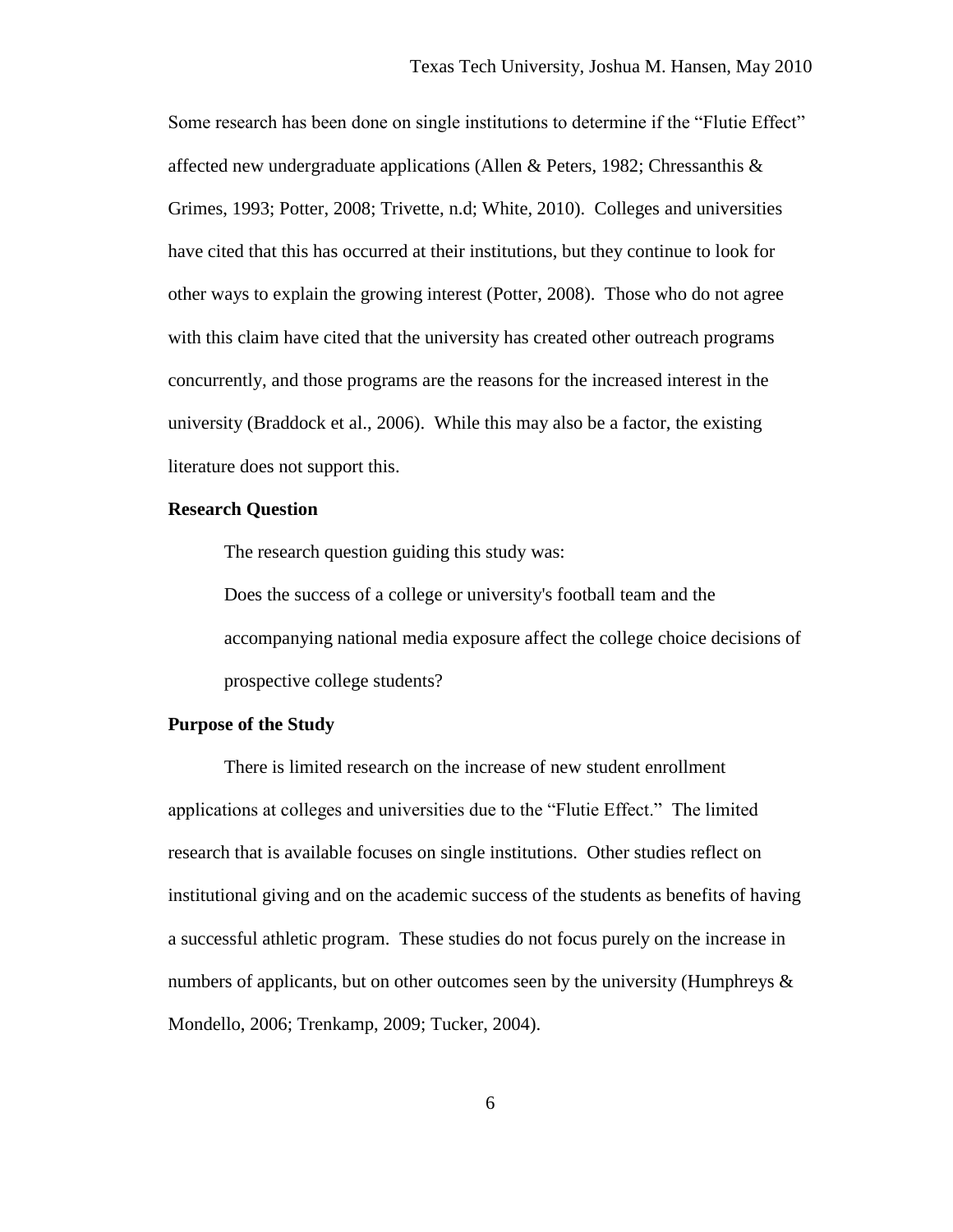The current research on college choice decisions neglects to consider the effects of successful athletic programs on students' decisions to attend specific colleges or universities. Athletic success and college choice researchers have not come together to develop or include successful athletic program reputations in a college choice model. There is literature available that provides statistics supporting that athletics do affect college choice decisions, including the effect based on gender (Chressanthis & Grimes, 1993; Potter, 2008; Trivette, n.d.).

The purpose of this research study is to increase and further the current research on how athletic success in collegiate football at colleges and universities, affects the growth in new student enrollment applications. The results of this study will be used to determine how athletic success in college football may affect the college choice decisions of prospective students when applying to a college or university.

# **Definition of Terms**

The following terminology will be utilized in this study:

- Athletic Success An athletic program that reaches national media attention through ranking. An increase in wins from the previous year will have had to occur.
- College Choice A complex, multistage process during which an individual develops aspirations to continue formal education beyond high school, followed later by a decision to attend a specific college, university or institution of advanced vocational training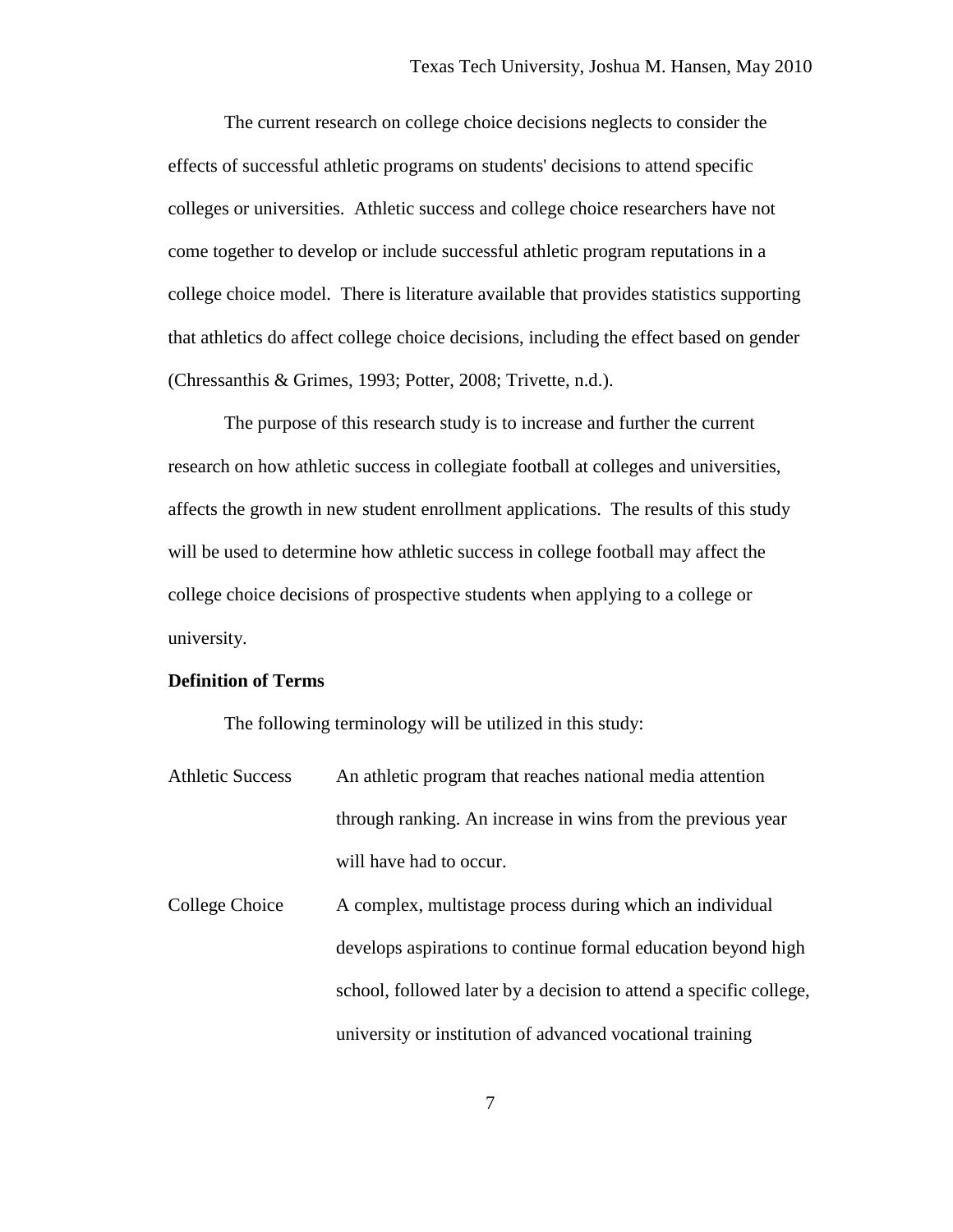(Hossler, Braxton, & Coopersmith, 1989, p. 234).

- Flutie Effect An increase in admissions applications and donations at a college or university due to a successful collegiate football season.
- Iconic Moment An event that brings national media exposure to a school as a highlight for the day or even a generation.
- NCAA Division I The highest level of intercollegiate athletics sanctioned by the National Collegiate Athletic Association.
- NCAA Division III The lowest level of intercollegiate athletics sanctioned by the National Collegiate Athletic Association.

# **Significance of Study**

This study is significant because it will provide information to college and university administrators and enrollment management personnel on what effect athletic success and subsequent national media exposure may have on recruiting and enrollment of new students. The information will add to the existing literature on college choice decisions of students, as well as contribute to existing college choice models.

## **Limitations and Delimitations**

## **Limitations.**

The study had the following limitations:

- 1. The period for data collection was limited to two weeks.
- 2. The study institution has recently changed head football coaches, under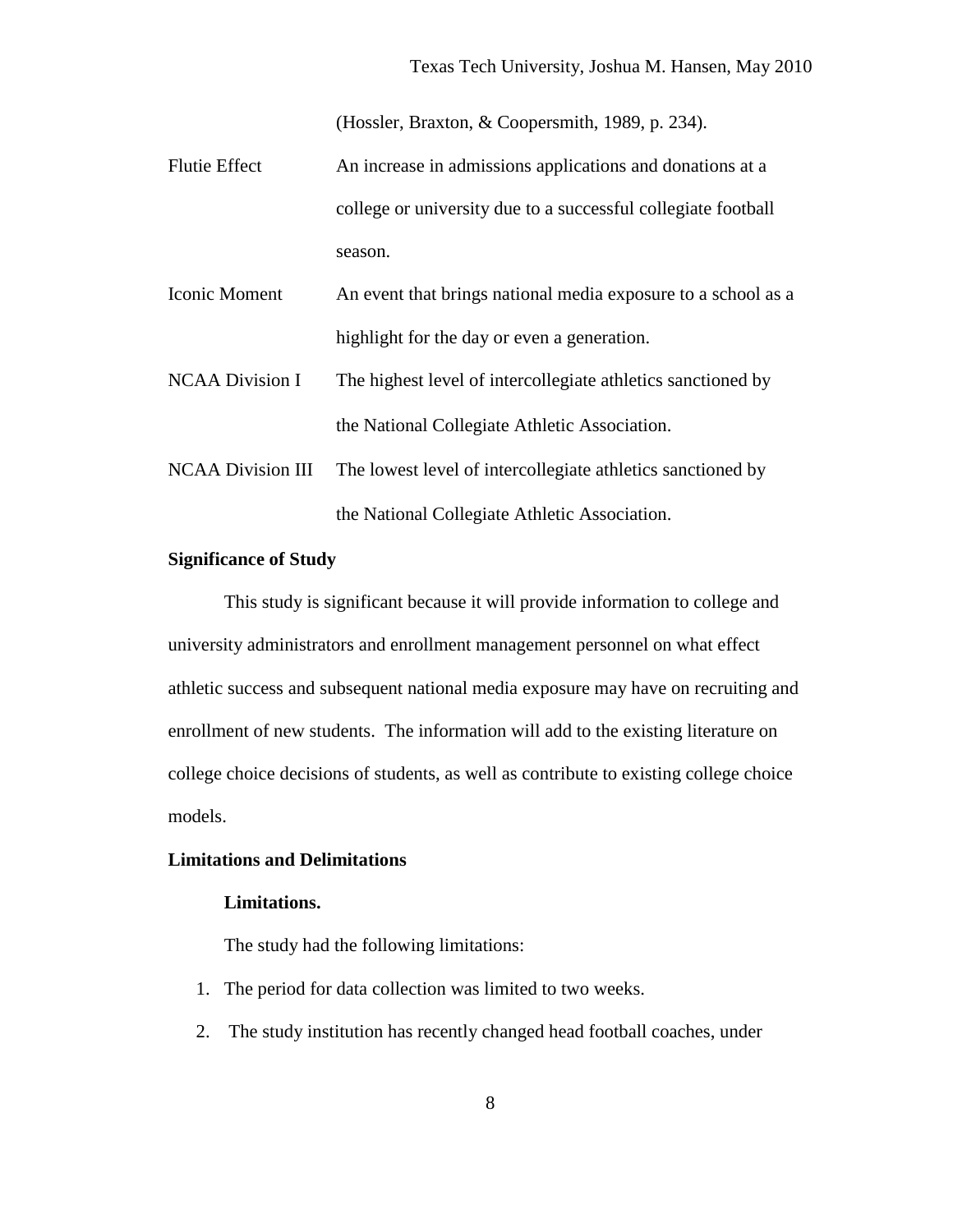media scrutiny. The former football coach was popular with fans and had a successful football program throughout his tenure. The new head football coach has also seen success in his coaching career. It is difficult to quantity how the media attention paid to the changes in head football coaches affected students' interest in the institution.

3. The distribution of the web-based survey for data collection purposes was sent out through the university's TechAnnounce message system. TechAnnounce is a communication mechanism utilized by the university to post announcements regarding events, activities, policy changes, requests, and other university-related announcements to all campuses. These responses to the survey were dependent on those that participated in and read those announcements.

# **Delimitations.**

The delimitations of this study were:

- 1. The study was conducted with only one collegiate football program at one university.
- 2. The study did not address the influence that financial aid and scholarship awards had on a student's decision to attend the university.
- 3. Only those students that enrolled at the university between fall 2009 and fall 2010 were asked to participate in the study.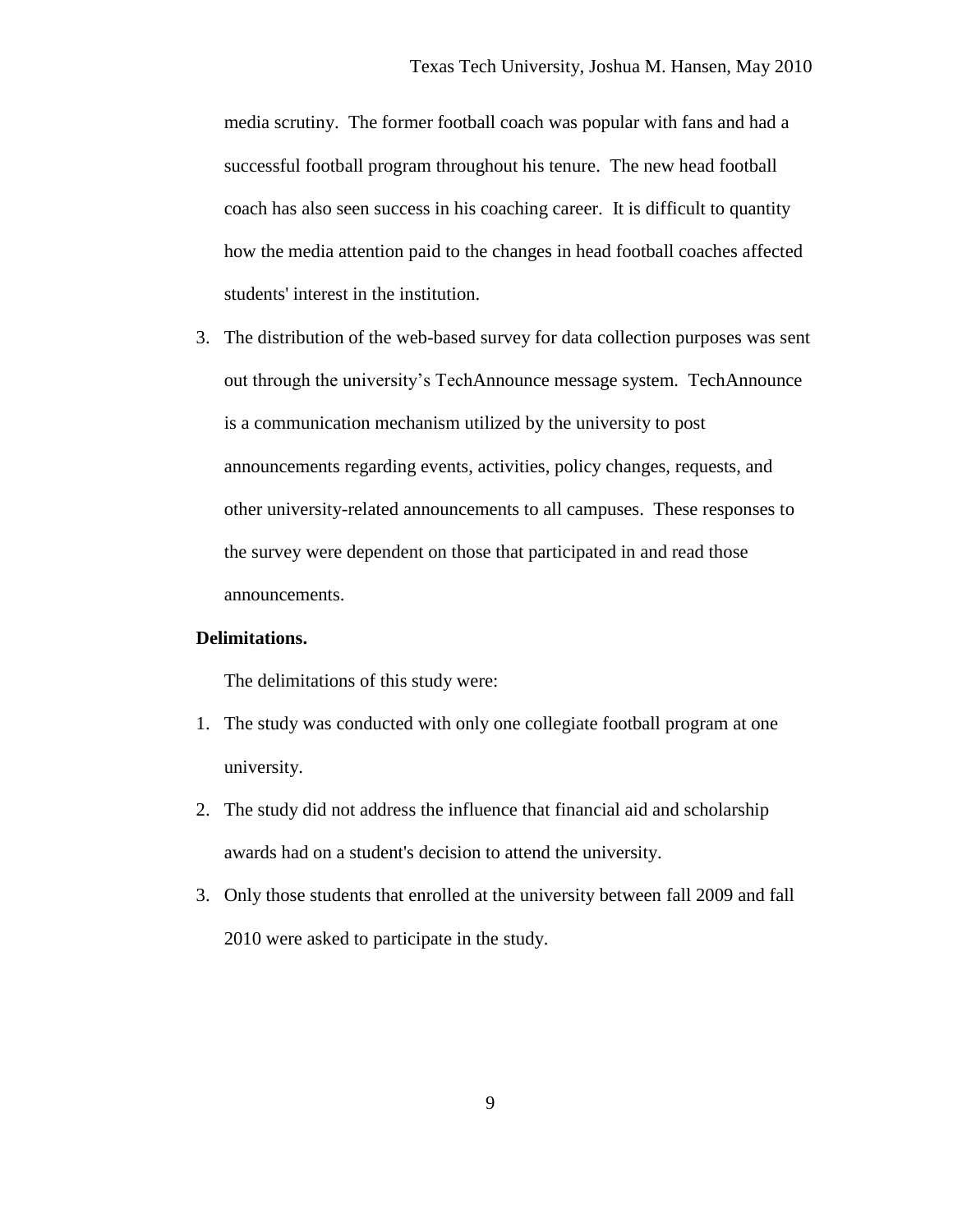# **Summary**

With the increasing media exposure with 24-hour sports media and the replaying of significant athletic events on television and the Internet, athletic success could be a contributing factor in the college choice decisions of prospective college students. This chapter provided an explanation for the rationale for the study. Chapter II provides an overview of the existing literature used to ground the study in the effect athletic success has on institutions that experience athletic success and the college choice process. Chapter III will provide an in-depth description of the research design of the study. Chapter IV presents the findings of the study, and Chapter V, the conclusion and recommendations.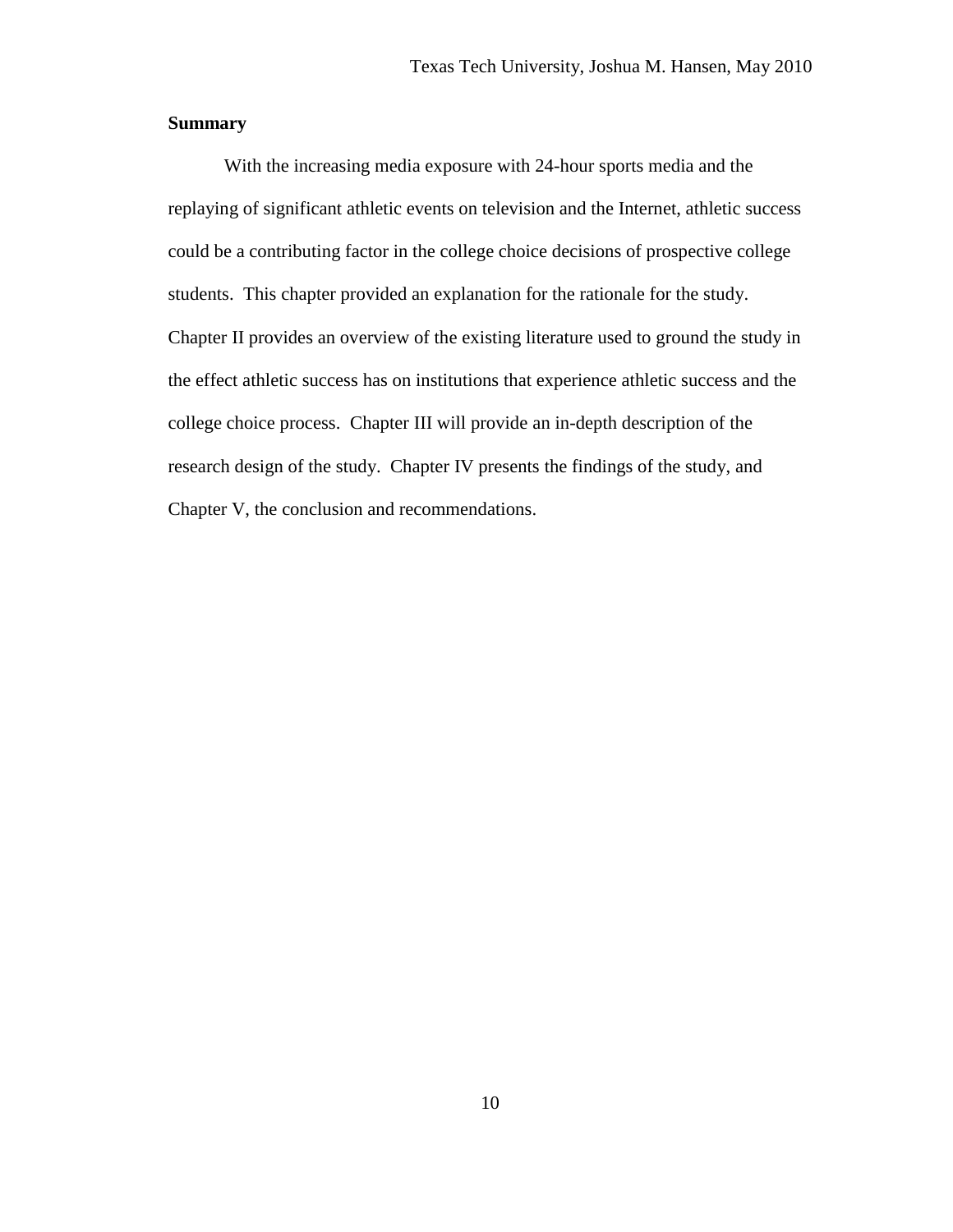# **Chapter II**

### **Literature Review**

College choice models focus on different aspects of what could influence student college choice and provide a different lens on how the decision process is made. There are numerous ways to look at college choice. Some models address the whole college choice decision, while others focus on each step of the decision individually. With this variety of college choice models, no model includes aspects of athletics. The remainder of this literature review will focus on what college choice models are currently available for college and university administrators and staff to understand college choice decisions of prospective college students. In addition, the limited research on the effects of collegiate athletic success on growth in new student enrollment applications at colleges and universities will be discussed.

#### **College Choice Models**

In college choice models there are three sets of research that provide a large amount of background into what is known about student college choice. Jackson's (1978) research focused on financial aid and how it affected students considering college. The research highlights the changes in federal policies that have altered how financial aid is given as part of a recruitment package to students. Jackson (1978) identified three general steps to college choice. The three stages are assessment of factors, choice among institution options or non-institution options, and assessment of options and economic or investment terms.

In a different view of college choice, Litten (1982) looked at the marketing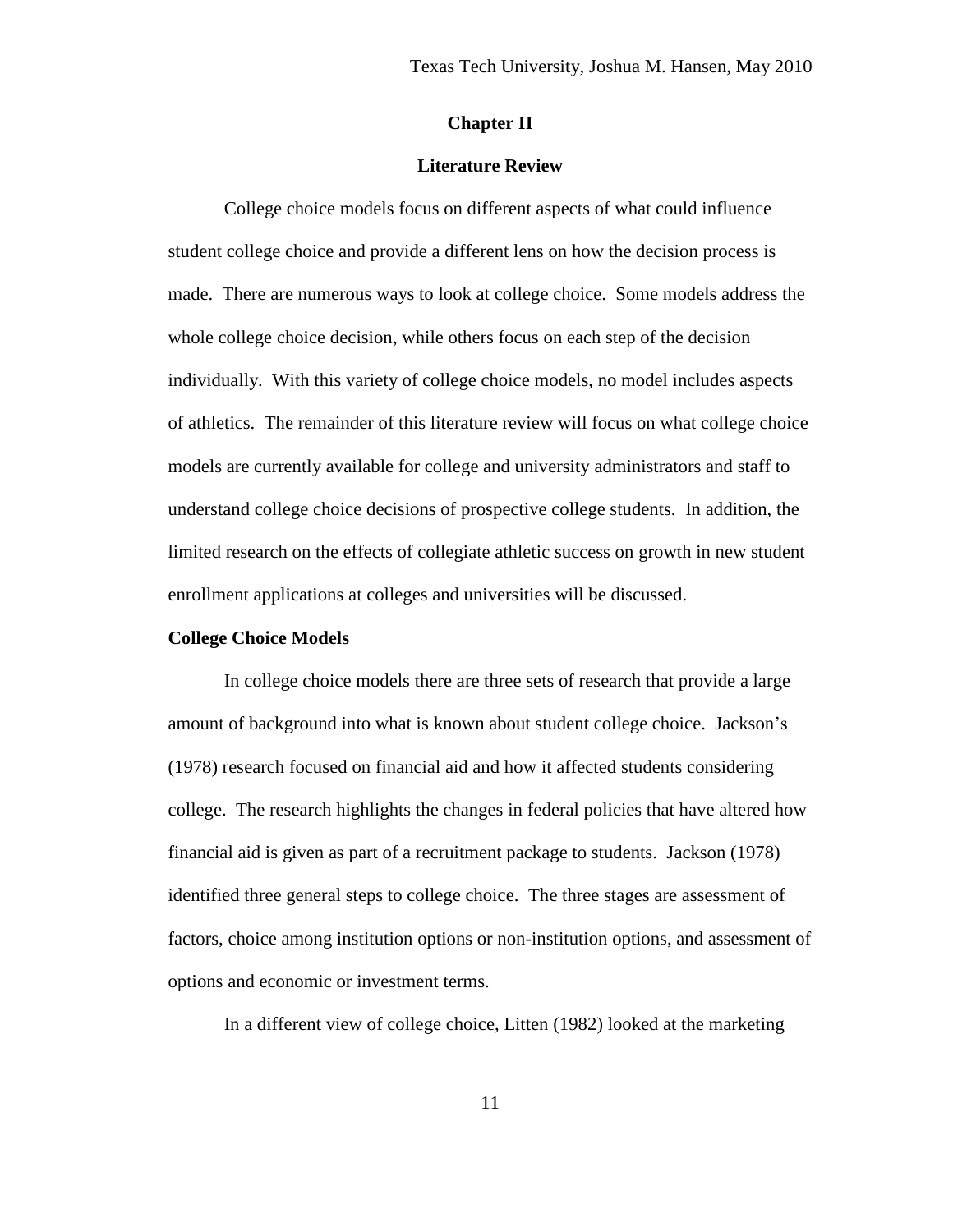that college students observe. The research showed that advertising to specific groups had more benefit then a broad all encompassing advertising message. Chapman (1981) looked at a two stage model. The first area of influence focused on student characteristics. These characteristics included high school performance, educational aspirations and socioeconomic status. The second area of influence looked at outside influences. These included financial aid, majors offered, parents, and information disseminated from the college. These aspects work together to form an expectation of what college will be for these students. The first set of influences is used by colleges to determine whether a student can be offered admittance and the second set of influences is in regards to the student's choice of colleges. The influence sets work together to ultimately determine if a student enters a given college.

#### **A Comprehensive College Choice Model**

Not all college choice models are constructed the same way. Each model was built to find a different answer to a certain question (Hossler, Braxton, & Coopersmith, 1989). There are a few different models that explore student college choice. A prominent model, Hossler and Gallagher's (1987), is used as a basis in most college choice research and is comprised of three stages. These three stages are predisposition, search, and choice. Predisposition is the phase of deciding whether a student wants more education post high school. This stage focuses on a wide variety of factors that help to influence aspirations for college attendance. Search is finding characteristics that not only draw in the attention of the student, but it is where he or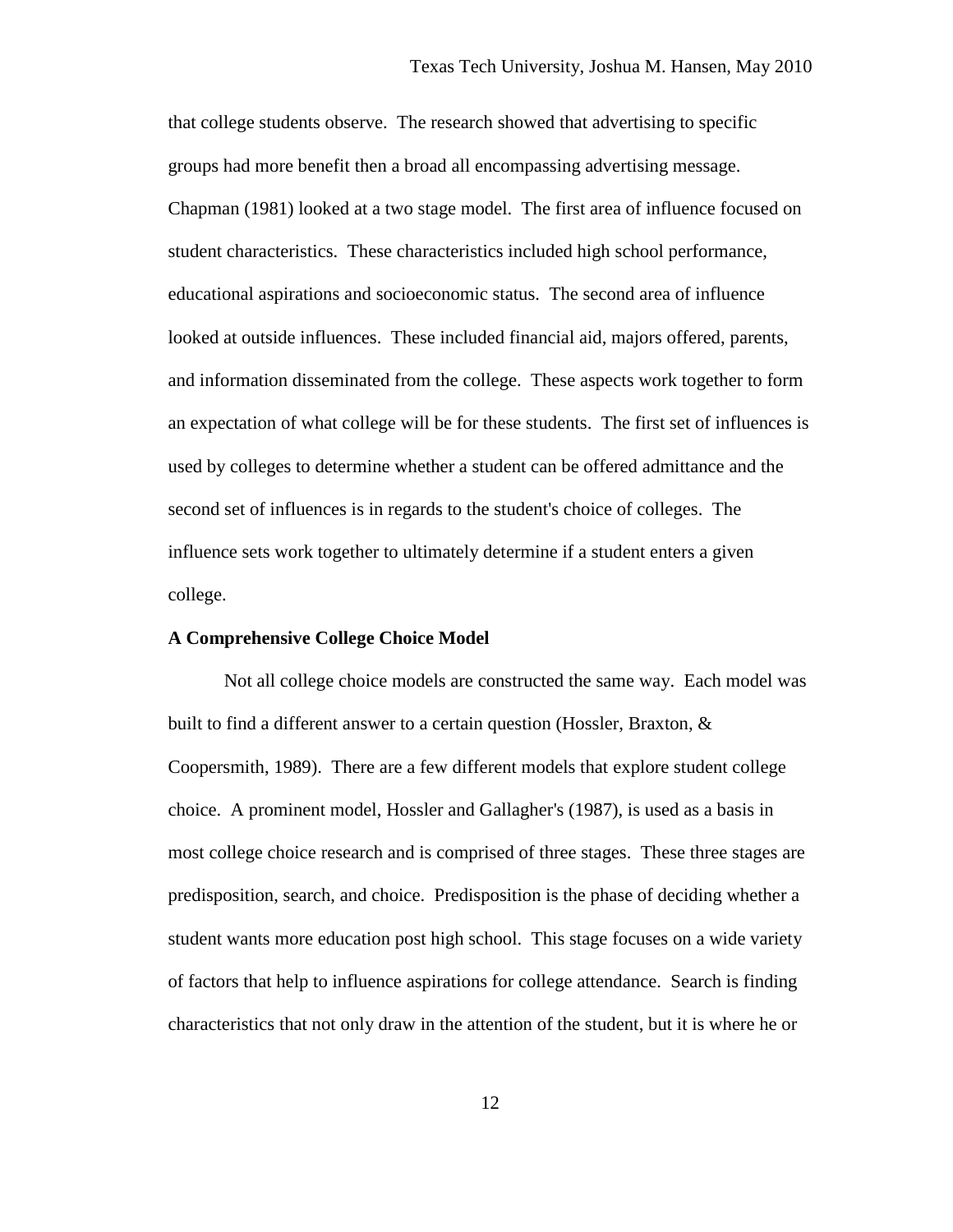she identifies the correct attributes to consider. Finally, choice is where prospective students choose their institutions. The choice stage has received the most attention and as a result is the least ambiguous of the three stages when it comes to decision making (Hossler, et al., 1987). This research is a basic starting point for much of the current research on college choice. Current studies on college choice have tested and altered the model, attempting to develop a more comprehensive model (Bergeson, 2009).

# **McDonough and College Choice**

McDonough (1997) studied 12 private school high school students from differing backgrounds to assess how they went through their college choice process. Her main focus and contribution to the literature was her study on the effect of guidance counselors in the decision making process (Hossler, 1998). McDonough (1997) proposed that college choice research could be covered in three areas. The first is psychosocial, which can include predisposition or search factors like campus climate, cost, and location. The second area is economic studies. Economic studies cover a student's rational choice of what college or non-college choice yields the most benefit. The final area is status attainment, which involves assessing how someone's social status affects his or her aspirations to attend higher education.

#### **Psychosocial.**

Some psychosocial research can be found in the first two stages of the comprehensive college choice model called predisposition and search. Predisposition has a larger base of current research and is the most ambiguous. Hossler et al. (1989)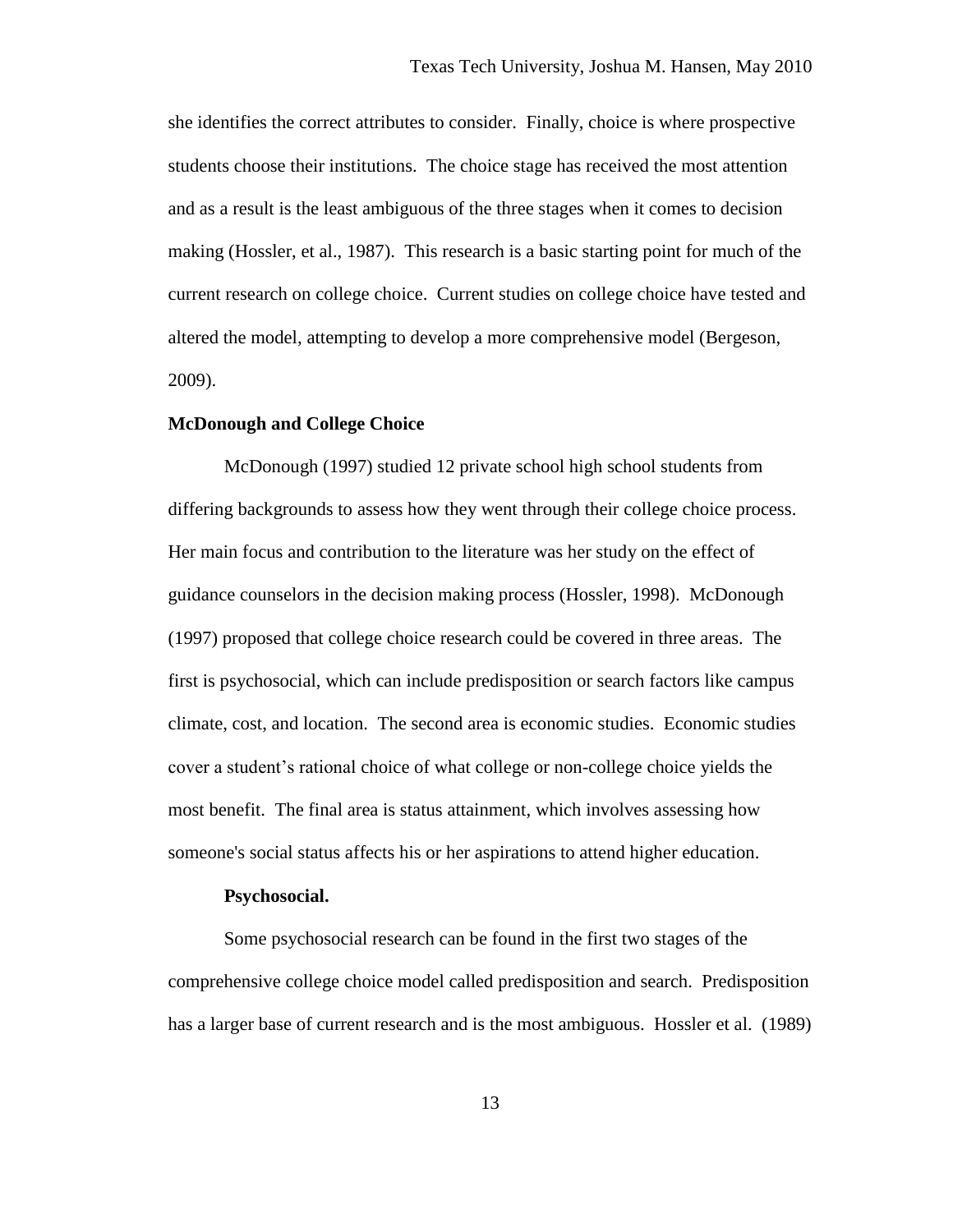collected 12 different variables that are connected with this phase. These are: 1) family socioeconomic status; 2) student academic ability and achievement; 3) race and ethnicity; 4) gender and its lack of impact; 5) parental levels of education and their effect on the student's choice; 6) family home, urban versus rural; 7) parental encouragement; 8) peer encouragement; 9) high school counselor and teacher encouragement; 10) student aspirations and career plans; 11) high school quality; and 12) labor market and rates of return. These variables are present in a variety of studies, but the weight of their importance is not consistent.

When assessing predisposition and the effects of athletics on prospective students, the influence parents or peers have on student college choice could be affected by where the parents went to school or peers were going to school. Parents have a strong influence on their student's choices and as the student succeeds, the parents encourage their student more to seek additional education (Carpenter & Fleishman, 1987). When it comes to the close proximity to home and when a parent is an alumnus of the prospective college or university, the location students are encouraged to attend may also be influenced. Hossler and Vesper (1993) found the saving habits of parents for college had an effect on the parent and student's aspirations for college. This habit was found to have an effect not only on the predisposition phase, but also on the search phase.

A model developed by Alwin and Otto (1977) looked at the social connections that are made when searching and choosing which college to attend. The study has two stages. The first stage looks at the background information of the high school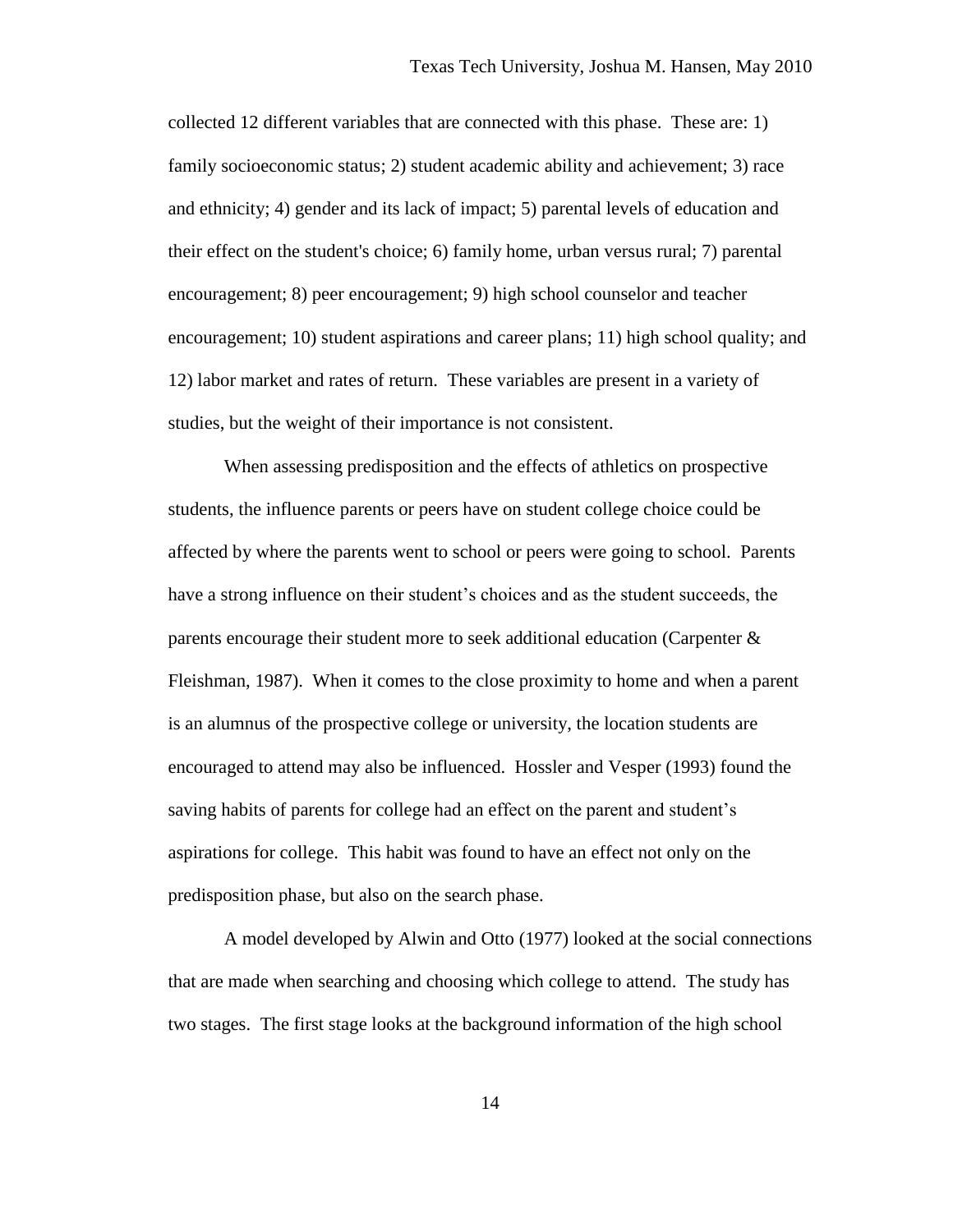and its students, focusing on for example gender, academic ability, and socioeconomic background. These are all considered factors in students' academic success from their high schools because of the educational background. The second stage looks at the social influences high school students have when looking towards college. If the students did well in high school, college could be expected by parents, teachers, and peers because of their past successes. That success is also considered in conjunction with their socioeconomic status and the availability of funds to go to college. The students also will reflect on their academic prowess as they consider a college future (Alwin & Otto, 1977).

Morgan (2002) built a model that focuses on the rational choices of students and their commitment to their educational goals. The model shows how students work toward their future and the actions they take to make their dreams a reality. Morgan (2002) developed three dimensions of commitment: purposive, normative, and imitative. Purposive commitment is the decision that college is or is not in the student's best interest. Purposive commitment is influenced by the information the student gathers. The more information gathered, the more commitment to the future and college attendance decision the student will have. Normative commitment is based on the influences in life like family, teachers, and peers. Imitative commitment is based on the decisions of peers or those who are similar to the student. Normative and imitative commitment provides influence as the student develops the most important of the three, purposive. This research would fall into predisposition as it is about the students developing and preparing themselves for a college future.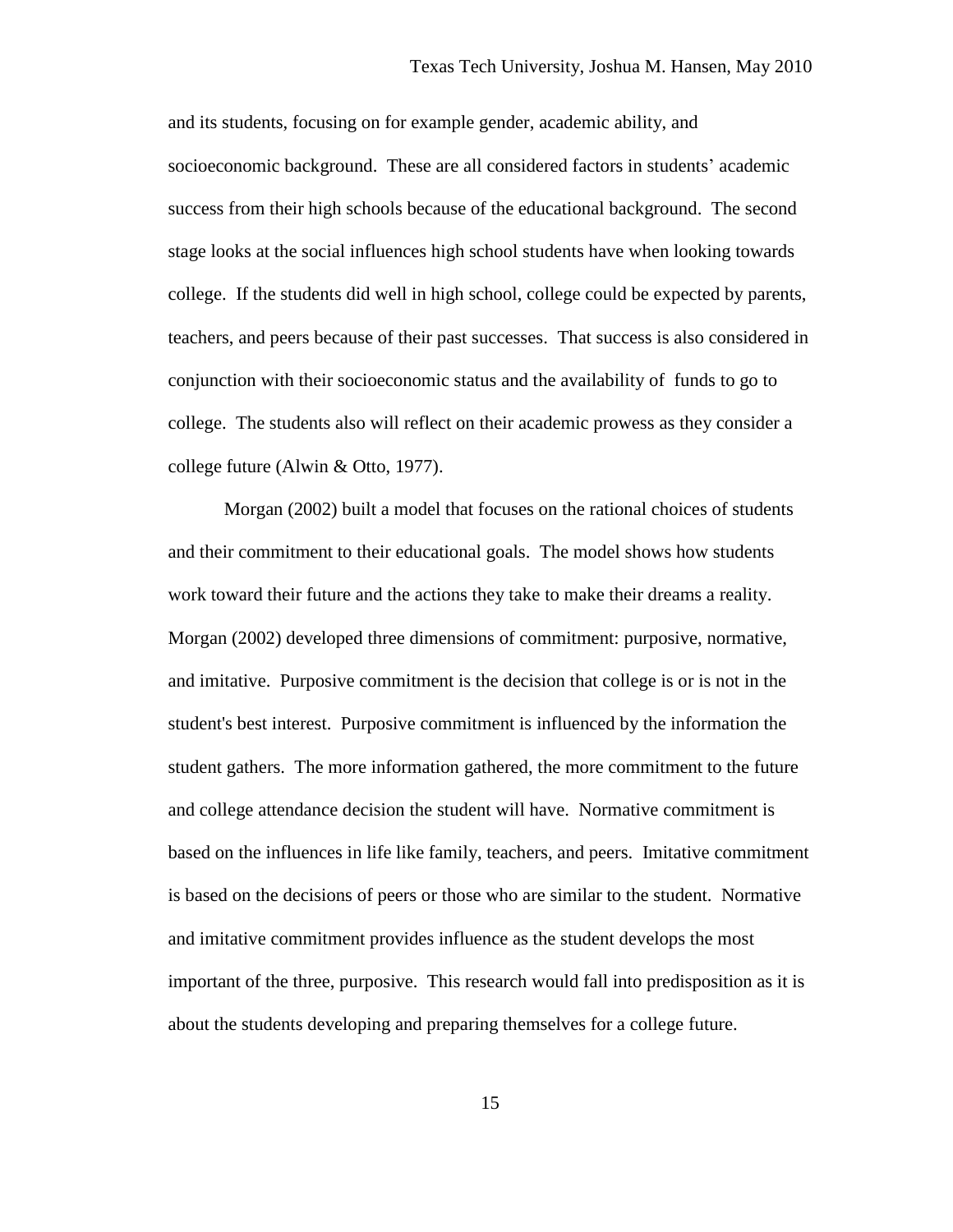The search stage is an active stage for the individual. Lewis and Morrison (1975) found that students often look at college materials and seek help from their college counselors. This stage is where students begin to focus in on what is important to them, including costs and locations. During this stage, the effect of the 12 predisposition factors change and notably the influence of parents do not have as strong an effect according to Hossler et al. (1989). The set of factors that become important are in rank order: 1) special academic program; 2) tuition costs; 3) financial aid ability; 4) academic reputation; 5) location; 6) size; and 7) social atmosphere. These rankings were compiled by Hossler et al. (1989) after assessing a variety of research that was a proponent for each of the factors being the most important.

A newer model is one that is built on a cultural framework. The model states that education, family, community, and out-of-class assignments all have an equal weight on the college choice decision process (Tierney & Venegas, 2009). The model allows for different factors to influence students instead of claiming that the field of play is equal for all students when looking to acquire information for a choice on college attendance. The model allows for different populations to be represented. This model and research is new and has had limited exploration, but is highlighted as a way to view college choice through an access and equity lens (Bergeson, 2009).

#### **Economic studies.**

Economic studies can be present in all three stages of Hossler et al.'s (1987) college choice model. One stage it is present in is the choice stage. The choice stage begins toward the end of the junior year of high school and again as some of the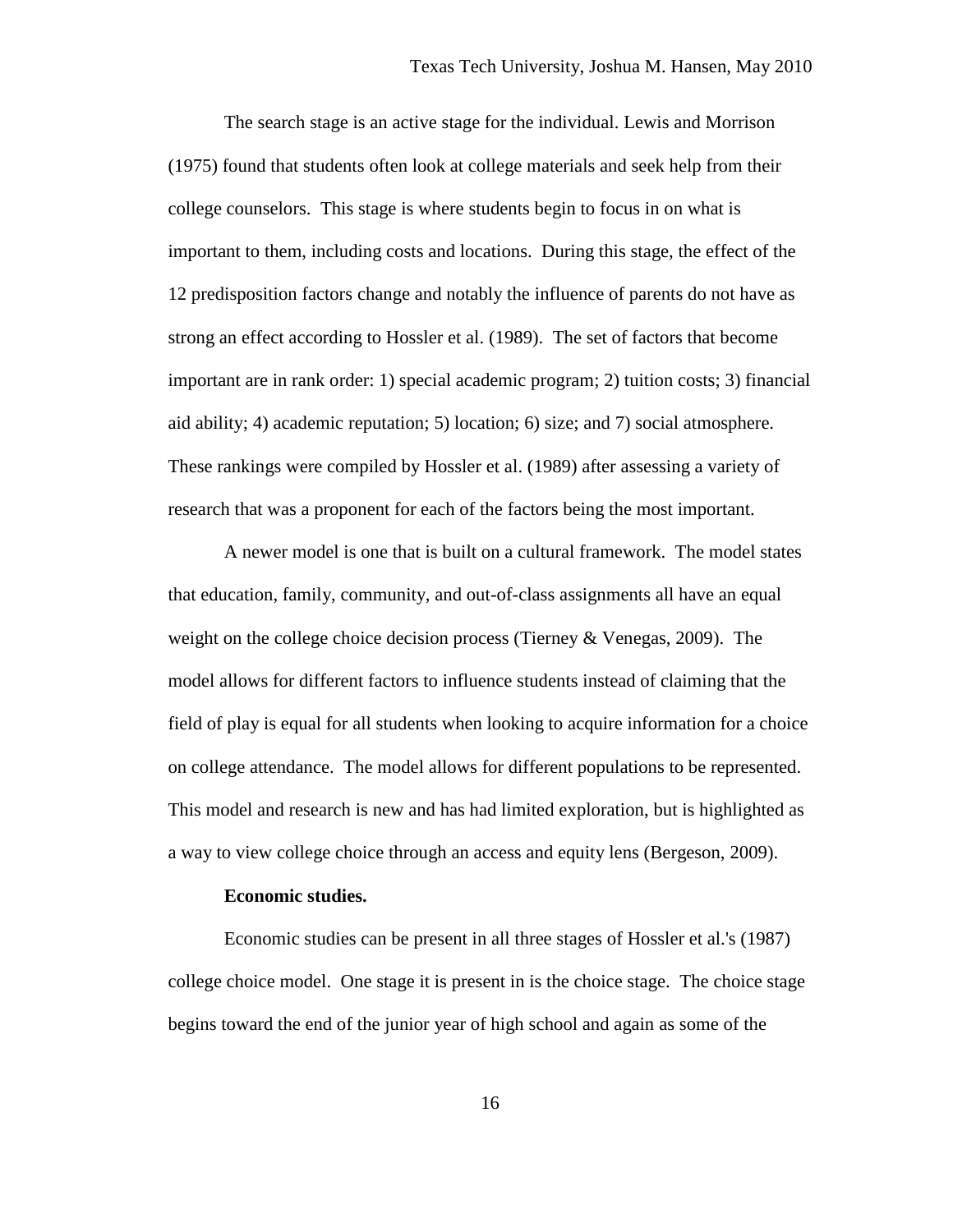student's priorities shift. Students have made decisions and now are making compounding decisions as they head toward their final choice of attending a college or university. Financial aid has an increased importance as students look to make sure they can afford the education. This stage is complex and needs more study to better understand all the factors that affect a student when considering a college choice decision (Hossler et al., 1989).

Another name for an economic study is the econometric model. These models focus on the costs and risks of pursuing a college education (Young & Reyes, 1987). These models can also be called rational choice models (Bergeson, 2009). When considering going to college, both monetary and nonmonetary efforts that would go into college are counted as costs (Young & Reyes, 1987). These efforts or costs include financial aid, money not earned by going to college, and the failure to earn a degree. This model weighs the costs and benefits of going on to college or finding a non-college choice. The return on the investment also shapes the decision of further education. This model can affect any stage of the college choice decision. Young and Reyes (1987) found that monetary costs have the greatest influence on the choice stage for the prospective student.

In a college choice model based on rational choice, Breen and Goldthrope (1997) developed a model that bases student decisions on risk aversion. This model assesses three factors that students consider: education cost, chance of academic success, and the belief of meeting their expected goals. The authors found that students in the middle and upper social class make decisions that will keep them at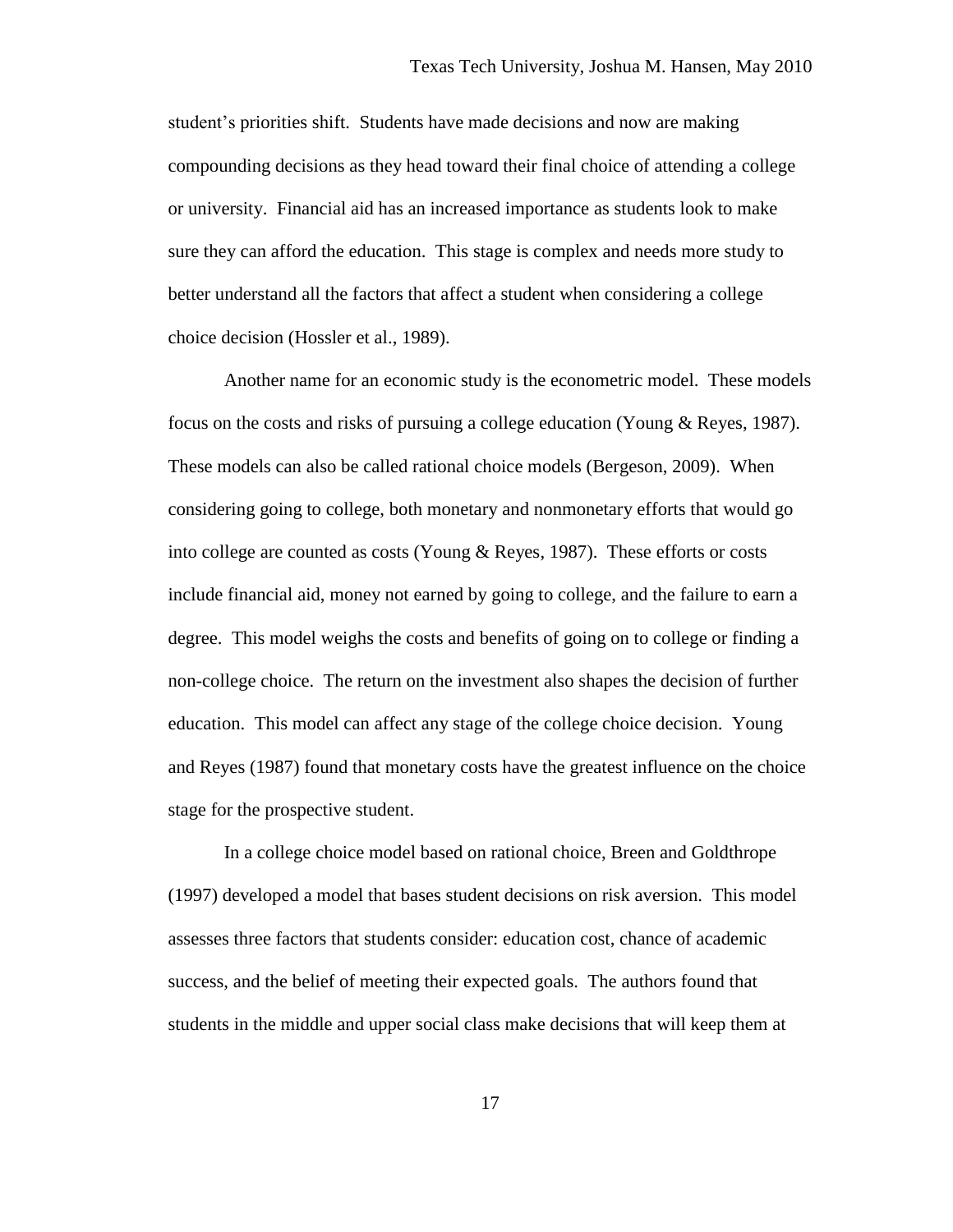this status or elevate them, keeping them from falling to a lower social class. The lower social class estimates their chances of succeeding in higher education. They look at the possible outcomes and will avoid spending their limited resources on an action that may not bring them a return on investment. This is another set of research that could fall in any stage, but could have the greatest effect on the final college choice decision for the student.

### **Status attainment.**

Comprehensive college choice models provide a great basis for research. Some researchers in the field believe the models are not productive. One article sought to address the futility of comprehensive college choice models and the strains it has on students of color. Hurtado, Inkelas, Briggs, and Rhee (1997) found barriers in place for these students of color, that the experiences they had differed for them from white students. The experiences differed in preparation, application and enrollment in college. They found the differences in academic success caused the students to see a different array of college options available to them. Hurtado et al. (1997) concluded that comprehensive college choice models do not account for all the effects on students and the need for a variety of predisposition phases to account for the differences in each student population.

Some research was developed that focused on the specific race of the student. As stated by Hurtado et al. (1997), the playing field for entrance into college is not equitable. One study found that both the ethnicity of Asian Pacific Americans and their socioeconomic statuses had a direct effect on the experience of selecting a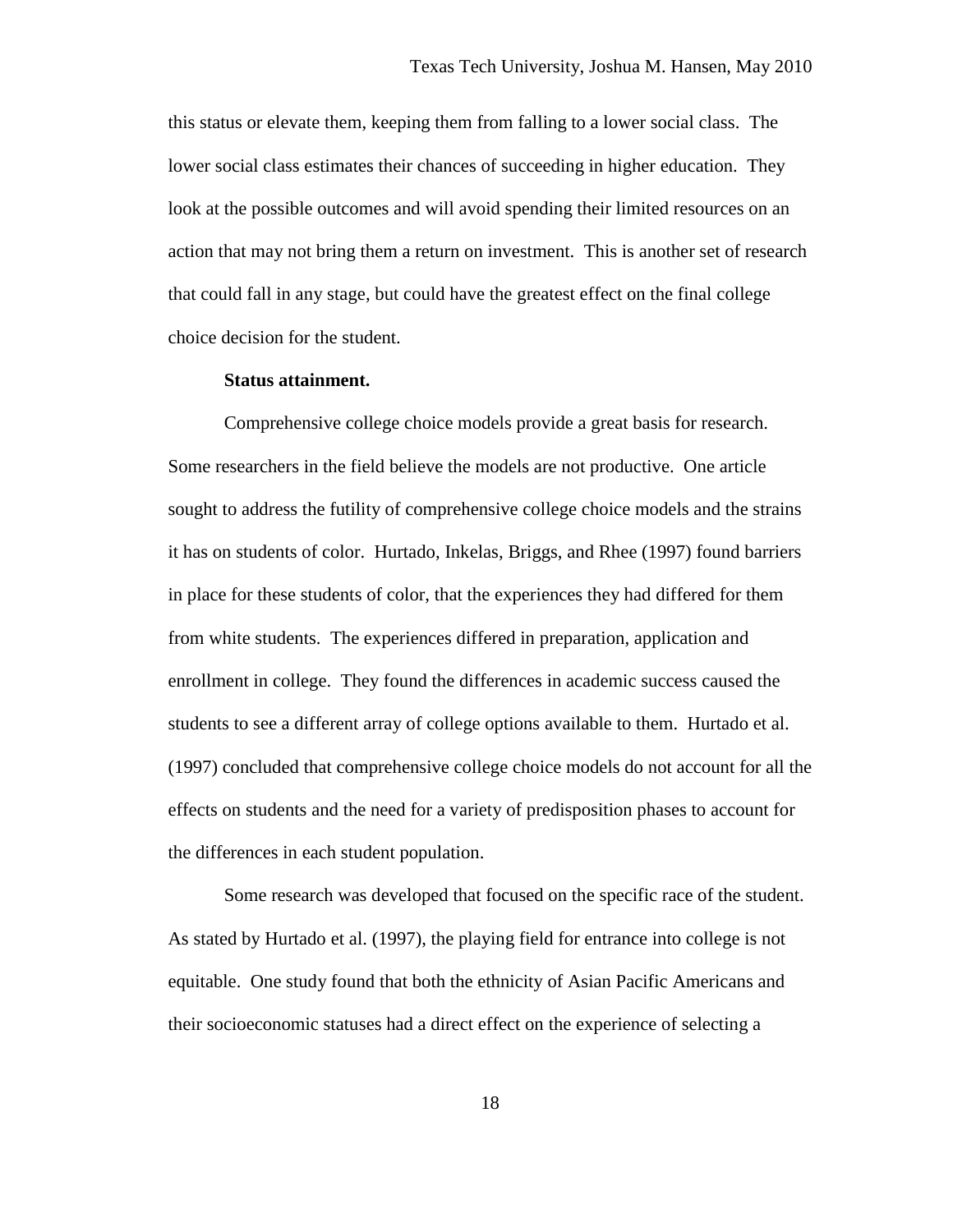college (Teranishi et al., 2004). Asian Pacific Americans were found to not have similar college choice processes and neither did other sub-groups identified within this ethnicity. The different ethnic backgrounds altered their college choice processes. Teranishi et al. (2004) argued that having a college choice model for this population would not help explain the choices made by each of the sub-groups represented in this population.

Similar studies have been conducted about other college going groups. A study done on the African American community found these students sometimes suffered from misinformation (Muhammad, 2008). The research found that a trusted counselor's expectations had a positive effect on the predisposition of the student. The effect rivaled the support of a parent. Bouse and Hossler (1991) found parents' education, encouragement and conversations about college were factors in the predisposition for white males and females, as well as black females. For black males, only encouragement altered their predisposition about attending college.

Pitre (2006) developed a rational choice model. This study looked at African American students and the interaction between aspirations and subjective norms and how they led to their enrollment decisions. The model first examines the interaction between individual beliefs and the evaluation of possible outcomes of educational attainment. These factors help develop a student's attitude and expectations about college. The student at the same time is affected by normative factors such as parent or peer support of seeking higher education. The interaction of these two norms leads to student decision behaviors, such as applying to a college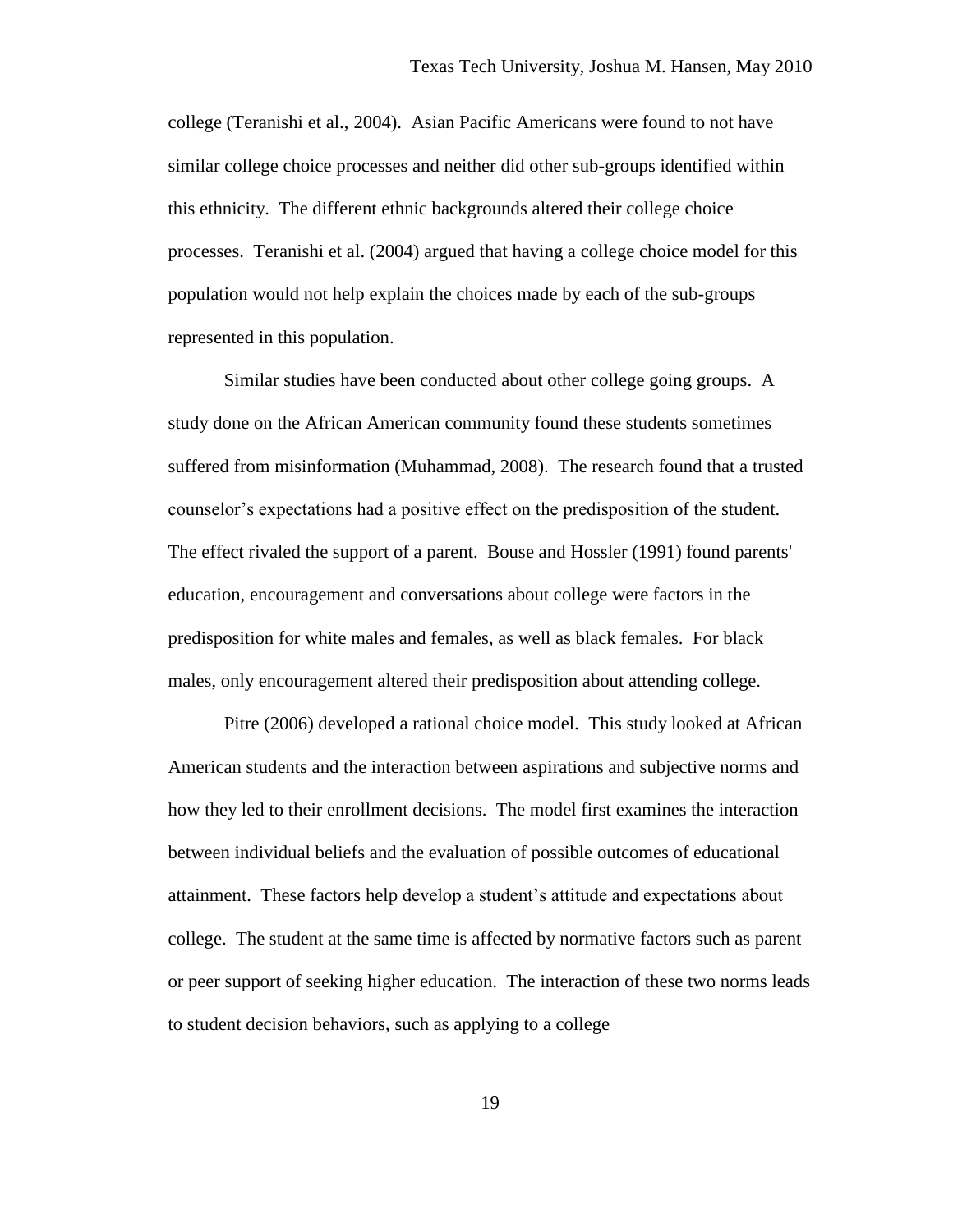### **Other College Choice Models to Consider**

Perna's (2006) conceptual model of college choice examines four levels of influence on student college choice. This model strays away from the three stage model that is common in the previous stated research. Perna's (2006) first stage addresses the background of the individual. It focuses on for example race, social class, and ethnicity to shape the aspirations of attending college. It also takes into account the personal lens of the individual, allowing the individual to choose a comfortable situation. The second layer examines the school and community context. This layer takes into account things like the size and the community's ideas about higher education. The final layer takes into account the external forces of the region. The layer takes information about nearby institutions, regional culture and norms, and the region's philosophy about not only higher education, but K-12 education, as well. This model takes into account social and economic contexts and policies that support or discourage college enrollment. It also accounts for individual differences and the various shapers of college choice. The Perna (2006) model is, however, rather new so limited studies have been conducted to test or refine it.

Hendrickson's (2002) college choice model uses a format of having two different groups or agents. These agents are the students and the institution. Hendrickson (2002) stated that there are two choices for each group, whether to enroll in the institution and whether to admit the student. The model focuses on the agent relationship and the peer group influence. This model is very similar to one of the basic models in college choice researched by Chapman (1981). Bergeson (2009)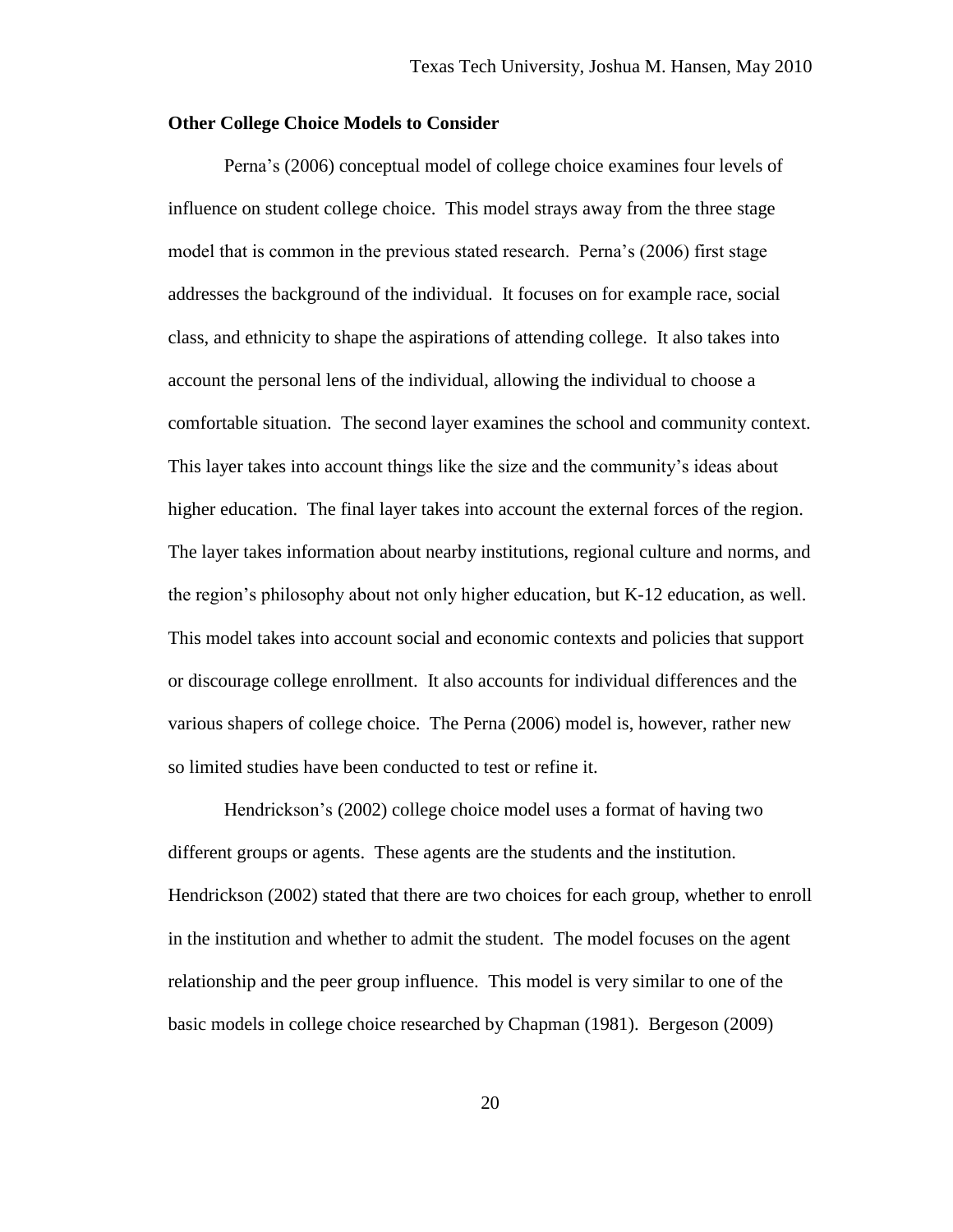found Hendrickson's college choice model lacking. The model does not account for individual or social identity groups, which Chapman does include in the student's process.

# **Athletic Success**

There has been a variety of research done in the area of collegiate athletic success and the effects it has on colleges or universities. In addition, there are reports that assess how athletic success contributes to the quantity of new student applications and subsequent enrollments, the academic quality of the applications, and the increased foundation giving that result from this athletic success. Currently, no college choice model accounts for athletic success as a factor for choosing a specific college or university.

### **New Student Enrollment and Applications**

A recent article stands as a key note for understanding the growth collegiate athletic success can have on increasing student enrollments at colleges and universities. Pope and Pope (2008) performed research that not only covered quantity of new applications received, but also looked at how universities used the growth in their enrollment applications. Pope and Pope (2008) cited that a successful college football program leads to an increase in the number of new student applications, and the top programs increase their applications from 2 to 8%. The research also found private institutions saw their new applications rates grow by two to four times higher than public institutions (Pope & Pope, 2008). Pope and Pope admit that the effect of this athletic success lasts only a few years, but experts say it is all that is needed to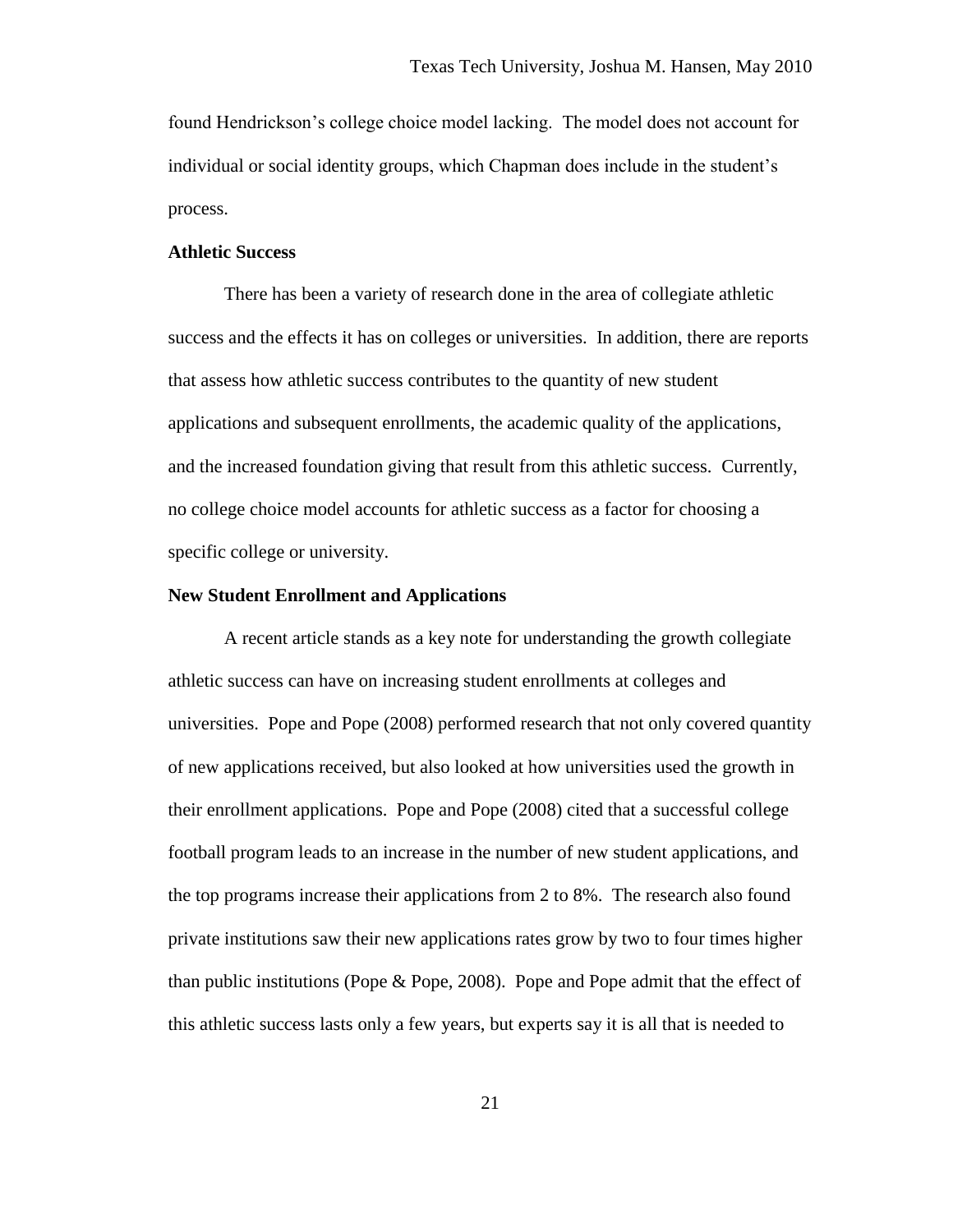have a positive effect on the university (Potter, 2008).

Pope and Pope's (2008) findings are supported by Murphy and Trandel (1994). Their study examined winning percentages within conference play and freshman applications, while controlling for factors such as income of students and tuition costs. The results showed that successful football programs that had an increase in winning percentage of 25% saw an increase in applications for enrollment at approximately 1.3%.

McEvoy (2005) found similar results in his study; a positive relationship between football success and new applications for undergraduate enrollment. McEvoy also studied men's basketball, women's volleyball and basketball, as well. He found no connection between their successes and applications for enrollment. Dramatic decreases in applications because of poor athletic success was also studied by McEvoy, but there was no significance discovered in the four sports studied.

A four sport study conducted by Jain (2004) evaluated men's football, basketball, baseball, and soccer at NCAA Division I and Division III institutions. Jain (2004) controlled for institution quality and individual institution factors. The study included 38 institutions that had similar application numbers, Scholastic Aptitude Test (SAT) scores, and matriculation rates. The study found that results varied between Division I and Division III institutions, with greater impact found in Division III schools. Division I institutions saw impact from football, but did not see any positive effects from soccer, basketball or baseball. Division III had a more diverse response. Increasing a football or basketball team's winning percentage or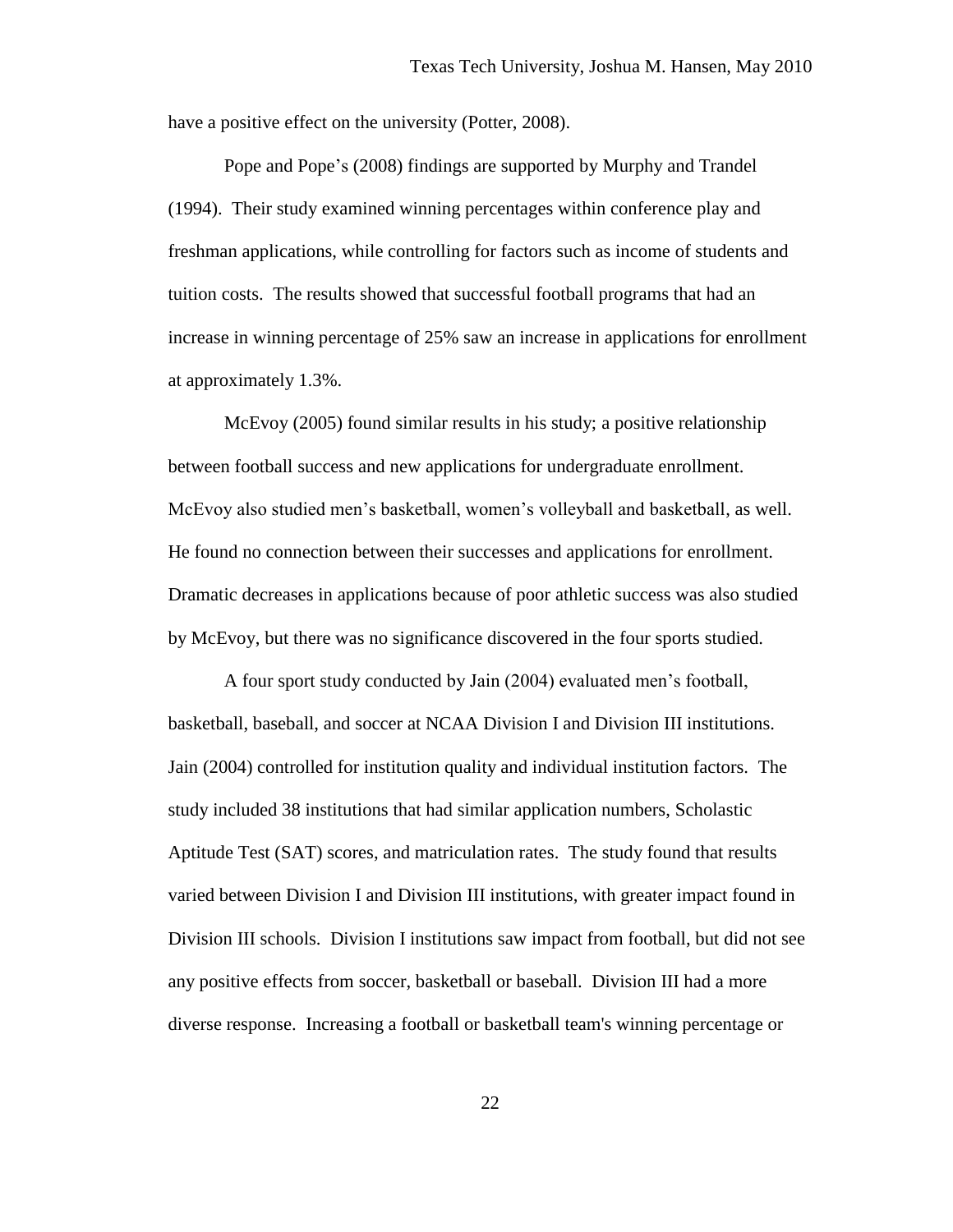reaching the playoffs was determined as beneficial. Baseball had an adverse effect, however. Jain (2004) found that a good baseball team increased enrollment and the student quality at the Division III schools. Soccer once again had no effect. The weakness of this study; however, was the measure of student quality. Some of the data that was consistently needed by the researcher was said not to be available; however, the data that was needed was not elaborated on.

A study of high school seniors who were planning to attend a four-year university was conducted on the choice stage of college student choice that included athletic success as a factor. The study had the participants rank 19 characteristics on a three-point scale. The research was separated by gender to account for possible differences in what mattered. Each gender placed different values on factors. Males more than females, found athletic reputation to be an important consideration (Braddock et al., 2006). The article suggested that prospective students are placing more value on the chance of having an active social life. Braddock et al. (2006) argued that college admissions staffs do not see athletic reputation as important, but it is as important as academic and career-related importance.

A 13 year study conducted by Toma and Cross (1998) examined the applications for enrollments at institutions who won football or men's basketball national championships between 1979 and 1992. The results of the study showed that winning a national championship resulted in an increase in new student applications. This increase in applications was found to extend up to five years after winning the championship. The increase in applications exceeded peer institutions who did not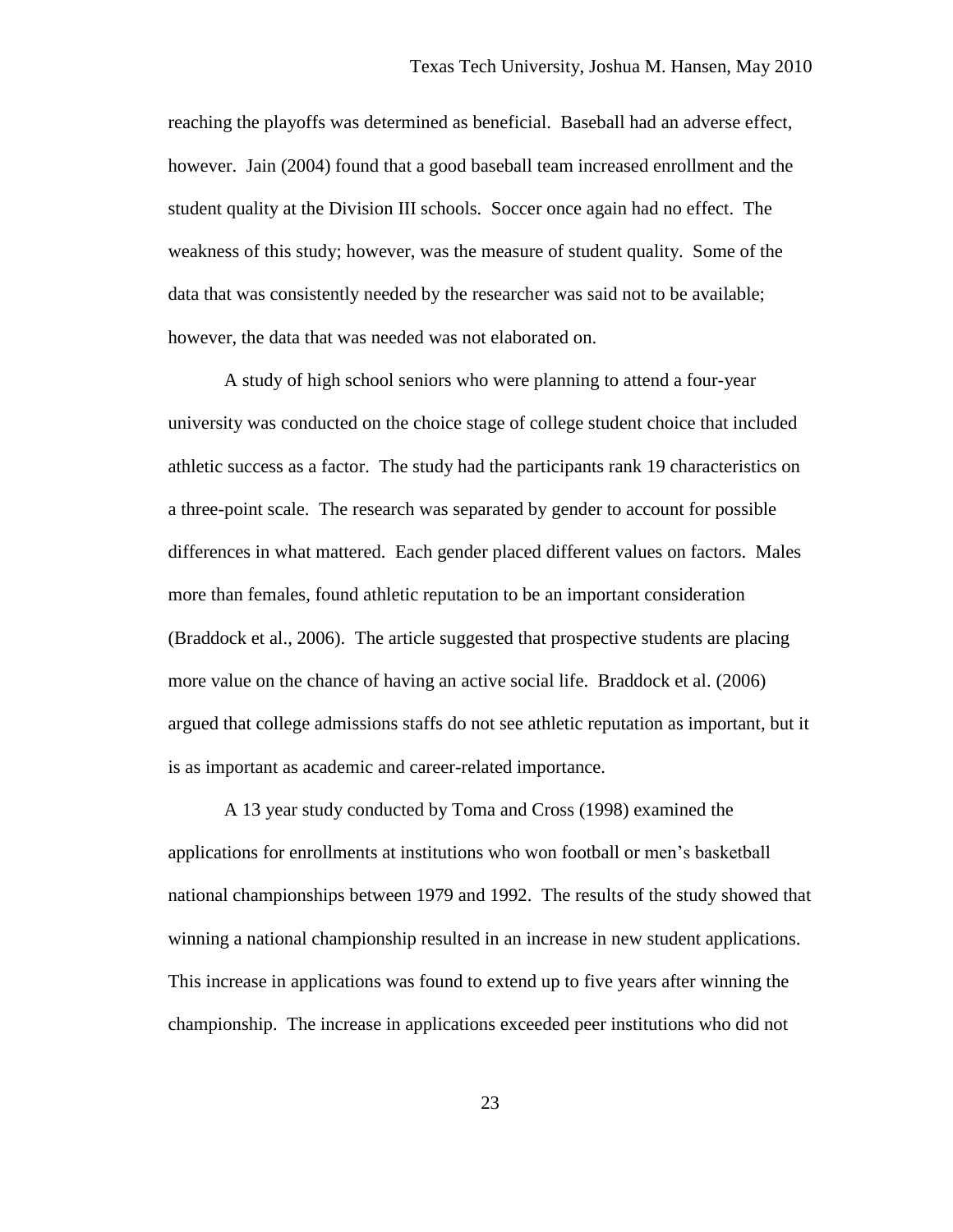win the championship.

A more empirical study was performed by two professors from Mississippi State University. Chressanthis and Grimes (1993) performed a 21-year study that worked to control for a number of factors that influenced enrollment application growth. The factors evaluated included tuition costs, television appearances, the average personal income of students, football team winning percentages, and the quality of faculty at Mississippi State. The study found the football team's winning percentages to be a predictor of new student first-year enrollment. Chressanthis and Grimes (1993) found an increase in student enrollments at Mississippi State of 3.8% per 1% increase in winning percentage. Due to the time frame of when the study began, some statistics were not quantified that the researchers were looking for. An example of this missing information was data on television appearances. Some of the information that was gathered showed there could be some positive effects on student interest in a university (Chressanthis & Grimes, 1993).

In agreement with the possibility of winning television appearances having a positive effect on enrollment applications, Allen and Peters (1982) studied the marketing aspects of college sports in recruiting first-year students to DePaul University. DePaul University saw a rise in student interest following their "Final Four" appearance in 1979. Males were most likely to be effected as opposed to females by athletic success.

A different type of study was conducted in 2006 by McEvoy. Instead of looking at a collegiate team's success as a whole, the study focused on the individual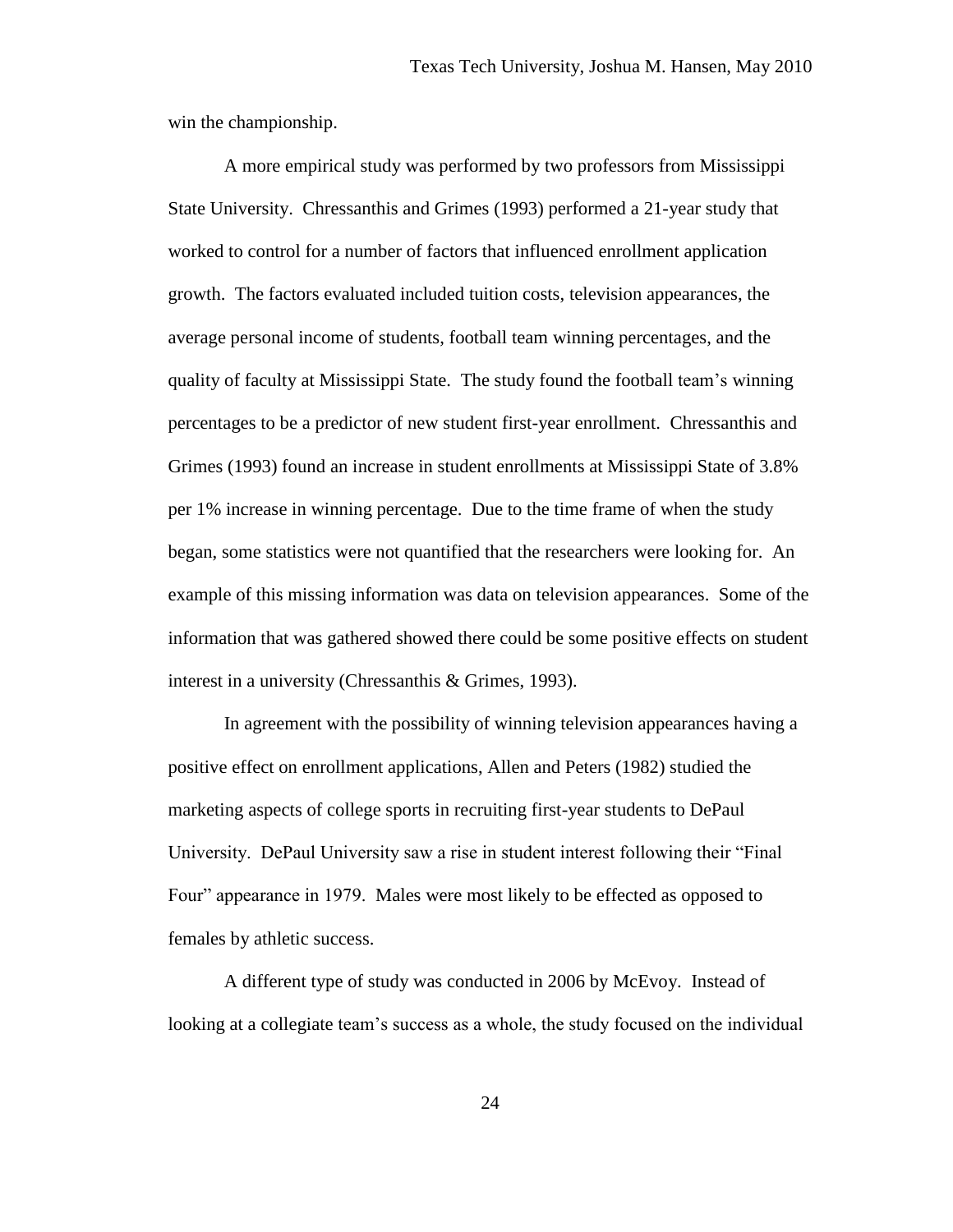athletic performance of a player. McEvoy's (2006) main choice of study was institutions that had a top five Heisman finalist between 1998 and 2003. The study found an increase of 6.59% in undergraduate applications in the following year. Elite performance is not only restricted to the football field. Georgetown University won national basketball championships in 1982, 1984, and 1985. These championships were accomplished largely in part to the play of star player, Patrick Ewing. Georgetown saw an increase in their applications of 45% after their series of basketball championships (Croxford, 2008).

Football is not the only sport that has an effect on the number of new student applications received by a college or university. NCAA men's basketball has been shown to have a large effect on the number of applications, as well. Pope and Pope (2008) found that when a team makes the NCAA tournament, the institution the team represents sees an increase of approximately 1% in new student applications. They found that as a team advances in the tourney, there is an average percentage that increases with the team's success. If the team advances to the "sweet sixteen," their institution sees a 3% increase, to the "final four" a 4 to 5% increase, and if they win the NCAA tournament, the institution sees a 7 to 8% increase. With basketball ending three months after the college football bowl season, depending on when applications are due for the college or university, an admissions department of a winning institution may not see the initial effect. The increase may occur in the following years after success. The research does show that for private institutions' men's basketball teams, the period of increased applications last multiple years. The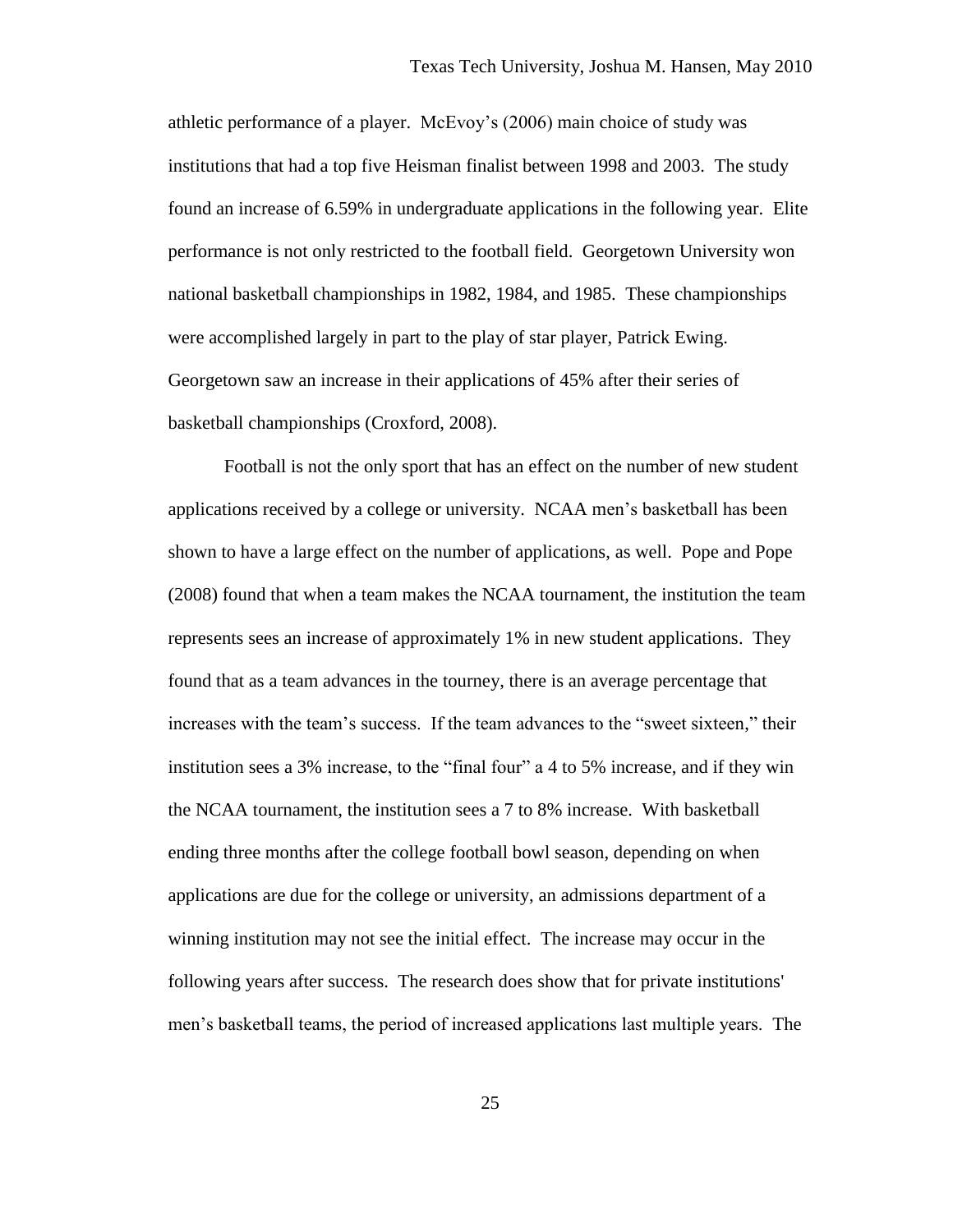same statement could not be substantiated about football (Pope & Pope, 2008).

A study on men's basketball and football was conducted evaluating seven NCAA Division I conferences, looking specifically at their new student application rates. Over the 10 year period, the study by Chu (1989) found athletic success had a significant positive effect on applications of first-year students.

In 2006, George Mason University advanced to an unlikely appearance in the NCAA college basketball tournament. The event gave the institutions national media attention and the effects were felt across the campus. The institution saw an increase in admissions inquiries of 350%, a 22% increase in applications for enrollment, and an 8% increase in out-of-state freshmen (Potter, 2008). The institution saw an academic increase as the average freshman ACT score increased and the retention rate into the sophomore year increased by 2%. Robert Baker, Director of George Mason's Center for Sport Management, said these effects could have eventually happened, but the Cinderella season was a catalyst (Potter, 2008).

Boise State University, after their football team's improbable victory over the University of Oklahoma in the Fiesta Bowl, saw an increase in interest at the institution. Before the game was played, Frank Zang, Boise State's Director of Communications, contacted George Mason University and the University of Utah about the media beast that comes with the Flutie Effect. This was done to better capitalize on the window that athletic success opens to reach out to the market of prospective students. Shortly after the victory on a trick play, the institutions saw an increase in inquiry to their institution of approximately 135% (Croxford, 2008).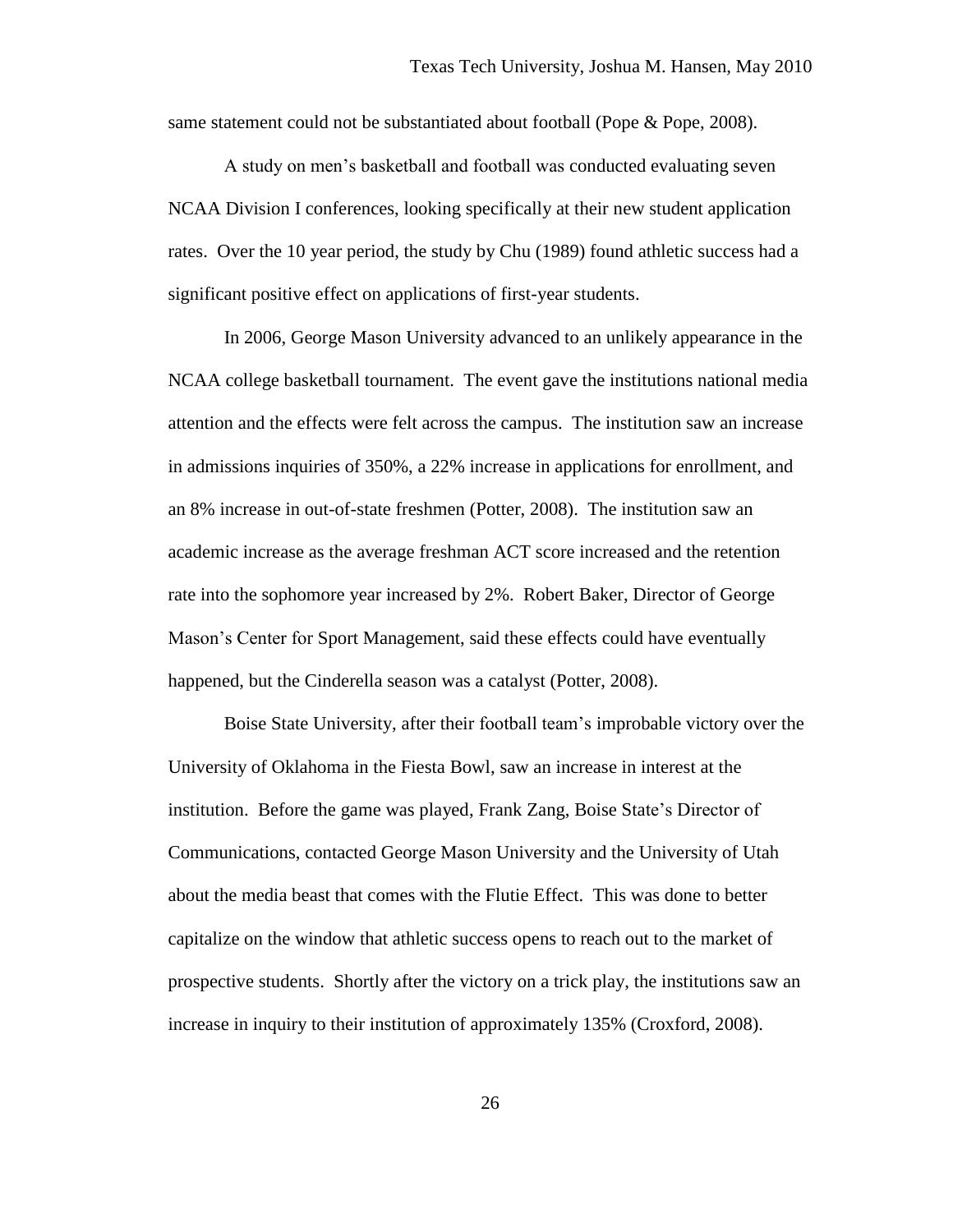A study that most closely relates to this research study is the one conducted on Appalachian State University. Over a span of 2005-2007, the university was successful both in men's basketball and football. The basketball team made it to the NCAA National Invitational Tournament (NIT) and the football team was back-toback Football Championship Series (FCS) National Champions. The keynote game for the Appalachian State was a football win over the fifth ranked Michigan Wolverines in 2007. The university, after having this success, saw an increase in applications of 24.42% (Trivette, n.d.). Such an increase is unlikely under normal circumstances, which points to the athletic success as a contributing factor of enrollment application growth (Trivette, n.d.). The study surveyed 75 freshmen who were admitted in the fall 2008 semester on what influenced their decisions to apply at Appalachian State. The study found that approximately 25% of the students were affected by the athletic success when it came to applying to the institution (Trivette, n.d.).

Similar to the multiple sport success that Appalachian State University had, West Virginia University (WVU) saw an increase in enrollment. After winning the 2006 Sugar Bowl in football and the men's basketball team making it to the "Sweet Sixteen," the institution saw their enrollments increase from 26,051 to 27,115 in the fall of 2006 (White, 2010). To add clarity as to why some of the students may have chosen West Virginia, President Jim Clements had a story. After advancing to the "Sweet Sixteen," he received a text message from a family friend's son that read, "OK, now I'm going to WVU." He was on the fence between going to West Virginia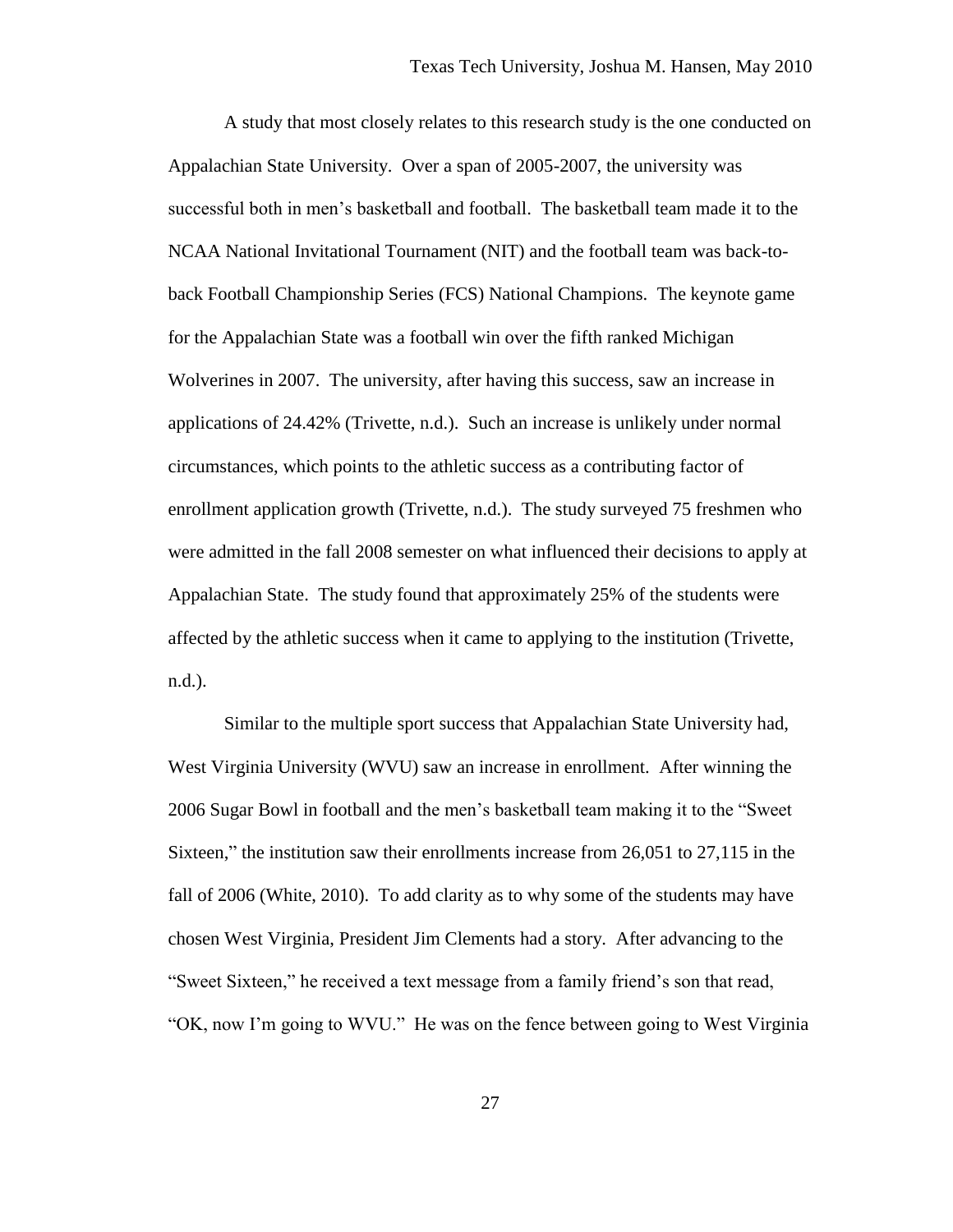and another institution (White, 2010).

There are other colleges and universities that have seen positive effects from athletic success on increasing enrollments. In 2005, Northwestern University saw an increase of 21% from football success, Gonzaga University had an increase in applications of 59% after appearances in the NCAA tournament from 1997 to 2000, North Carolina State University saw a 40% increase in applicants from a men's basketball championship, and the University of Missouri in 2007, after rising to number one in the country, had an application increase of 20% to the university (Croxford, 2008; Dodd, 1997; McEvoy, 2005).

Showing more emphasis and the belief that athletics can help aid an institution's enrollment, the University of Southern Colorado (now Colorado State University-Pueblo), a small institution in Pueblo, Colorado, voted to revive their football program. The University of Southern Colorado (USC), in an effort to save money, closed its football program in 1985. A drop in the USC enrollment from 4,900 students to only 3,600 the year after the decision to cut the team, put the institution in a poor position enrollment wise (Dexheimer, 2000). In order to increase their student body to their goal of 6,000 students, USC officials believed it was time to bring back the team (Dexheimer, 2000). The team had its inaugural season opener in 2008 (Thunderbowl, 2008). In 2009, Colorado State University – Pueblo announced an 11% increase in total enrollment and 65% increase in new freshmen enrollment (Perez, 2009).

Seeing the success of other colleges and universities in their athletic programs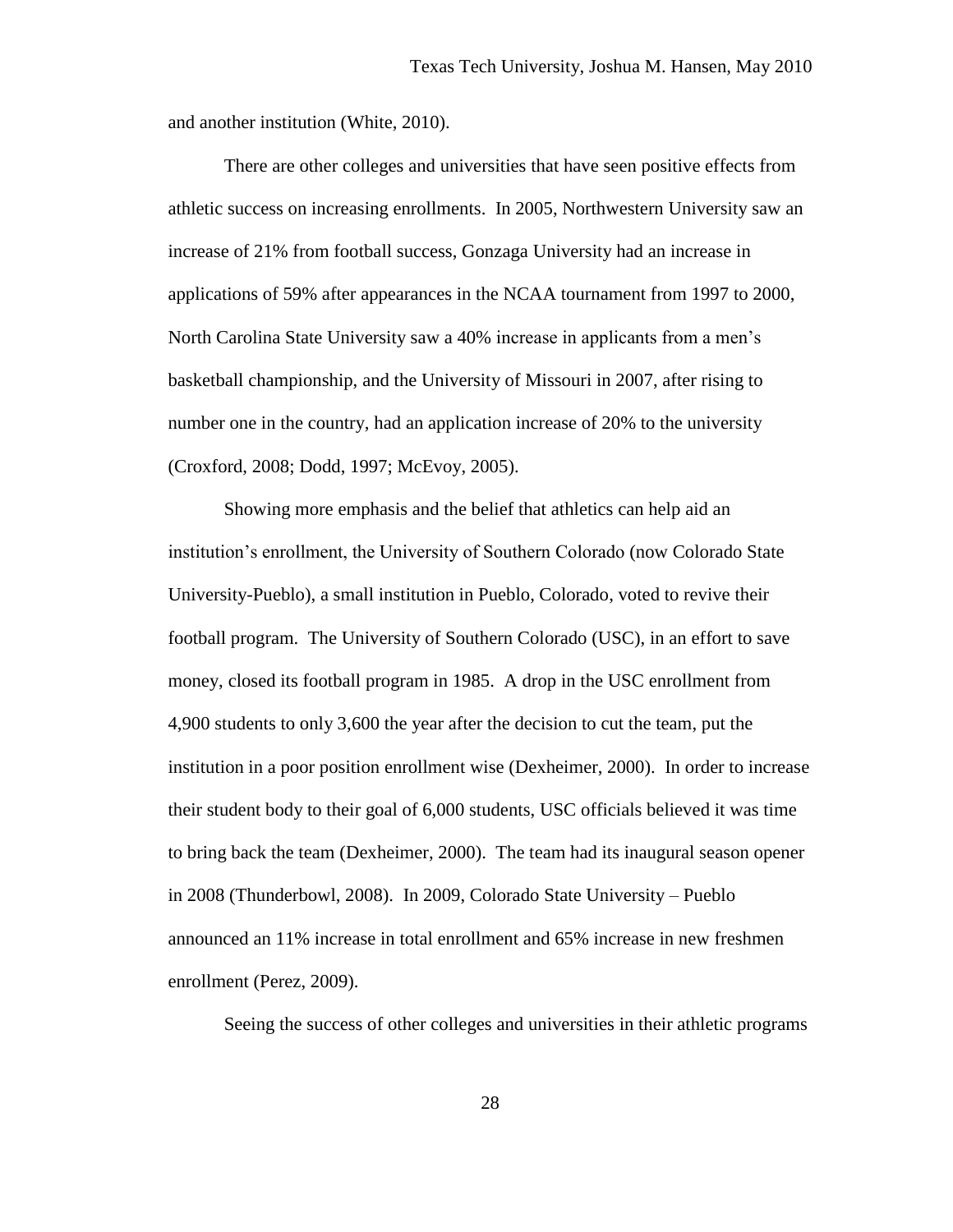affecting an increase in new student enrollments, as well as addressing the demands from students for more of a "traditional" college experience, some community colleges are turning to athletics to gain student enrollments (Ashburn, 2007). Originally, many institutions made cuts due to financial issues, but with a want to increase enrollment, colleges are beginning to re-invest in athletics. As the President of Rockingham Community College stated, "We live in an athletics-minded world" (Ashburn, 2007, para. 18).

An admissions counselor from the University of Florida brings in a different angle to the importance and effect athletic success can have. Starkey (2009) said that state schools are no longer "safety schools" or schools that students apply to as backups, with the increases in tuition and current economic downturns. With the success in winning national championships in football and men's basketball, the application numbers will continue to grow. With the increase of applications comes the increase of standards for acceptance into the university.

In 2003, the NCAA commissioned a study to assess the empirical effects of college athletics on universities. The study assessed seven questions that were facing college athletics and institutions. One of the effects that were discussed was the relationship between athletics success and benefits for the university (e.g., higher quality students, graduation rates, higher application rates). The report found that there was no "robust" relationship between athletic success in football or basketball and university benefits (Litan, Orzag, & Orzag, 2003; Roper & Snow, 1976).

Another angle that has been focused on in some literature pertaining to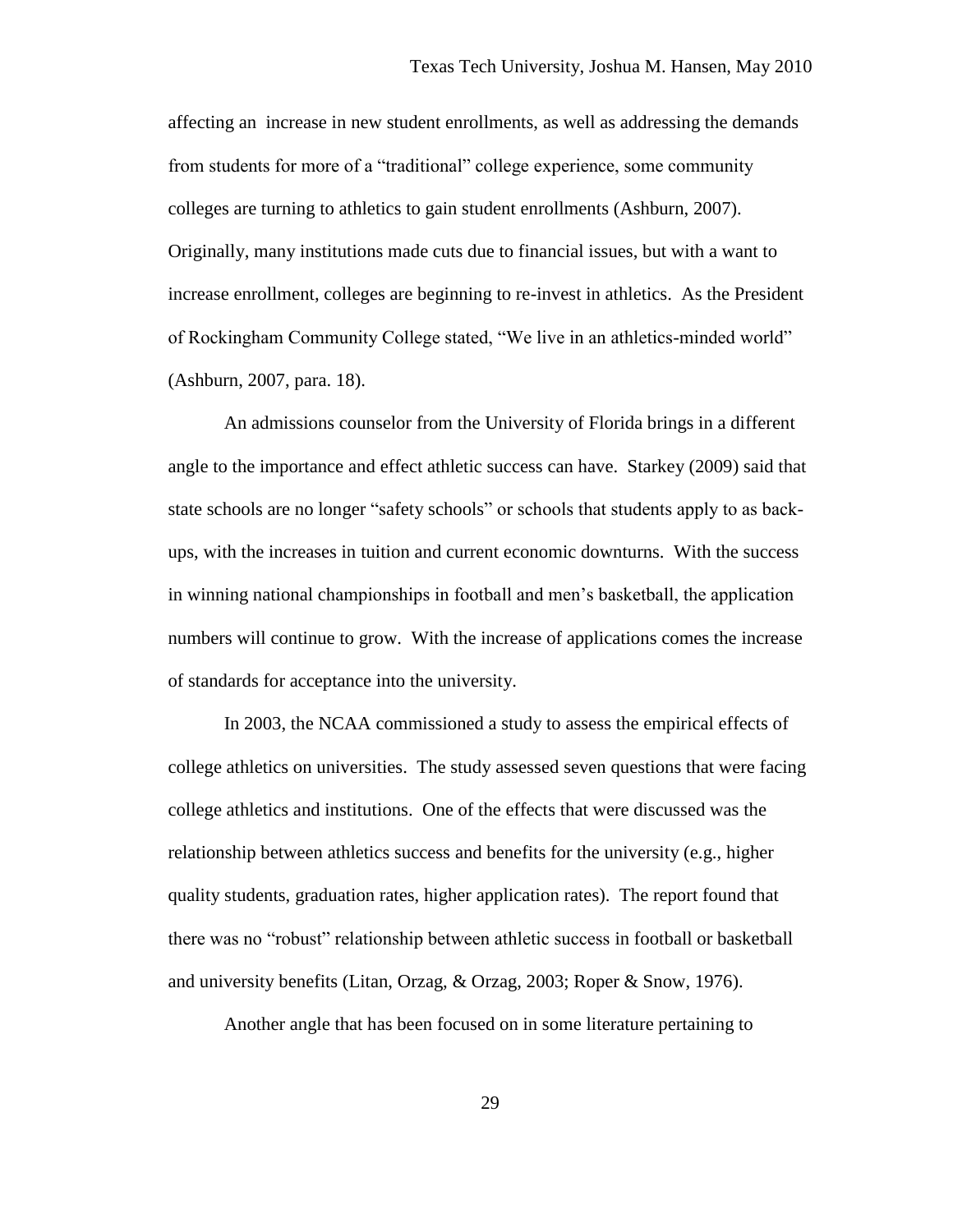collegiate athletics is the amount of quality institutions can acquire through the quantity of applications. Pope and Pope (2008) cited the use of athletics as an opportunity to increase the number of students, while also increasing the overall academic quality of new applicants. They found the students who applied were of both high and low SAT scores, allowing institutions to increase and diversify their enrollments (Pope & Pope, 2008). Similarly, Tucker (2004) found that athletics had a positive impact on the quality of freshmen and the graduation rates of an institution with a successful football program.

When increasing the face value of an institution's degrees, Lovaglia and Lucas (2005) questioned the importance of athletic programs, working under the assumption that increased athletic success also meant an increase in the value of the degree. The research found there was a correlation between a successful athletic program and the perceived prestige of the university's graduates. While Lovaglia and Lucas (2005) believed that it was counter-intuitive to have this connection because of the amount of money that athletic budgets drain, the study was consistent with other research conducted in this area.

### **Academic Quality**

In another study analyzing the athletic success and academic quality among Division I institutions, Trenkamp (2009) found that athletic success in football improved the graduation rates and the median SAT scores of applicants. Basketball did not have an effect on either of these areas. Trenkamp (2009) found that schools that had quality athletic programs in basketball and football also were ranked on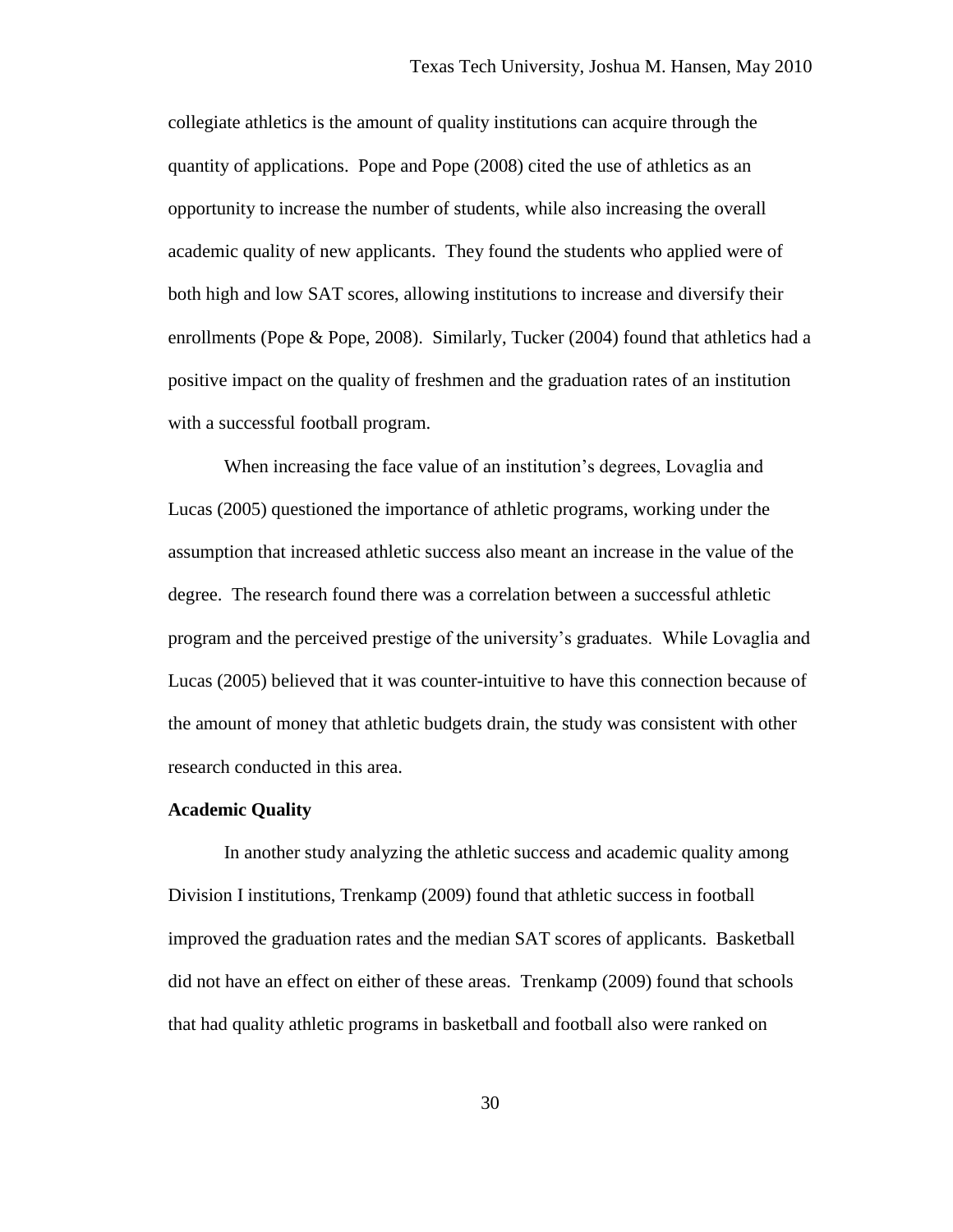average, higher in the *US News & World Report Best Colleges*. The findings show that administrators respond more than to academics alone, and are persuaded by the advertising of athletic success (Trenkamp, 2009). While focusing on the effect on academics, Domingo (2010) reported that Boise State University saw an increase in quality faculty due to the success. Faculty were surveyed and it was found that the football program's success did affect their decision to teach at Boise State.

## **University Funding**

The third type of research that has been conducted is on the financial backing that athletic success provides for a college or university. It has been established that for many universities, football funds the majority of the remaining athletic programs. Humphreys and Mondello (2006) studied the amount of donations an institution receives from successful athletic programs. They found that Division I institutions who make the men's basketball postseason and/or play in the college football bowl season, saw significant increases in giving to the university. Private institutions, however, only saw increases when their teams were successful in basketball (Humphreys & Mondello, 2006). Tucker (2004) found that a successful football team has a positive impact on the alumni giving rate to a college or university.

## **Summary**

Chapter II presented a thorough review of the existing college choice models that are utilized by higher education institutions to determine how students make their decisions on what college or university to attend. Hossler and Gallagher's (1987) research is the basis for much of the research that is available today about college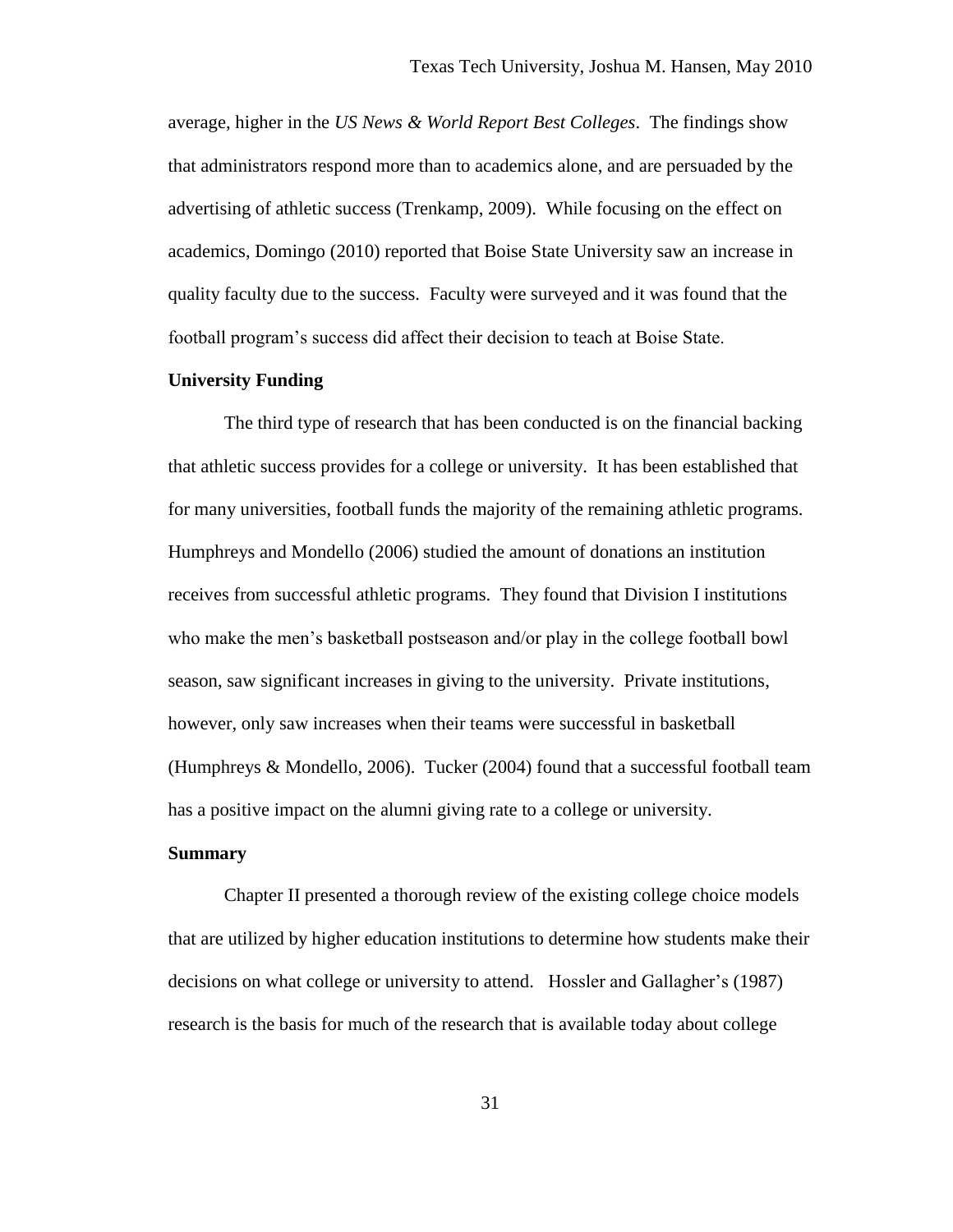choice decisions of prospective students. There are some newer models being developed, but these college choice models are not comprehensive. In addition to the discussion of existing college choice models, this chapter presented the limited research available on how collegiate athletic success affects colleges and universities, specifically in increasing new student enrollments. No current college choice model includes athletic success as a factor. Chapter III will discuss the research design of this study.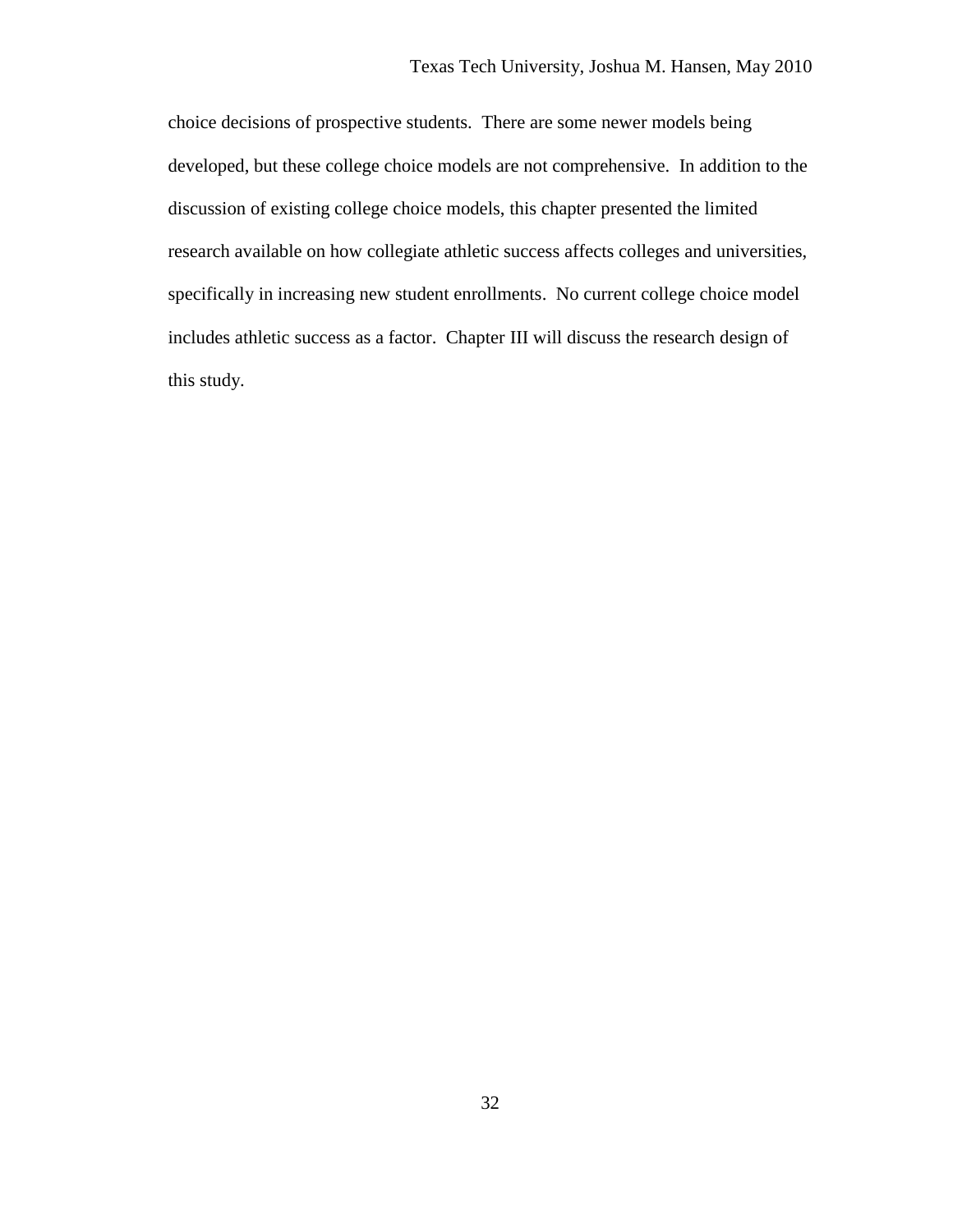## **Chapter III**

## **Methods**

The third chapter of this study provided the methodology and the plan for implementation for this research. This chapter restated the reasons for the study, outlined the research design and procedures, the subject population, the instrumentation, how data was collected, and analysis strategies.

## **Research Problem Restatement**

After athletic success at NCAA institutions, colleges and universities saw an increase in student enrollment applications (Croxford, 2008; Dodd, 1997; McEvoy, 2005). This increase is often seen for a two year period following athletic success and national media exposure (Potter, 2008). The sport that has seen the greatest correlation in athletic success and national media exposure and an increase in new student applications, is collegiate football. This increase is not always attributed to the success of the football program and its exposure (Litan, Orzag, & Orzag, 2003; Roper & Snow, 1976).

The growth in new student applications after a winning football season and the subsequent decrease to historical numbers of new student applications after a two year period at Boston College, created a debate on whether collegiate athletic success and accompanying national media exposure had an effect on increased enrollment applications. This debate still continues, as there is limited research on this topic. Some research has been done on single institutions to determine if the "Flutie Effect" influenced new undergraduate applications (Allen & Peters, 1982; Chressanthis  $\&$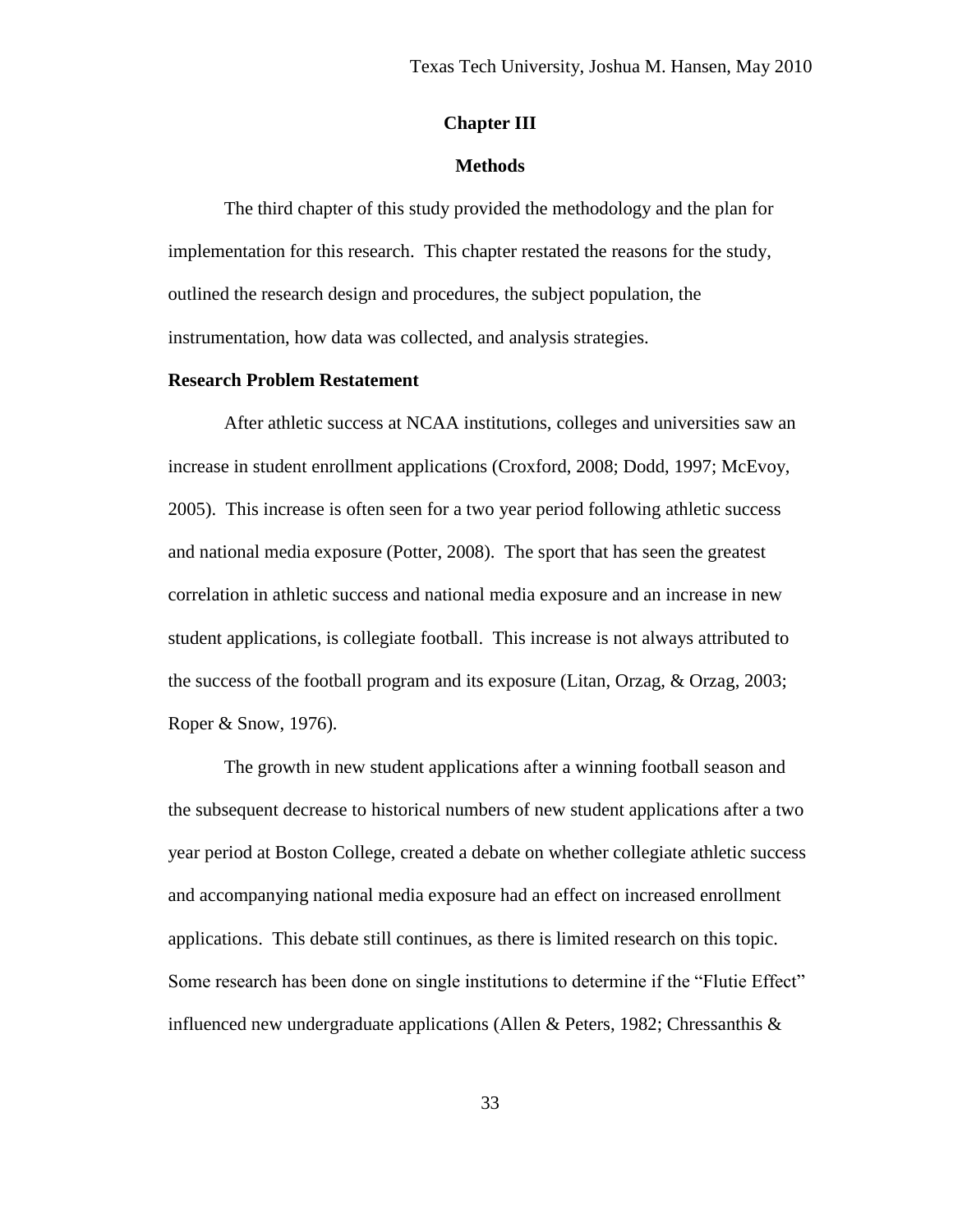Grimes, 1993; Potter, 2008; Trivette, n.d; White, 2010). Colleges and universities have cited that the "Flutie Effect" has occurred at their institutions, but they continue to look for ways to explain the growing interest (Potter, 2008). Those who do not agree with this claim have cited that the college or university has created other outreach programs concurrently, and those programs are the reasons for the increased interest in the institution (Braddock, Sokol-Katz, Dawkins, & Lv, 2006). While this may also be a factor, the existing literature does not support this.

#### **Restatement of Significance of Study**

This study is significant because it will provide information to college and university administrators and enrollment management personnel on what effects athletic success and national media exposure may have on recruiting and enrollments of new students. The information will add to the existing literature on college choice decisions of students, as well as contribute to existing college choice models.

#### **Research Design**

This study utilized a quantitative methodology due to the type of research being conducted. This method was selected because data was being collected from a researcher-developed web-based survey where participants were being asked questions that they then assigned a number to signify the importance of the given variable. This method is applicable because according to Creswell (2009), "These variables…can be measured, typically on instruments, so that numbered data can be analyzed using statistical procedures." (p. 4)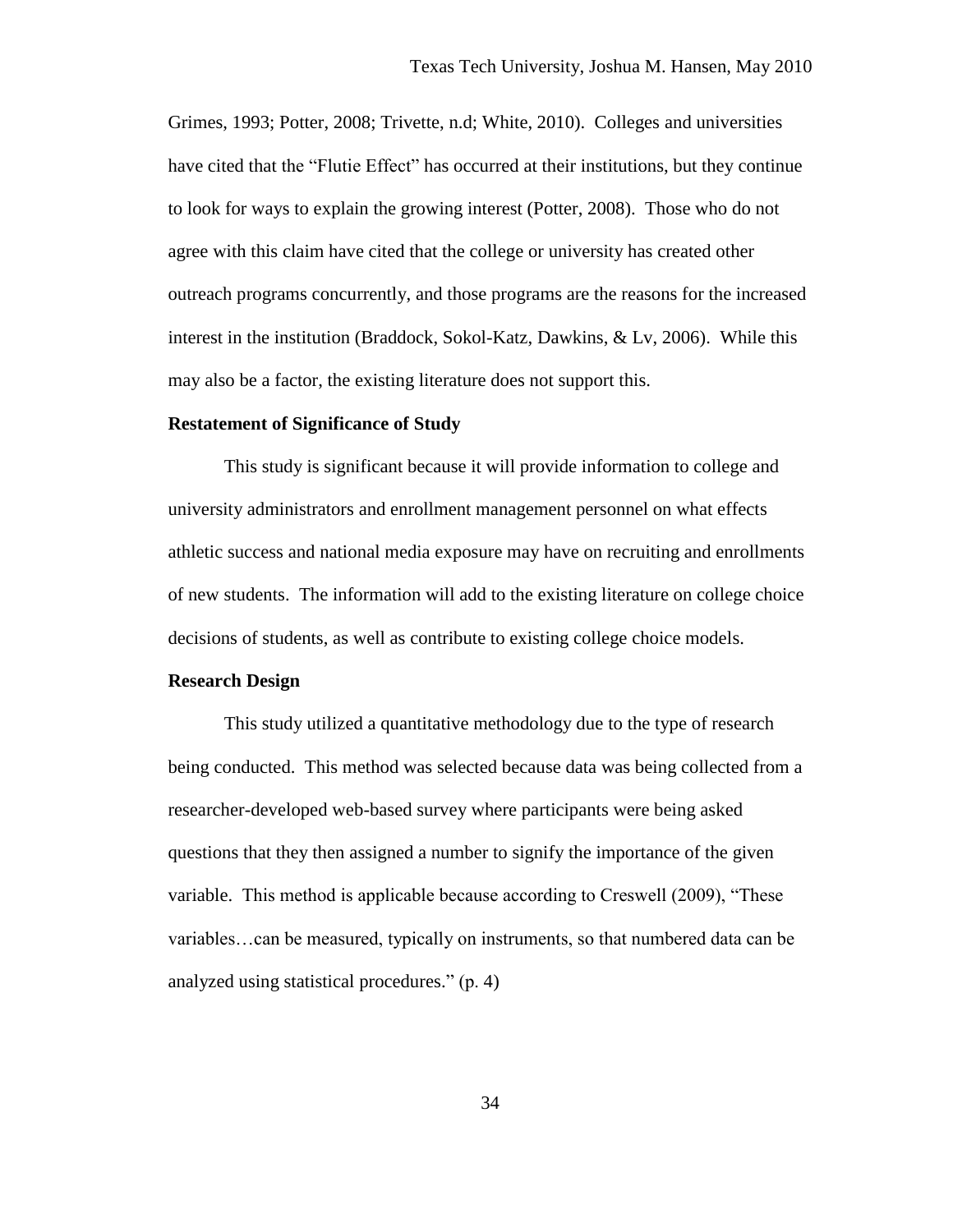## **Restatement of Research Question**

The research question guiding this study was:

Does the success of a college or university's football team and the accompanying national media exposure affect the college choice decisions of prospective college students?

## **Study Institution and Population Sample**

The population for this study consisted of students from Texas Tech University, a NCAA Division I institution that had achieved athletic success in its football program in 2008. This institution was selected from among successful football programs in Texas. Football was the sole sport selected because of the national media coverage that accompanied the season and the bowl postseason. The university was selected for its academic reputation, as well. This institution is seeking both increased enrollments and Tier One research status. These facts are important because they help demonstrate the debate between college student personnel on whether athletics plays a role in the recruitment of students.

The participants were students that first enrolled at the institution between 2009 and fall of 2010, and who were currently enrolled at the university. The participants included first-time college, transfer and graduate students. These groups were selected because they provided a broad selection of opportunities for assessment on student college choice decisions. Information was requested from participants on their race, residency status, and gender.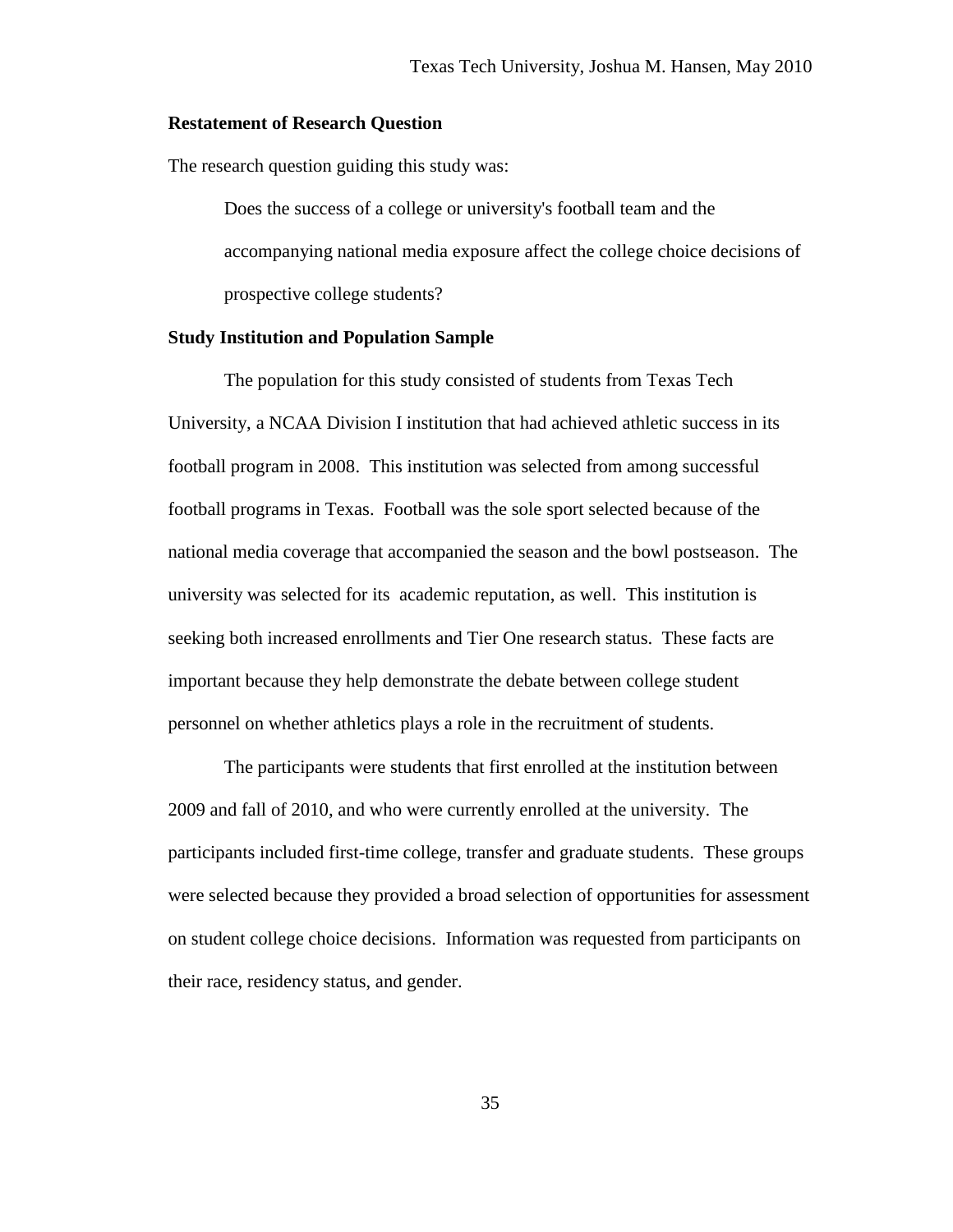## **Instrumentation**

Survey research was chosen as the data collection method for the study. A researcher-developed questionnaire was used. The questionnaire consisted of three sections. The first section contained questions pertaining to participant demographics and year of first attendance at the university. Section two contained 12 questions relative to college choice decisions. The purpose of this section was to collect the data necessary to understand the influences of certain factors in students' college choice decisions. The third section asked two open-ended questions to allow the participants to share additional information about the research or to clarify any of their statements. One question specifically was written for students who transferred to the university to find out further information on their reasons for transferring. This was to provide the participants an opportunity to explain what other factors played a role in their decision to attend the university. The second open-ended question provided the participants an opportunity to share further information about their college choice experiences and offer any information that was not asked of them that they felt was pertinent.

The survey instrument was hosted and administered through SurveyMonkey™, a web-based tool for creating and implementing surveys. SurveyMonkey utilizes Secure Socket Layer (SSL) technology to "protect user information using both server authentication and data encryption, ensuring that user data is safe, secure, and available only to authorized persons." (SurveyMonkey, 2010, para. 2) These security measures provided additional measures to ensure the safety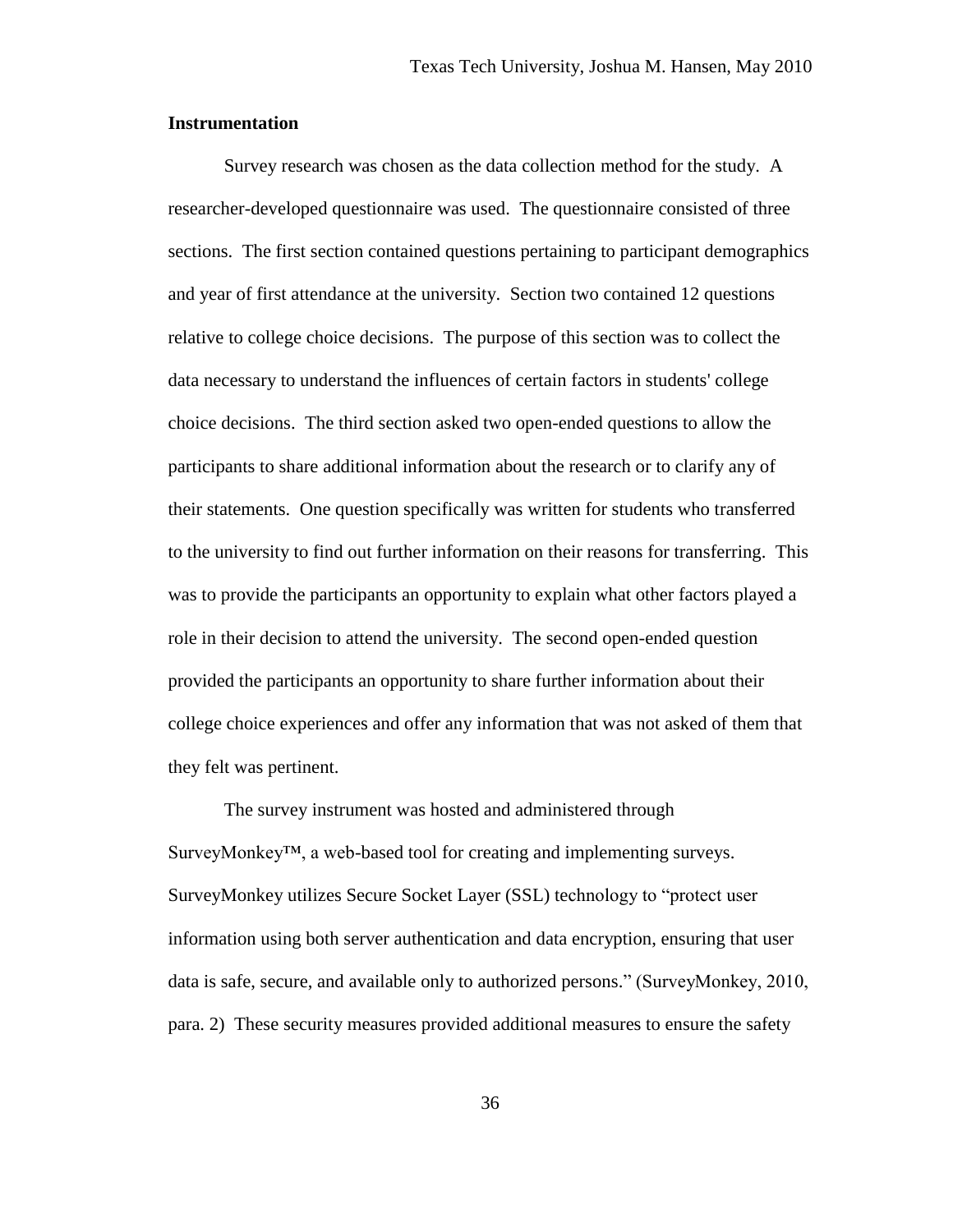and privacy of participant information. The data collected contained no personal identifying information of the individuals. The information collected was secured and all hard copies of survey data were kept within the researcher's lockable workspace.

A web-based survey (see Appendix A) was chosen because of its ability to reach many students and it allowed them to casually complete the survey. Because the survey was web-based, it allowed the participants to participate in the study at the time most convenient to them. The survey was piloted with a limited group of undergraduate students to ensure the questions were clear. No changes were needed after their evaluations. In addition, face validity was provided by university faculty.

## **Data Collection Procedures**

After receiving permission from the Institutional Review Board of Human Subjects at Texas Tech University (see Appendix B), the research study participants were solicited through two mediums. The first medium of communication was the Texas Tech University TechAnnounce system. TechAnnounce is a communication mechanism utilized by the university to post announcements regarding events, activities, policy changes, requests, and other university-related announcements to the campuses. All members of the Texas Tech community received these announcements in their TechMail e-mail address through the university's Microsoft Exchange server. Two announcements were sent through TechAnnounce (please see Appendices C and D). The announcements ran two times during the survey period and consisted of a brief explanation of the rationale behind the study, contact information for the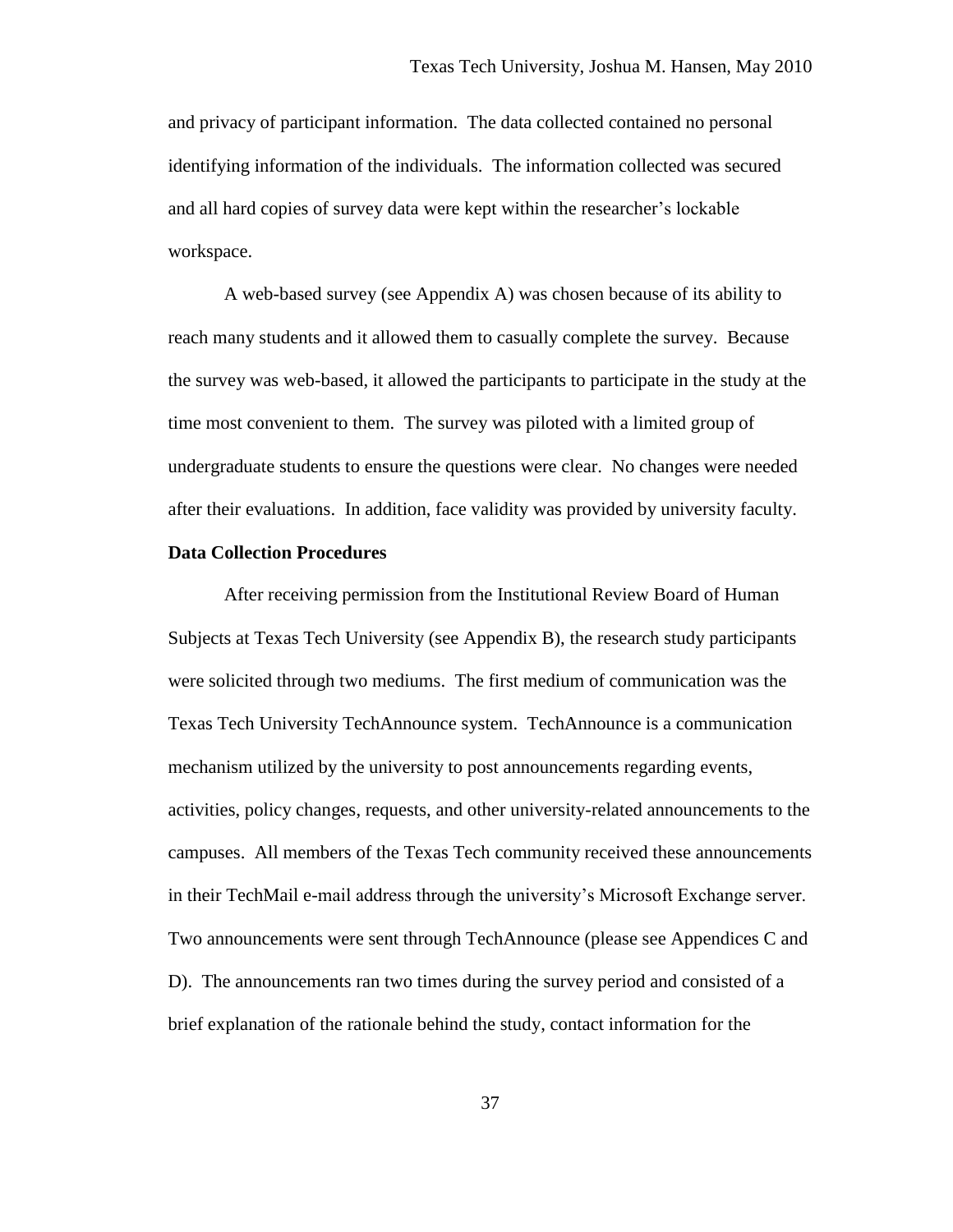researcher and supervisor to direct questions and concerns, instructions for how to participate, and a link to the survey.

The second method of soliciting participants was through a message on the online social network, Facebook™. Facebook™ is a privately owned website that allows anyone to create a profile and interact with others throughout the world. The survey information was sent through Facebook's message function by 10 Texas Tech current student leaders who agreed to help disseminate the study information. These ten student leaders sent the survey link to fellow students and campus organizations that they were affiliated with (please see Appendix E). They targeted students that fit the search years of entering the college between fall 2009 and spring 2010. In both solicitation messages, participants were provided information on the research study, who to contact in case of questions, and a link that they clicked-on to take the survey.

The next data collection step was collecting the enrollment application numbers from the university. This step was necessary to draw comparisons and conclusions to other research, and to determine how athletic success affected new student enrollment applications to the university. The Texas Tech University Department of Institutional Research was contacted and asked for data regarding the enrollments from fall 2006 to fall 2010. The data included the fall semester enrollments through the period specified.

The time frame of interest of student entrance into the university was from 2009 to 2010, as stated previously. However, the enrollment application data that was collected for assessment of trends included data from 2007 to the fall of 2010.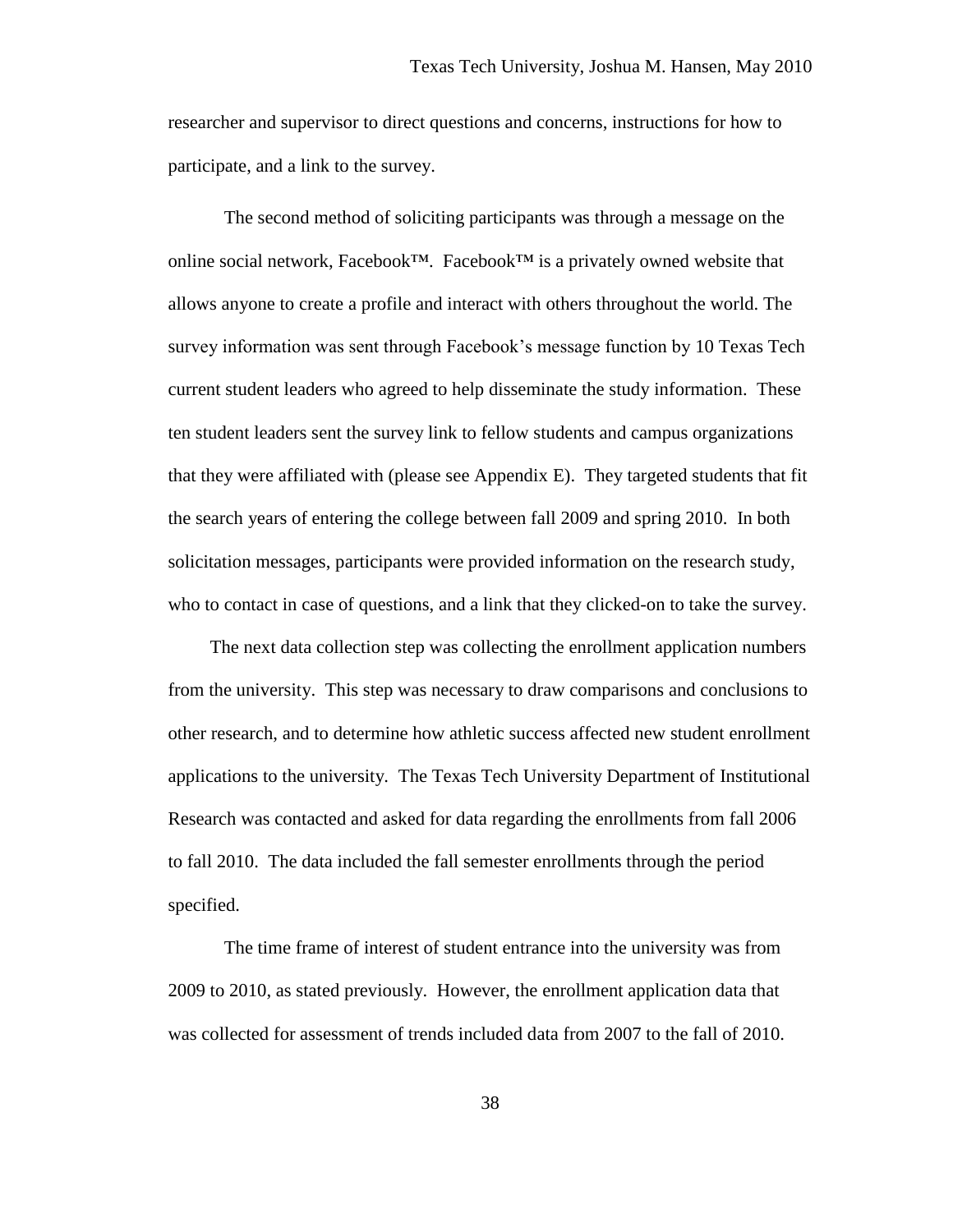This provided data for assessment of the growth rate in applications at the university and to analyze if there were any significant changes, specifically in the enrollment numbers following the 2008 football season, when Texas Tech experienced an iconic moment and its greatest athletic success in college football.

### **Data Analysis Procedures**

PASW 18.0, statistical analysis software, was used to analyze the quantitative data collected. Descriptive and inferential statistics were used to answer the research question. Sproull (2002) stated that descriptive statistics are, "used to describe and summarize data such as measures of central tendency, variability, and relationship." (p. 260) Frequencies were used to evaluate the responses of the participants. Oneway analyses of variances (ANOVAs) were used to test whether or not the means of multiple groups were equal (Prins, et al, 2010). Significance was further tested through the Tukey HSD post hoc test, which was used to determine if the differences between the groups were deemed statistically significant. Significance was established at the  $p = .05$  level. The Tukey HSD post hoc test compares means and finds a confidence coefficient for each set (Prins, McCormack, Michelson, & Horrel, 2010).

The historical enrollment data was assessed through two different formulas. The first that was used was the basic growth rate formula. It was used to show the rate of change in applications from semester-to-semester and year-to-year, to observe changes in the number of enrollment applications. The following is the basic growth rate formula (Parker, 2002):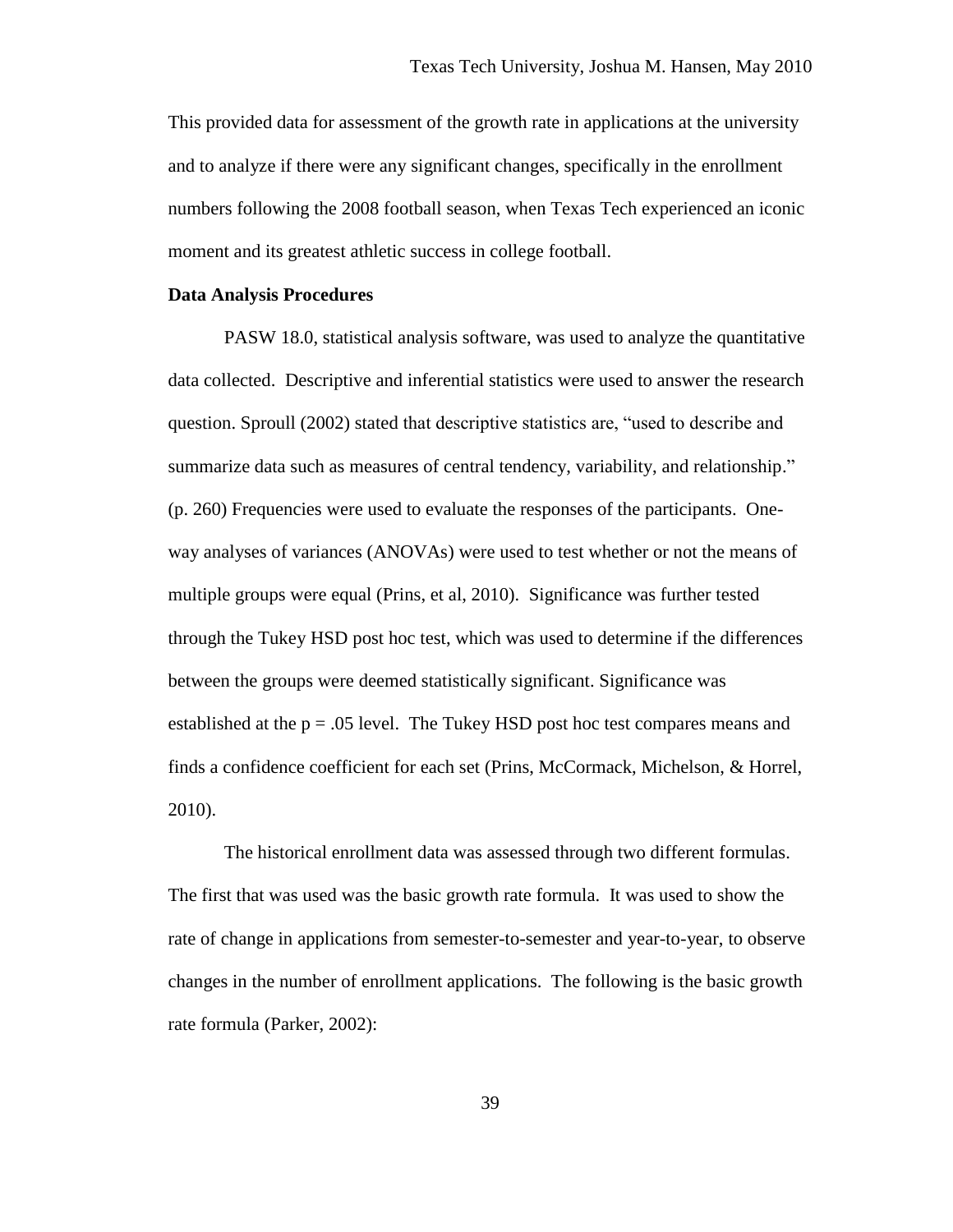$$
X = a(1+b)
$$

The "X" is the application number in the second year, "a" is the number of applicants from the first year, and "b" is the rate of growth in applications. The analysis solved for the rate "b." The new equation was:

$$
b=X/a-1
$$

# **Summary**

This chapter provided information about the strategies that were utilized in the research design and implementation of this study. This chapter restated the purpose of this research and the question to be answered, the development of the instrument used, and the tools used to collect and analyze the data needed to address the research question. Chapter IV will provide the results of the data collected for the study.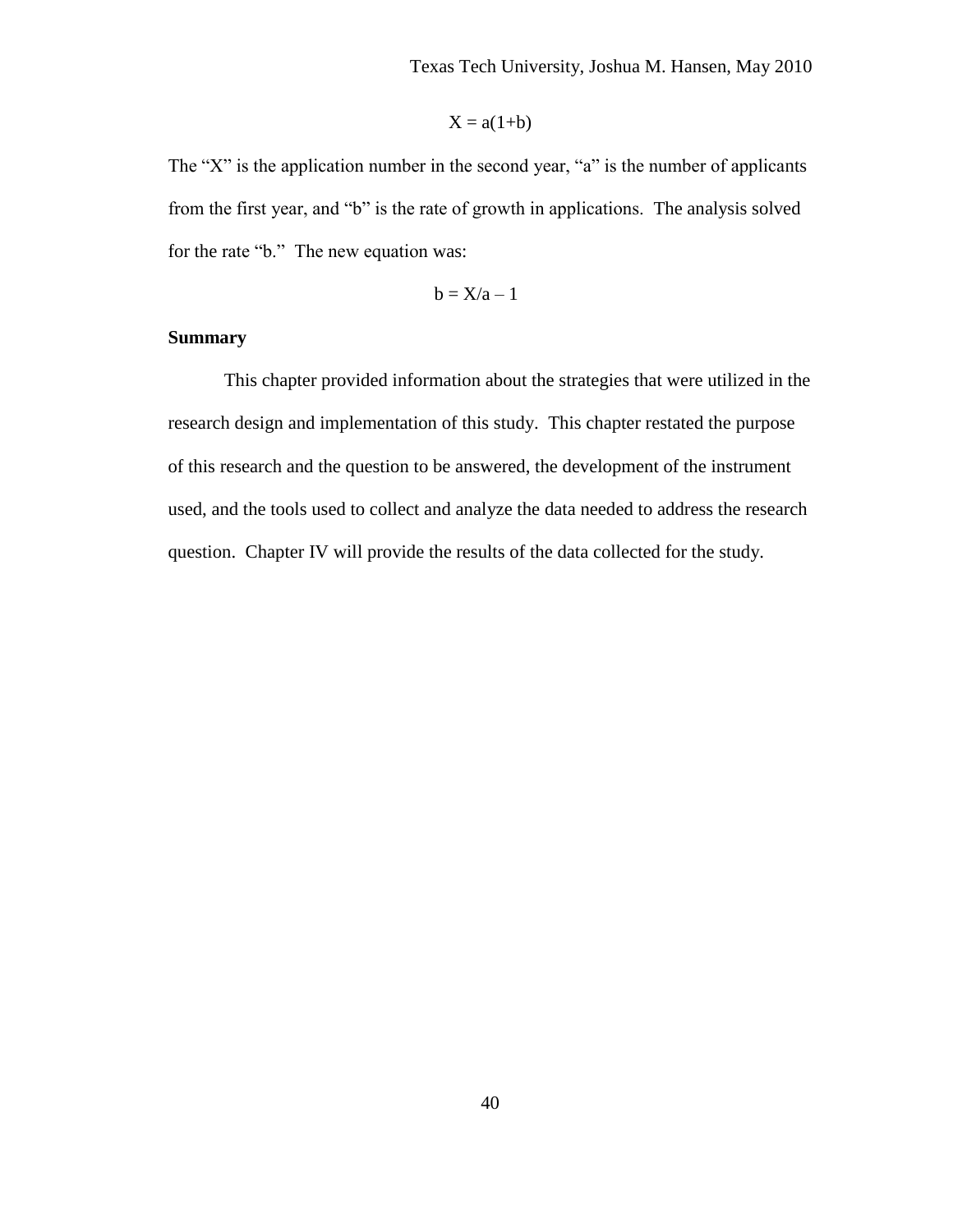# **Chapter IV**

## **Results**

The purpose of this research study was to increase and further the current research on how athletic success in collegiate football at colleges and universities, effects the growth in new student enrollment applications. The research question that guided this study was:

Does the success of a college or university's football team and the accompanying national media exposure affect the college choice decisions of prospective college students?

To answer the research question, a web-based survey was developed by the researcher. Participants were solicited through TechAnnounce (please see Appendices C and D) and through a peer-leader message on Facebook (please see Appendix E). In both solicitation messages, participants were provided information on the research study, who to contact in case of questions, and the link to take the survey.

## **Study Institution and Sample Population**

The target population for this study was new students who enrolled between the fall of 2009 and fall of 2010 at Texas Tech University (TTU). A total 125 responses were received to the survey. Fifty of these responses were removed due to enrollment dates outside of fall 2009 through fall 2010. This reduction resulted in 75 completed surveys. Incomplete surveys were not removed from the analysis. The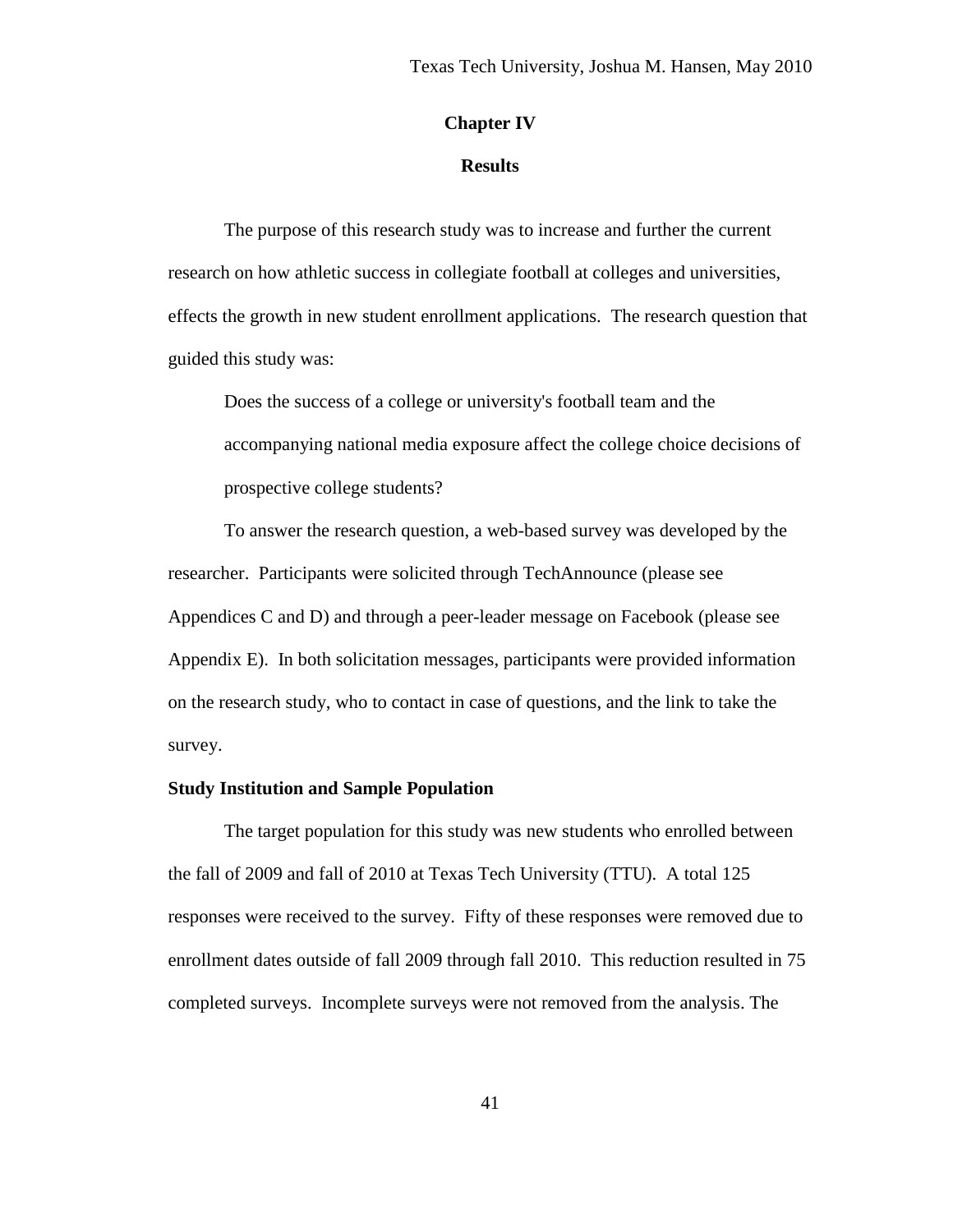methods for solicitation of participants were not conducive to participant follow-up reminders.

### **Data Analysis**

PASW 18.0, statistical analysis software, was used to analyze the quantitative data collected. Descriptive and inferential statistics were used to answer the research question. Frequencies were used to evaluate the responses of participants. One-way analyses of variances (ANOVAs) were used to test whether or not the means of multiple groups were equal (Prins, et al, 2010). Harmonic means were used due to unequal sample sizes among the groups. Significance was further evaluated through post hoc testing using the Tukey HSD. Significance was established at the  $p = .05$ level.

## **Participant Demographics**

Participants were asked to identify their enrollment classification, gender, ethnicity, and whether they were in-state or out-of-state residents. The participants' gender consisted of 54.7% ( $n = 41$ ) female and 45.3% ( $n = 34$ ) male (see Table 1).

| Gender | n  | Percentage |
|--------|----|------------|
| Female | 41 | 54.7%      |
| Male   | 34 | 45.3%      |
| Total  | 75 | 100.0%     |

|  |  | <b>Table 1: Participant Gender</b> |  |
|--|--|------------------------------------|--|
|--|--|------------------------------------|--|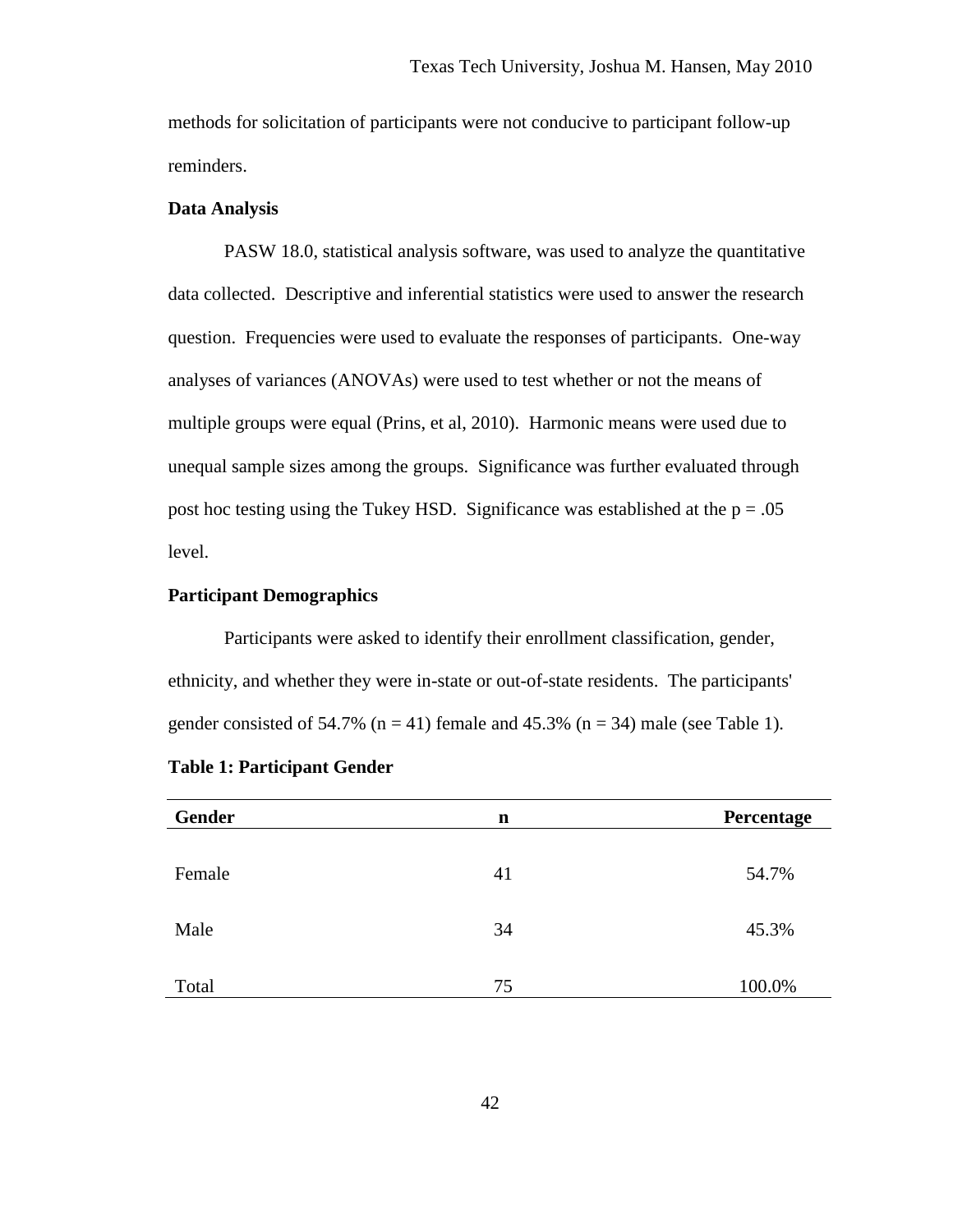The enrollment classification of participants was comprised of 36% ( $n = 27$ ) freshmen, 25.3% (n = 19) sophomores, 13.3% (n = 10) juniors, 1.3% (n = 1) seniors, and 24%  $(n = 18)$  graduate students (see Table 2).

| <b>Classification</b>   | n  | Percentage |
|-------------------------|----|------------|
| Freshmen                | 27 | 36.0%      |
| Sophomore               | 19 | 25.3%      |
| Junior                  | 10 | 13.3%      |
| Senior                  | 1  | 1.3%       |
| <b>Graduate Student</b> | 18 | 24.0%      |
| Total                   | 75 | 100.0%     |

### **Table 2: Enrollment Classification**

The ethnicity of the participants included 68% ( $n = 51$ ) Caucasian, 12% ( $n =$ 9) Hispanic, 4% ( $n = 3$ ) African American/Black, 2.7% ( $n = 2$ ) Native American, 1.3% ( $n = 1$ ) Asian American, and 12% ( $n = 9$ ) other (see Table 3).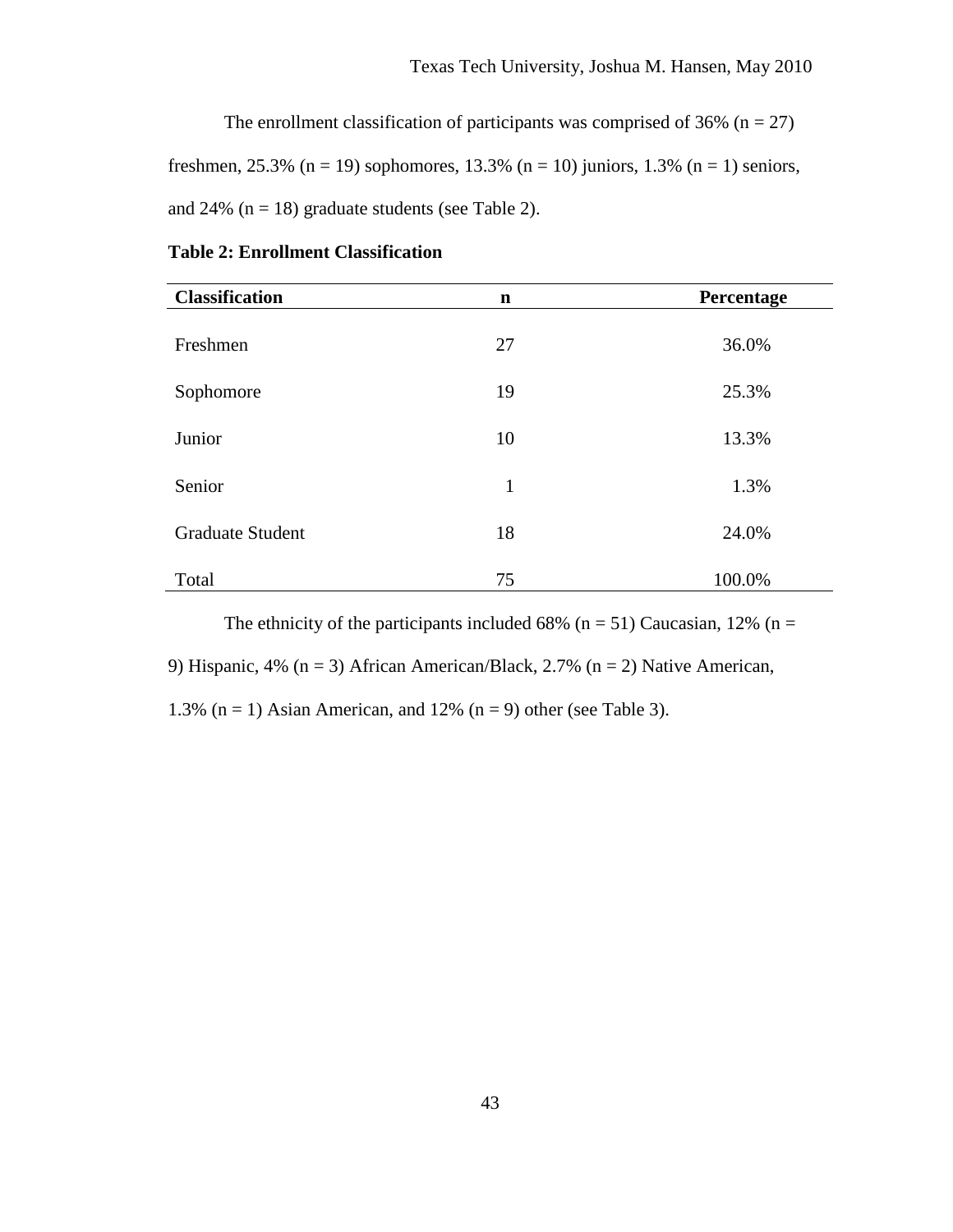| <b>Ethnicity</b>              | $\mathbf n$    | Percentage |
|-------------------------------|----------------|------------|
| Caucasian                     | 51             | 68.0%      |
| Hispanic                      | 9              | 12.0%      |
| <b>African American/Black</b> | 3              | 4.0%       |
| Native American               | $\overline{2}$ | 2.7%       |
| Asian American                | $\mathbf{1}$   | 1.3%       |
| Other                         | 9              | 12.0%      |
| Total                         | 75             | 100.0%     |

# **Table 3: Participant Ethnicity**

The participants were asked to identify if they were in-state or out of state residents. Eighty-four percent (n=63) identified they were from Texas (in-state) and 16% (n=12) identified themselves as out-of-state residents.

| <b>In-state/Out of State</b> | n  | Percentage |
|------------------------------|----|------------|
| In State                     | 63 | 84.0%      |
| Out of State                 | 12 | 16.0%      |
| Total                        | 75 | 100.0%     |

# **Table 4: In-state/Out-of-State**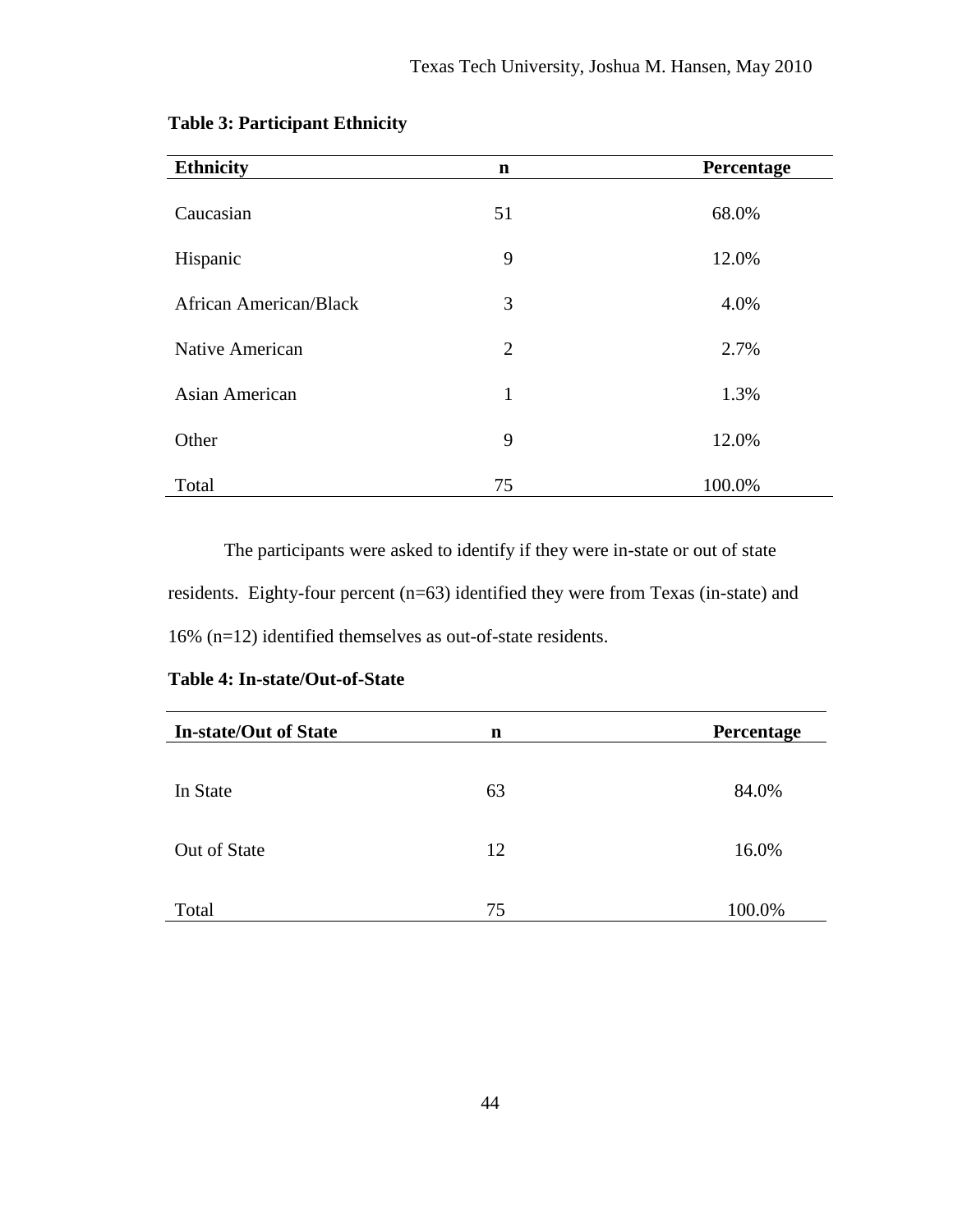## **College Choice Responses**

To address the research question, participants were asked to respond to 12 questions pertaining to college choice. Participants were asked if when looking at Texas Tech University (TTU) as a possible institution to attend, if the reputation of its academic programs influenced their decisions to apply. A large percentage of the participants,  $86.5\%$  (n = 64), indicated that the academic programs offered did affect their decisions to attend the university, and  $13.5\%$  (n = 10) stated they did not.

When asked whether TTU's pursuit of Tier One status as a research university affected their decisions to apply to the university,  $28.4\%$  (n = 21) said it positively influenced their decisions to apply, and  $71.5\%$  (n = 53) said it did not have an effect on their decisions. Participants were asked whether TTU's participation in NCAA Division I athletics played a role in their decisions to attend the university. A majority of the participants indicated that this did not play a role in their decisions to attend the university (56.8%,  $n = 42$ ), and 43.2% ( $n = 32$ ) indicated it did have an effect on their decisions.

Participants were asked to evaluate the effects of the 2008 successful college football season at the university. The successful football season positively affected 25.7% (n=19) of the application decisions of the participants, and 74.3% (n = 55) stated it did not effect their decisions. The geographical location of TTU positively affected 55.4% ( $n = 41$ ) of the participants' decisions to apply to the university, but did not influence  $44.6\%$  (n = 33) of them.

Seven participants had parents who were Texas Tech alumni. Of the seven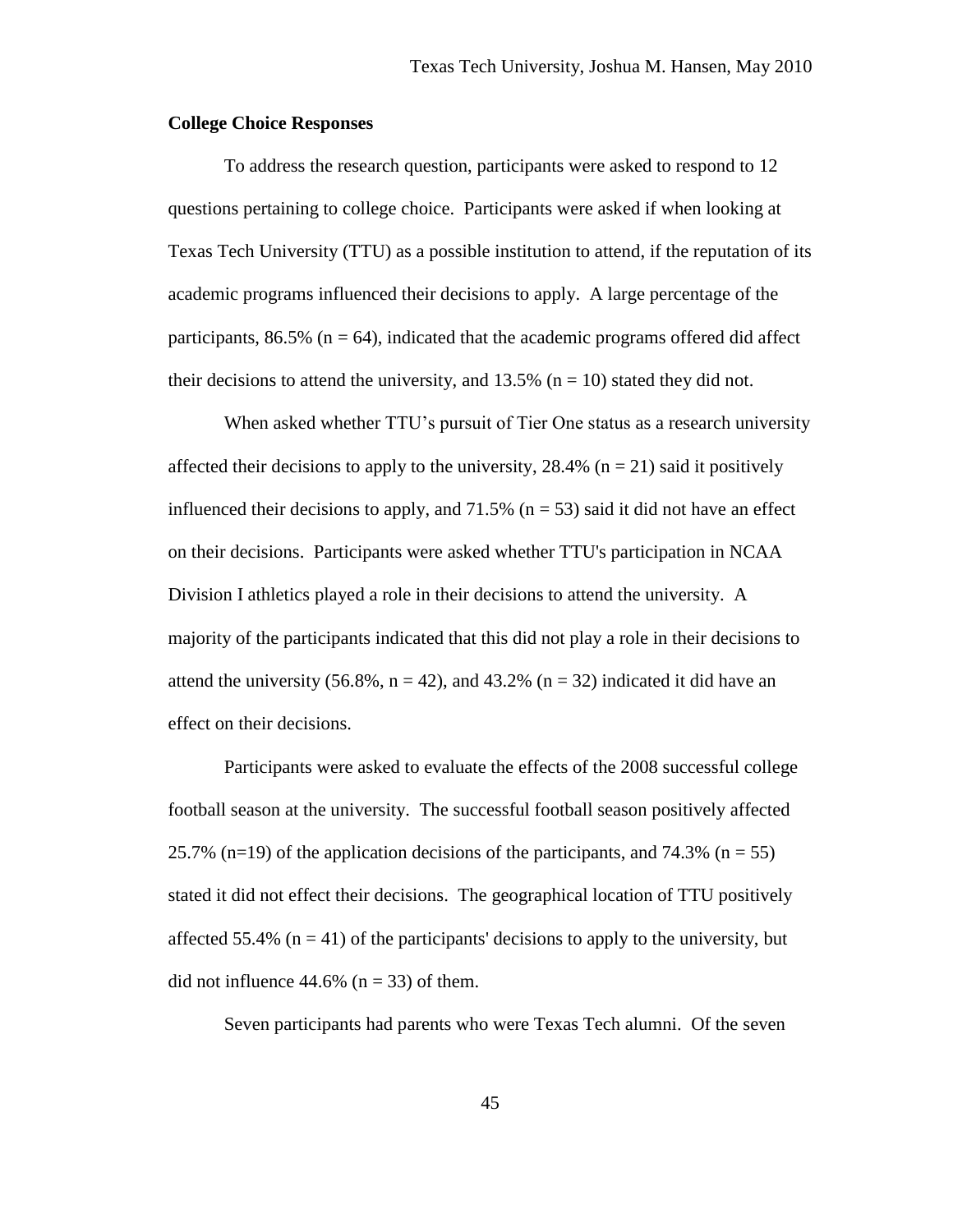participants,  $57.1\%$  (n = 4) indicated their parents being alumni affected their decisions to apply, but  $42.9\%$  (n = 3) indicated that their parents being alumni did not affect their decisions. Friends positively affected 36% ( $n = 27$ ) of the participants' decisions to apply to the university, while  $64\%$  (n = 48) indicated that friends did not influence their decisions to apply. When considering campus facilities,  $54.1\%$  (n = 40) of participants indicated they played a role in their decisions to apply to the institution, while 45.9% ( $n = 34$ ) said campus facilities did not affect their decisions. Table 5 provides a breakdown of participants' responses.

| <b>Affected your decision</b>       | $\mathbf n$ | Yes                          | N <sub>0</sub>   |
|-------------------------------------|-------------|------------------------------|------------------|
| <b>Academic Programs</b>            | 74          | 64<br>$(86.5\%)$             | 10<br>$(13.5\%)$ |
| <b>Pursuit of Tier One Status</b>   | 74          | 21<br>$(28.4\%)$             | 53<br>$(71.6\%)$ |
| <b>NCAA Division I</b><br>Athletics | 74          | 32<br>$(43.2\%)$             | 42<br>$(56.8\%)$ |
| Successful 2008 Football<br>Season  | 74          | 19<br>(25.7%)                | 55<br>$(74.3\%)$ |
| Location, Proximity to home         | 74          | 41<br>$(55.4\%)$             | 33<br>$(44.6\%)$ |
| Parents were Alumni                 | 7           | $\overline{4}$<br>$(57.1\%)$ | 3<br>$(42.9\%)$  |
| Friends                             | 75          | 27<br>$(36.0\%)$             | 48<br>$(64.0\%)$ |
| <b>Campus Facilities</b>            | 74          | 40<br>$(54.1\%)$             | 34<br>$(45.9\%)$ |

# **Table 5: College Choice**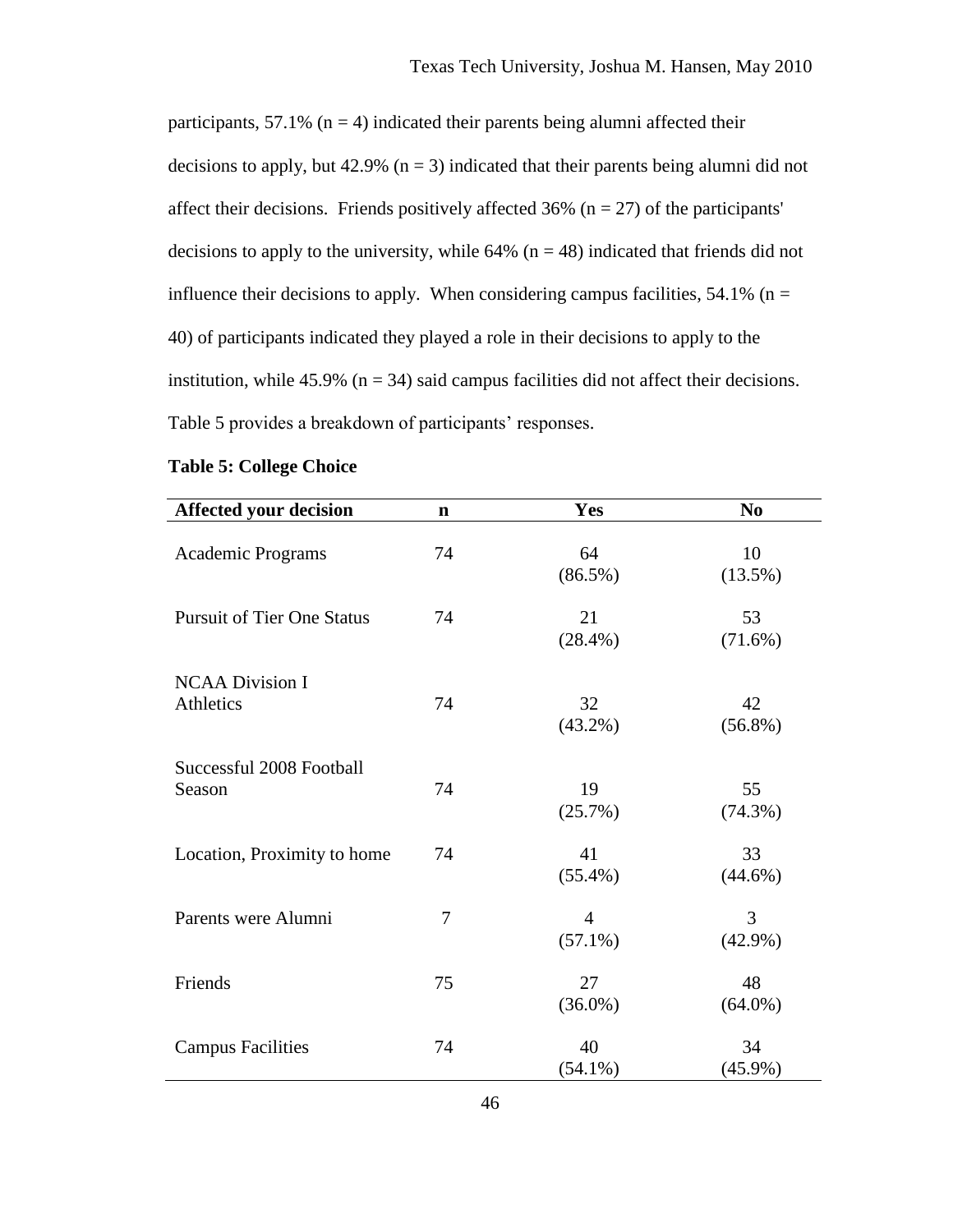The participants were asked to rate the factors that affected their decisions to apply to TTU on a scale of one to five, with 5 being the most effect and 1 no effect. Academic programs offered and campus facilities had the highest effect on participants' decisions to apply to the university, with 85.3% ( $n = 64$ ) and 38.7% ( $n =$ 29), respectively. When considering to apply to TTU, participants were least effected by having an alumni parent with a combined lower rating of no or low effect of 90.2% ( $n = 65$ ). Participants were also not greatly influenced by NCAA Division I athletics with no or low effect ratings of a total of  $54.7\%$  (n = 51). See Table 6 for a breakdown of the data on college choice factors and ratings.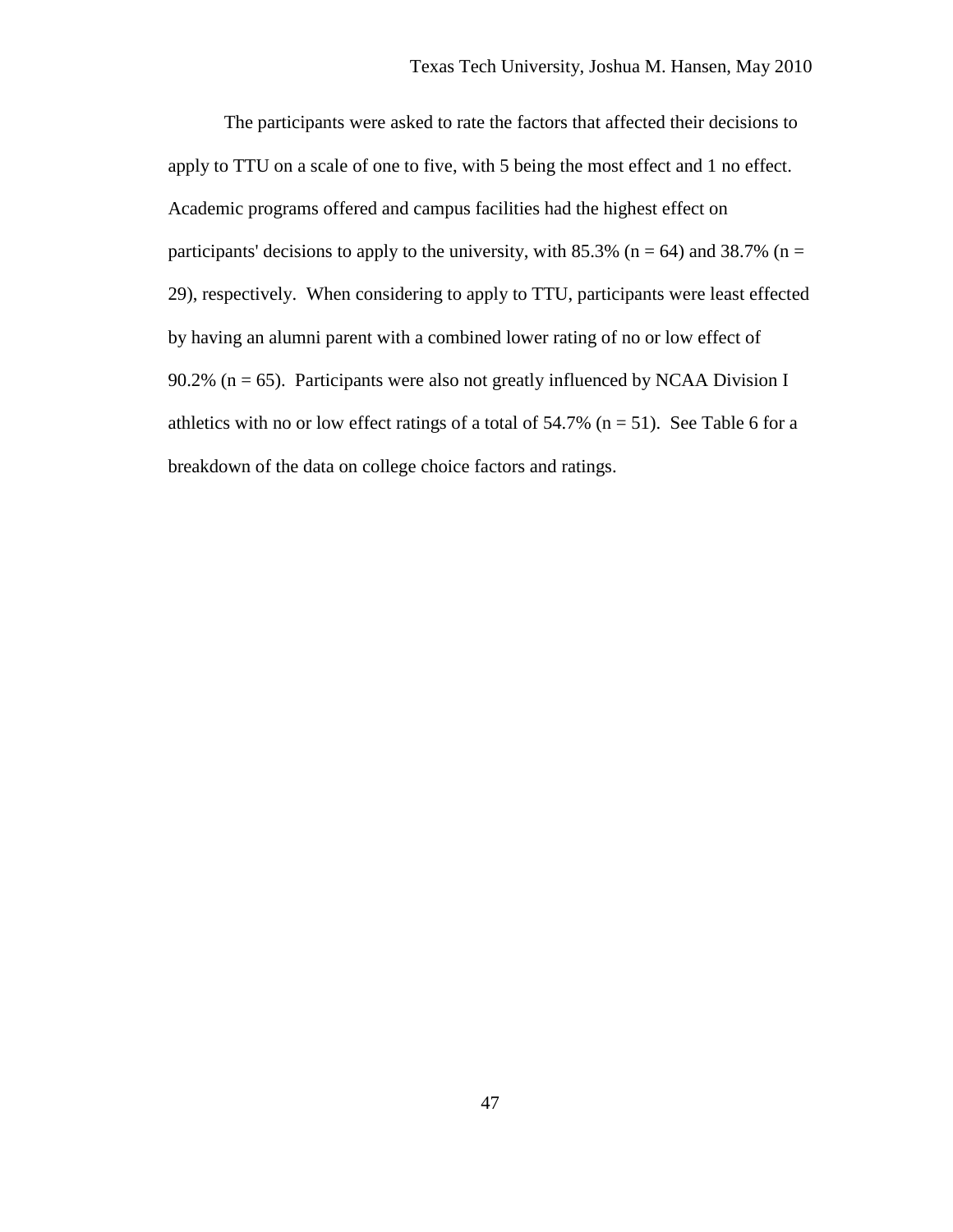|                               |             |                |                |                |                 | Very           |
|-------------------------------|-------------|----------------|----------------|----------------|-----------------|----------------|
| <b>Affected your Decision</b> | $\mathbf n$ | <b>None</b>    | Low            | Moderate       | High            | <b>High</b>    |
|                               |             | (% )           | (%)            | (% )           | (% )            | (% )           |
|                               |             | $\mathbf{1}$   | $\overline{2}$ | 3              | 4               | 5              |
| <b>Academic Programs</b>      | 75          | $\overline{2}$ | $\mathbf{1}$   | $\overline{8}$ | $\overline{12}$ | 52             |
|                               |             | $(2.7\%)$      | $(1.3\%)$      | $(10.7\%)$     | $(16.0\%)$      | $(69.3\%)$     |
| Pursuit of Tier               | 74          | 39             | 10             | 3              | 10              | 12             |
| <b>One Status</b>             |             | (52.7%)        | $(13.5\%)$     | $(4.1\%)$      | $(13.5\%)$      | $(16.2\%)$     |
| <b>NCAA Division I</b>        |             |                |                |                |                 |                |
| Athletics                     | 75          | 29             | 12             | 13             | 18              | 3              |
|                               |             | (38.7%)        | $(16.0\%)$     | $(17.3\%)$     | $(24.0\%)$      | $(4.0\%)$      |
| <b>Successful Football</b>    |             |                |                |                |                 |                |
| Team                          | 75          | 29             | 11             | 13             | 12              | 10             |
|                               |             | (38.7%)        | $(14.7\%)$     | $(17.3\%)$     | $(16.0\%)$      | $(13.3\%)$     |
| Location, Proximity to        |             |                |                |                |                 |                |
| home                          | 75          | 18             | 14             | 19             | 12              | 12             |
|                               |             | $(24.0\%)$     | $(18.7\%)$     | $(25.3\%)$     | $(16.0\%)$      | $(16.0\%)$     |
| Parents were Alumni           | 72          | 59             | 6              | 3              | $\overline{2}$  | $\overline{2}$ |
|                               |             | $(81.9\%)$     | $(8.3\%)$      | $(4.2\%)$      | $(2.8\%)$       | $(2.8\%)$      |
| Friends                       | 75          | 29             | 11             | 16             | 14              | 5              |
|                               |             | (38.7%)        | $(14.7\%)$     | $(21.3\%)$     | (18.7%)         | $(6.7\%)$      |
| <b>Campus Facilities</b>      | 75          | 18             | 8              | 20             | 12              | 17             |
|                               |             | $(24.0\%)$     | $(10.7\%)$     | $(26.7\%)$     | $(16.0\%)$      | (22.7%)        |
|                               |             |                |                |                |                 |                |

**Table 6: College Choice Factors and Ratings**

One way analyses of variances (ANOVAs) were used to determine if participant demographics (ethnicities, residency status, gender, and semester of enrollment) had significant differences in factors that affected participants' college choice decisions.

When analyzing the effects of ethnicities on college choice decisions, one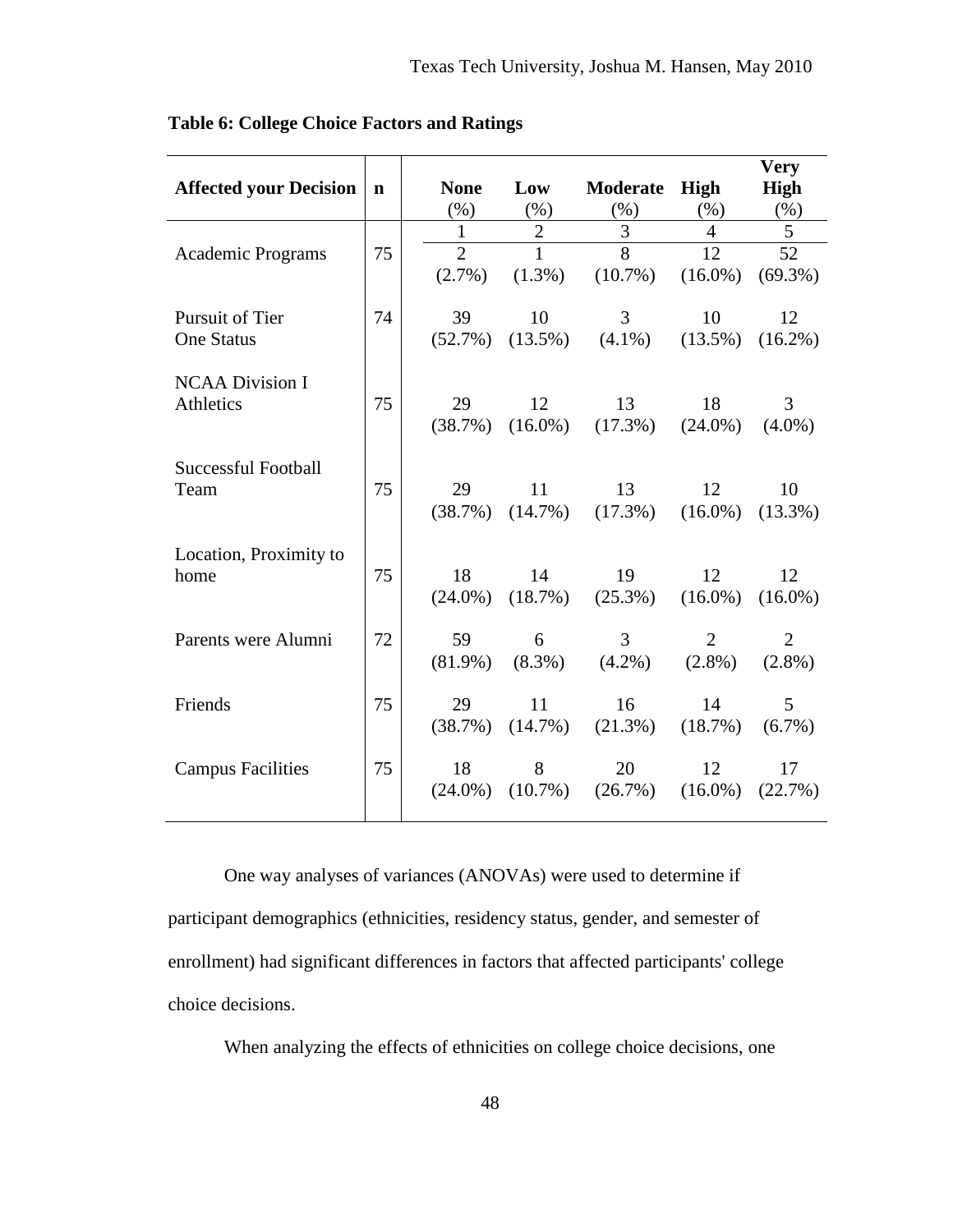significant statistical difference occurred between the groups. When asked if participants' friends affected their decisions to apply to TTU, the results indicated that there was a statistically significant difference among ethnicities ( $M = 2.40$ ,  $SD =$ 1.346),  $F(6, 68) = 2.434$ ,  $p = 0.034$ . Further post hoc testing found that the differences were not significant among specific groups.

An ANOVA was used to analyze the effects of gender and factors influencing college choice decisions found statistically significant differences. When evaluating the effects of TTU seeking Tier One research university status as a factor that affects application to the university, more women than men indicated it had an effect on their college choice decisions,  $(M = 2.28, SD = 1.582)$ ,  $F(1, 73) = 4.737$ ,  $p = .033$ . Gender also effected whether participants were in-state applicants to the university or were from out-of-state. More women than men were in-state applicants,  $(M = 1.16, SD =$ 0.369),  $F(1, 73) = 5.296$ ,  $p = .024$ .

An ANOVA found statistically significant differences when evaluating the effects of enrollment classification (freshman, sophomore, junior, senior, graduate student, and other) on whether a participant was from in-state or out-of-state (*M =*  1.16*, SD =*.369), *F*(4, 70) = 10.516, p =.000. Those participants that were graduate students were more likely to be from out-of-state. Enrollment classification also had a notable difference among the groups on the effect that TTU seeking Tier 1 status had on the decision to apply, but the difference was not significant, (*M =* 1.72*, SD =*.454), *F*(4, 69) = 2.389, p = .059.

The final group of results analyzed if the term enrolled (fall 2009, spring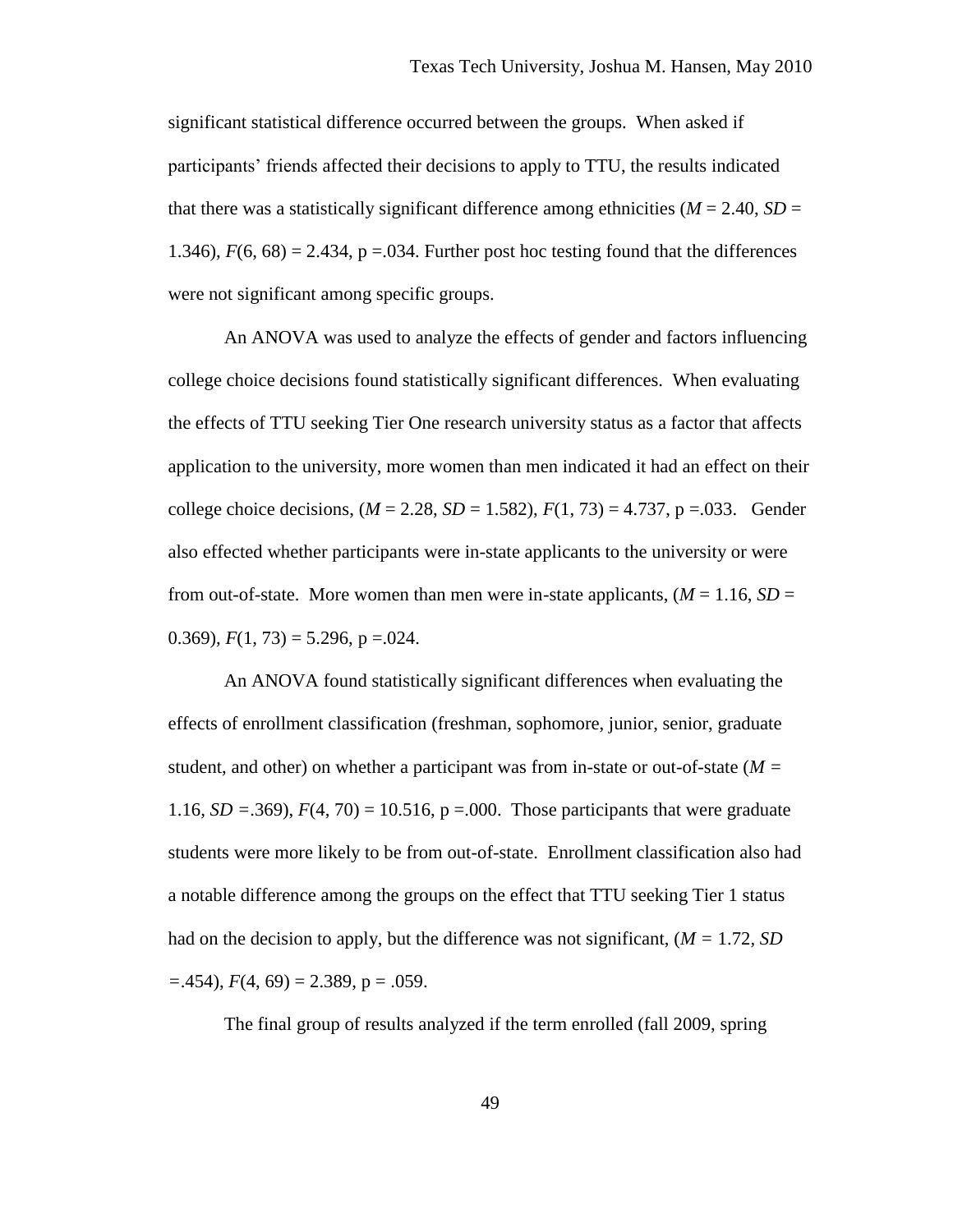2010, and fall 2010) had an impact on the factors that affected participants' college choice decisions to attend TTU. Significant statistical differences were found in three questions. When considering the NCAA Division I athletic programs offered by the university, there was a statistically significant difference between participants that enrolled in spring 2010 and fall 2010 ( $M = 1.57$ ,  $SD = .499$ ),  $F(2, 71) = 4.598$ ,  $p =$ .013. Participants that enrolled in fall 2010 identified that TTU having NCAA Division I athletic programs impacted their decisions to attend the university.

Participants were asked to consider TTU's academic programs and their impact on their college choice decisions to attend the university. There was a statistically significant difference between those participants that enrolled in fall 2009 and fall 2010 ( $M = 1.14$ ,  $SD = .344$ ),  $F(2, 71) = 3.133$ ,  $p = .050$ .

The third area that indicated statistically significant differences pertained to the major the students were considering. There was a statistically significant difference in this being identified as a college choice factor for participants that applied and enrolled at the university between fall 2009 and fall 2010 (*M =* 4.48, *SD*   $=$  .935),  $F(2, 72) = 4.847$ ,  $p = 0.011$ . Those participants that enrolled at the university in fall 2009 indicated that major choice played a more significant role in their decisions to attend TTU than those that enrolled in the fall 2010 term.

### **Collegiate Athletic Success as College Choice Factor**

Participants were asked two questions addressing a specific iconic moment in TTU college football history. The first question asked participants if the 2008 nationally-televised catch by TTU receiver Michael Crabtree in the last seconds of a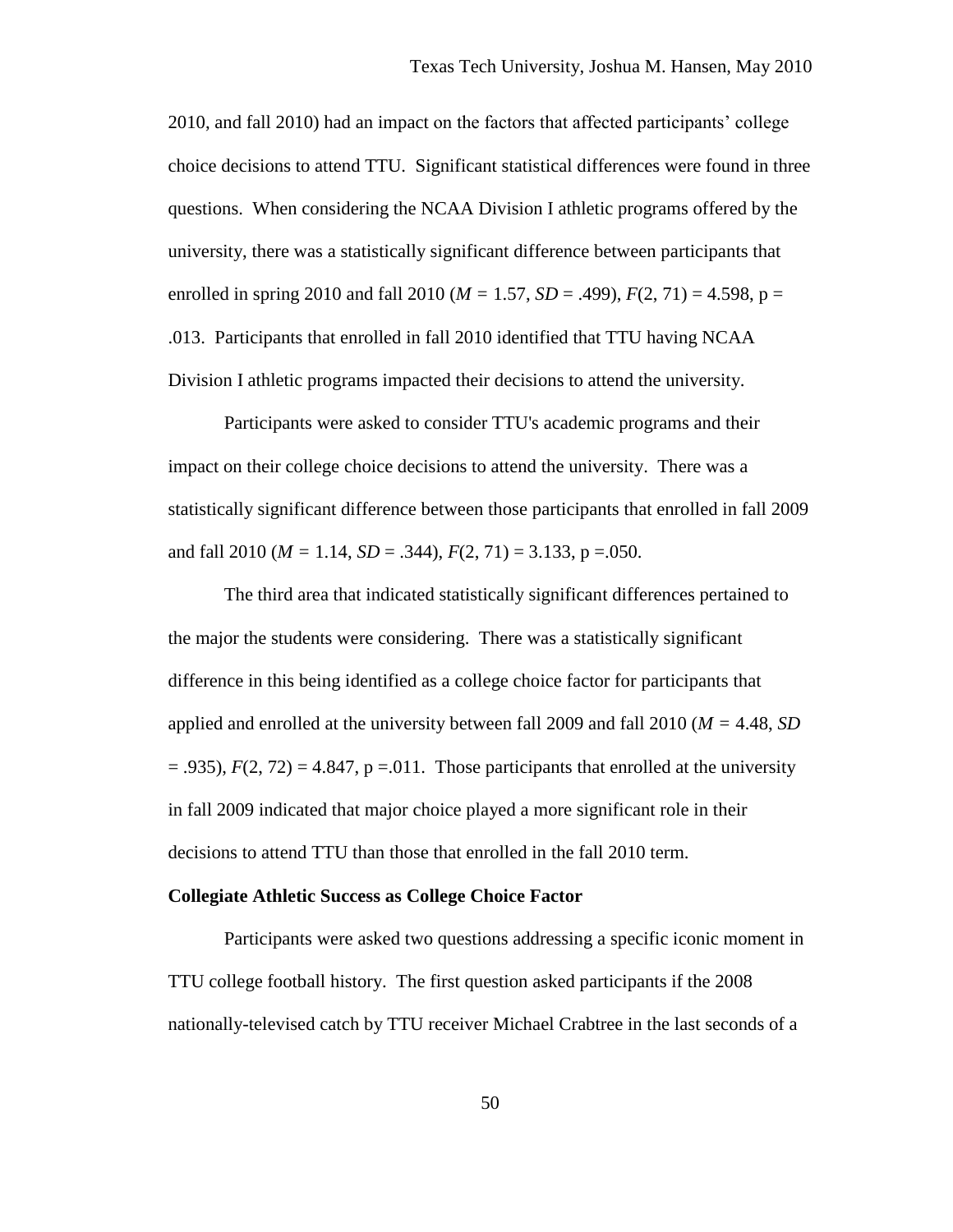football game against rival and number one ranked University of Texas, affected their decisions to apply to TTU. Twenty-four percent  $(n = 18)$  said it influenced their decisions to apply, while  $76\%$  ( $n = 57$ ) indicated that it did not affect their decisions. The second question asked participants who were already interested in TTU before the iconic moment, if it had an effect on their decisions to apply. Twenty-six percent  $(n = 19)$  said it did, while 74.3%  $(n = 55)$  said it did not affect their decisions. Some overlap is present in the numbers. However, of those who were already interested and answered no to the first question, there were seven participants. When combining the responses of the two questions to find a total number of students who were affected by the iconic moment,  $33.3\%$  (n = 25) were positively impacted.

**Table 7: Athletic Success; Iconic Moment**

| All                                | n  | <b>Yes</b> | No    |
|------------------------------------|----|------------|-------|
| <b>Michael Crabtree's Catch</b>    |    |            |       |
| <b>Against University of Texas</b> | 75 | 18         | 57    |
|                                    |    | 24.0%      | 76.0% |
| Already interested, but            | 74 | 19         | 55    |
| played a role                      |    | 25.7%      | 74.3% |
|                                    |    |            |       |

### **Enrollment Applications**

Table 8 shows total enrollment applications for the fall semesters from 2006- 2010. The change in growth rate from 2006-2007 was 1.21% (n = 274), 2007-2008, 13.26% (n = 3,044), and 2008-2009, 9.82% (n = 2,555). The year 2009-2010 saw a decrease in enrollment applications of  $-2.64\%$  (n = 754). Over the entire span, 2006 -2010, there was an increase of 22.56% ( $n = 5,119$ ) in new student enrollment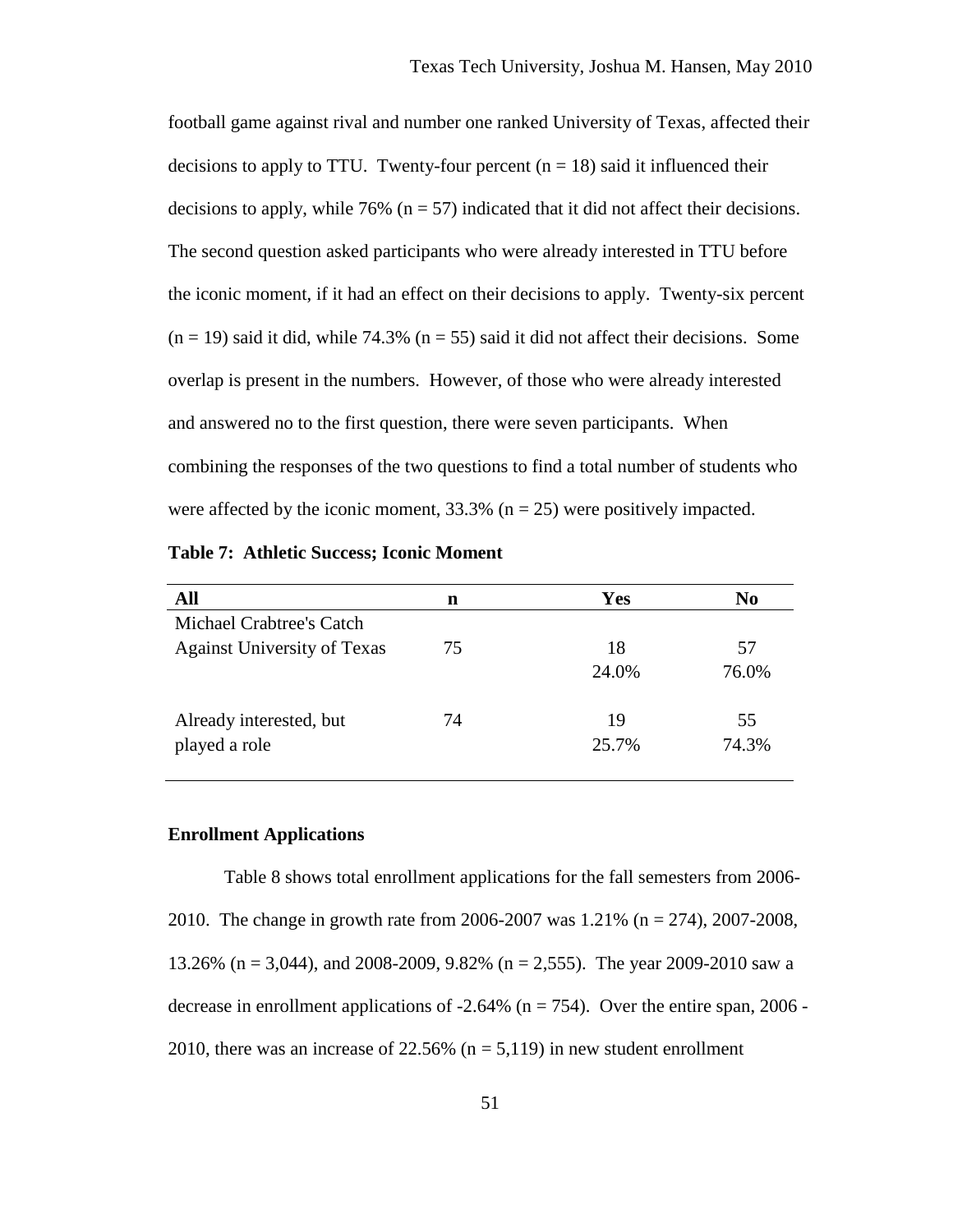applications at the university.

|       | <b>Applications</b> | <b>Growth Percentage</b> | <b>Total Applicants</b> |
|-------|---------------------|--------------------------|-------------------------|
| Year  | Growth              | <b>Between Years</b>     | n                       |
| 2006  |                     |                          | 22,688                  |
| 2007  | 274                 | 1.21%                    | 22,962                  |
| 2008  | 3,044               | 13.26%                   | 26,006                  |
| 2009  | 2,555               | 9.82%                    | 28,561                  |
| 2010  | $-754$              | $-2.64%$                 | 27,807                  |
| Total | 5,119               | 22.56%                   |                         |

**Table 8: Enrollment Total Applications** 

\*2009 is the first year after the Crabtree iconic moment.

When analyzing the application growths for the three groups, freshmen, transfer and graduate students, only one of the applicant groupings maintained constant growth, freshmen applicants (see Table 9). Graduate student applications for enrollment saw the largest overall increase with  $25.28\%$  (n = 1,309). Freshmen saw an overall increase of applications of  $20.84\%$  (n = 2,878), and transfer students,  $25.19\%$  (n = 932).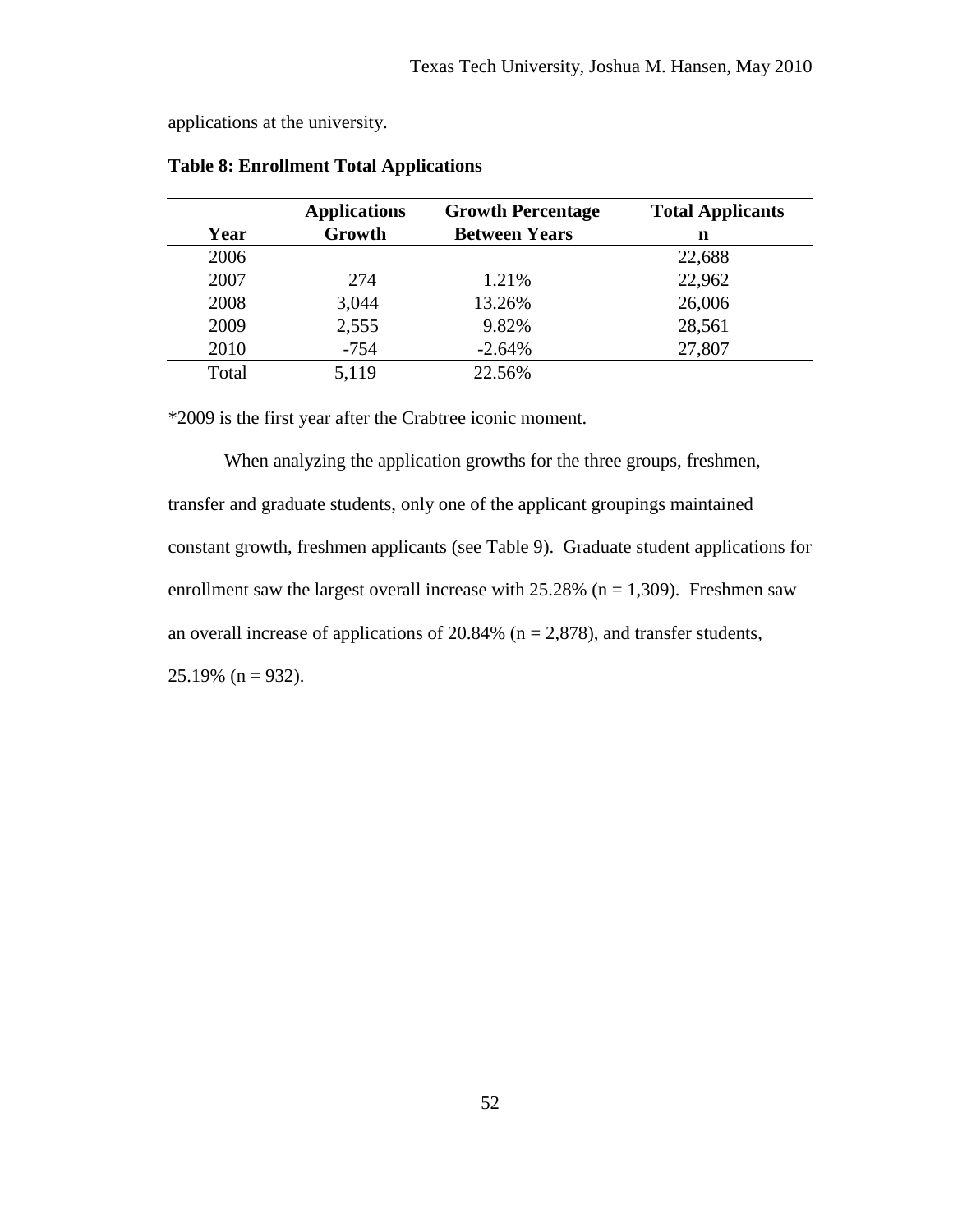|       | <b>Applications</b> | <b>Growth Percentage</b> | <b>Freshmen Applicants</b> |
|-------|---------------------|--------------------------|----------------------------|
| Year  | Growth              | <b>Between Years</b>     | n                          |
| 2006  |                     |                          | 13,809                     |
| 2007  | 167                 | 1.21%                    | 13,976                     |
| 2008  | 2,167               | 15.51%                   | 16,143                     |
| 2009* | 398                 | 2.47%                    | 16,541                     |
| 2010  | 146                 | 0.88%                    | 16,687                     |
| Total | 2,878               | 20.84%                   |                            |
|       | <b>Applications</b> | <b>Growth Percentage</b> | <b>Transfer Applicants</b> |
| Year  | Growth              | <b>Between Years</b>     | $\mathbf n$                |
| 2006  |                     |                          | 3,700                      |
| 2007  | $-154$              | $-4.16%$                 | 3,546                      |
| 2008  | 303                 | 8.54%                    | 3,849                      |
| 2009  | 864                 | 22.45%                   | 4,713                      |
| 2010  | $-81$               | $-1.72%$                 | 4,632                      |
| Total | 932                 | 25.19%                   |                            |
|       | <b>Applications</b> | <b>Growth Percentage</b> | <b>Graduate Applicants</b> |
| Year  | Growth              | <b>Between Years</b>     | n                          |
| 2006  |                     |                          | 5,179                      |
| 2007  | 261                 | 5.04%                    | 5,440                      |
| 2008  | 574                 | 10.55%                   | 6,014                      |
| 2009  | 1,293               | 21.50%                   | 7,307                      |
| 2010  | $-819$              | $-11.21%$                | 6,488                      |

**Table 9: Enrollment Applications and Growth Rate for Freshmen, Transfer, and** 

| <b>Graduate Students</b> |  |
|--------------------------|--|
|--------------------------|--|

\*2009 is the first year after the Crabtree iconic moment.

Total 1,309 25.28%

# **Summary**

Chapter IV discussed the results of the research on what factors affected the college choice decisions of study participants at Texas Tech University. Of specific focus in the discussion of the results was the effect of a successful collegiate athletic football program as a factor of college choice. The demographics were disseminated, responses to questions analyzed, and results discussed. Chapter V will provide a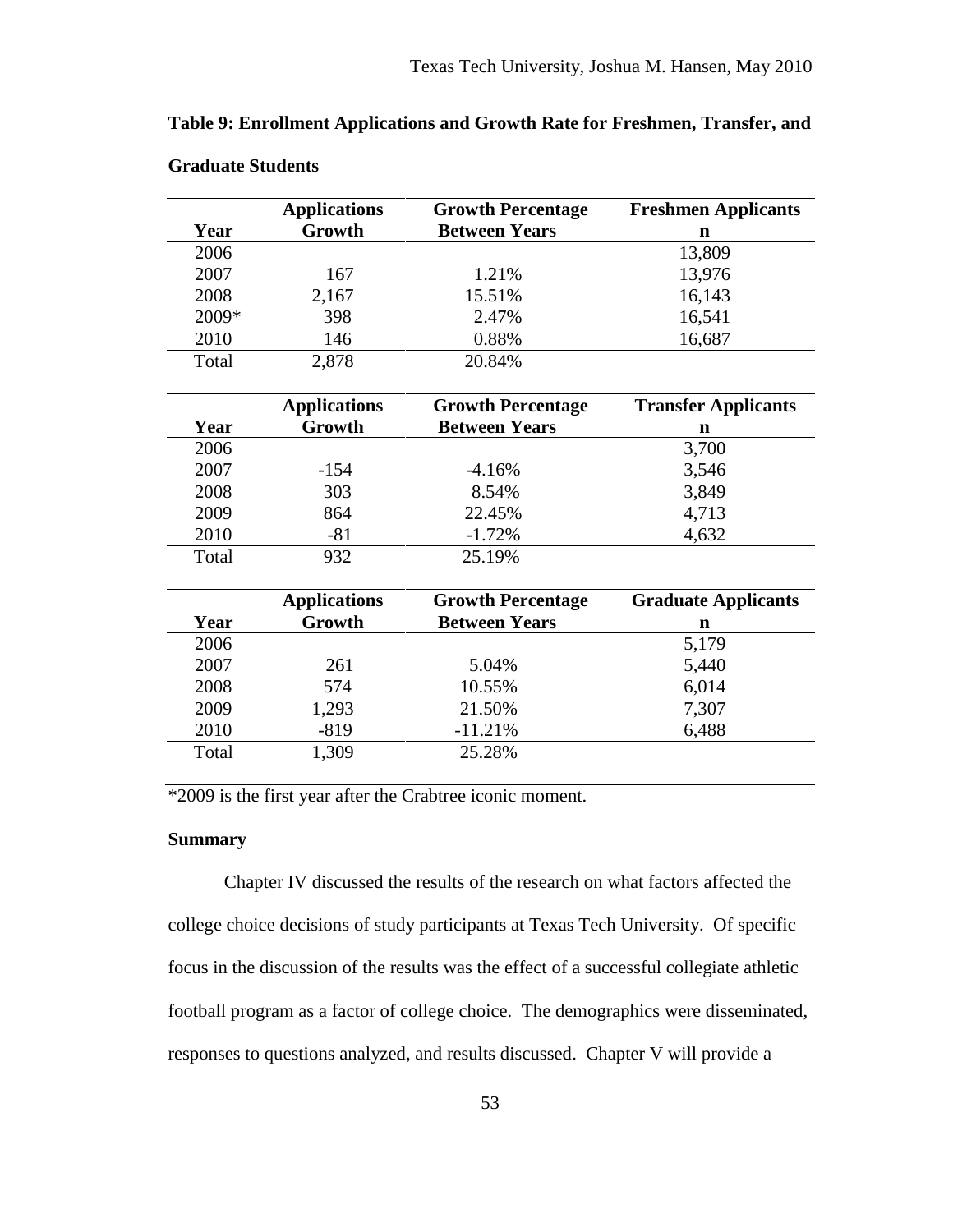summary of the findings, recommendations, and implications of this study for colleges and universities.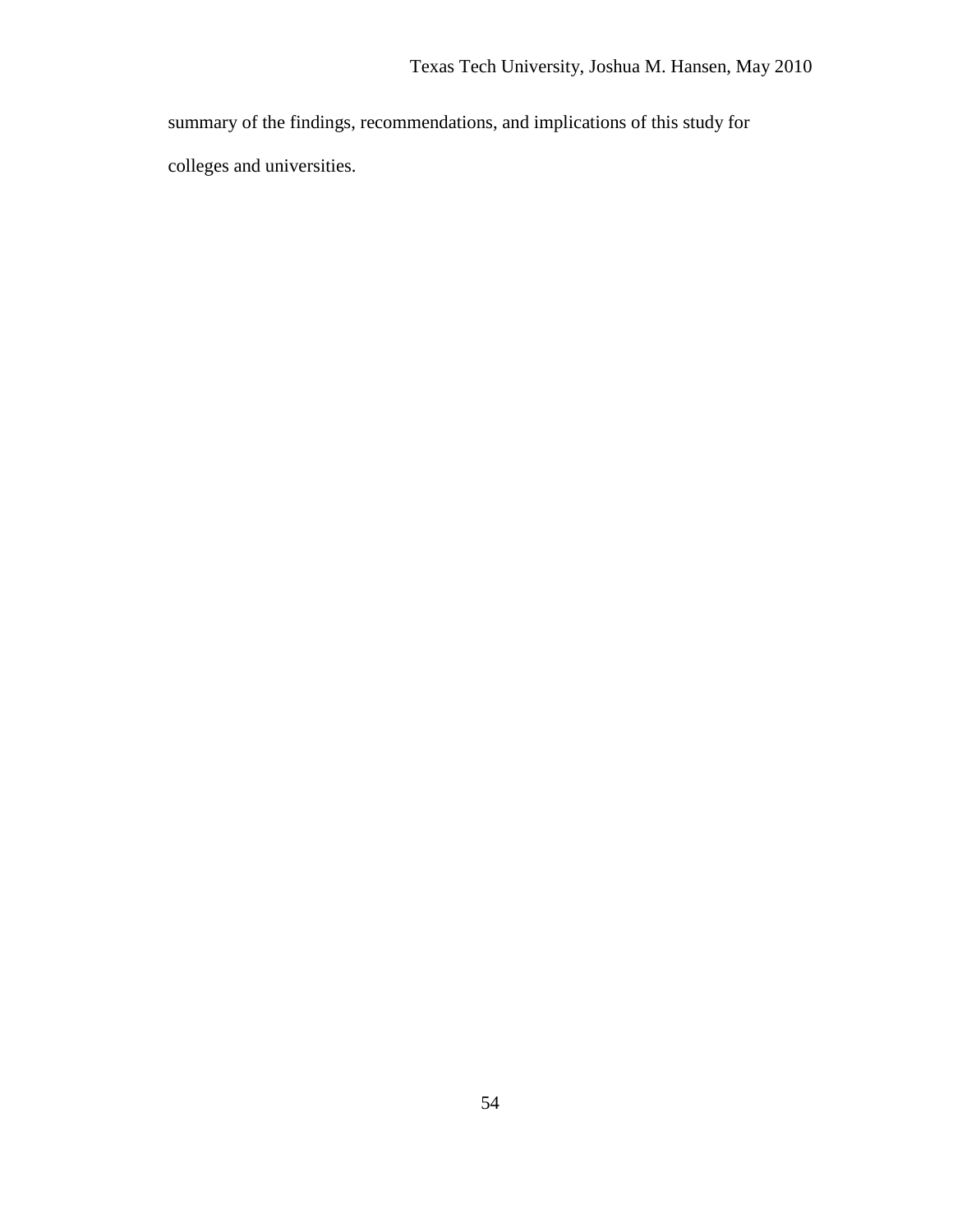### **Chapter V**

### **Findings, Recommendations and Conclusion**

This chapter examined the findings of the study conducted on whether collegiate athletic success was a factor in the college choice decisions of students at Texas Tech University (TTU). Information was gathered on participant demographics, factors that affected students' college choice decisions, and specifically the effects of collegiate athletic success on students' decisions to attend the university. This study addressed the following research question:

Does the success of a college or university's football team and the accompanying national media exposure affect the college choice decisions of prospective college students?

### **Summary of Findings**

In the summarized literature, there is research that supports the effect athletic success can have on a college or university. This research study focused on the role athletic success, specifically in collegiate football, had on the college choice decisions of students. The results of this study will be used to expand the discussions within higher education of how collegiate athletic success impacts new student enrollment and how collegiate athletics fit into existing college choice models.

The counterpoint to the effect of athletic success on college choice decisions is that Texas Tech University is strategically increasing its enrollments through various marketing campaigns and recruitment measures. The university, as announced by Chancellor Kent Hance, seeks to increase its enrollments to 40,000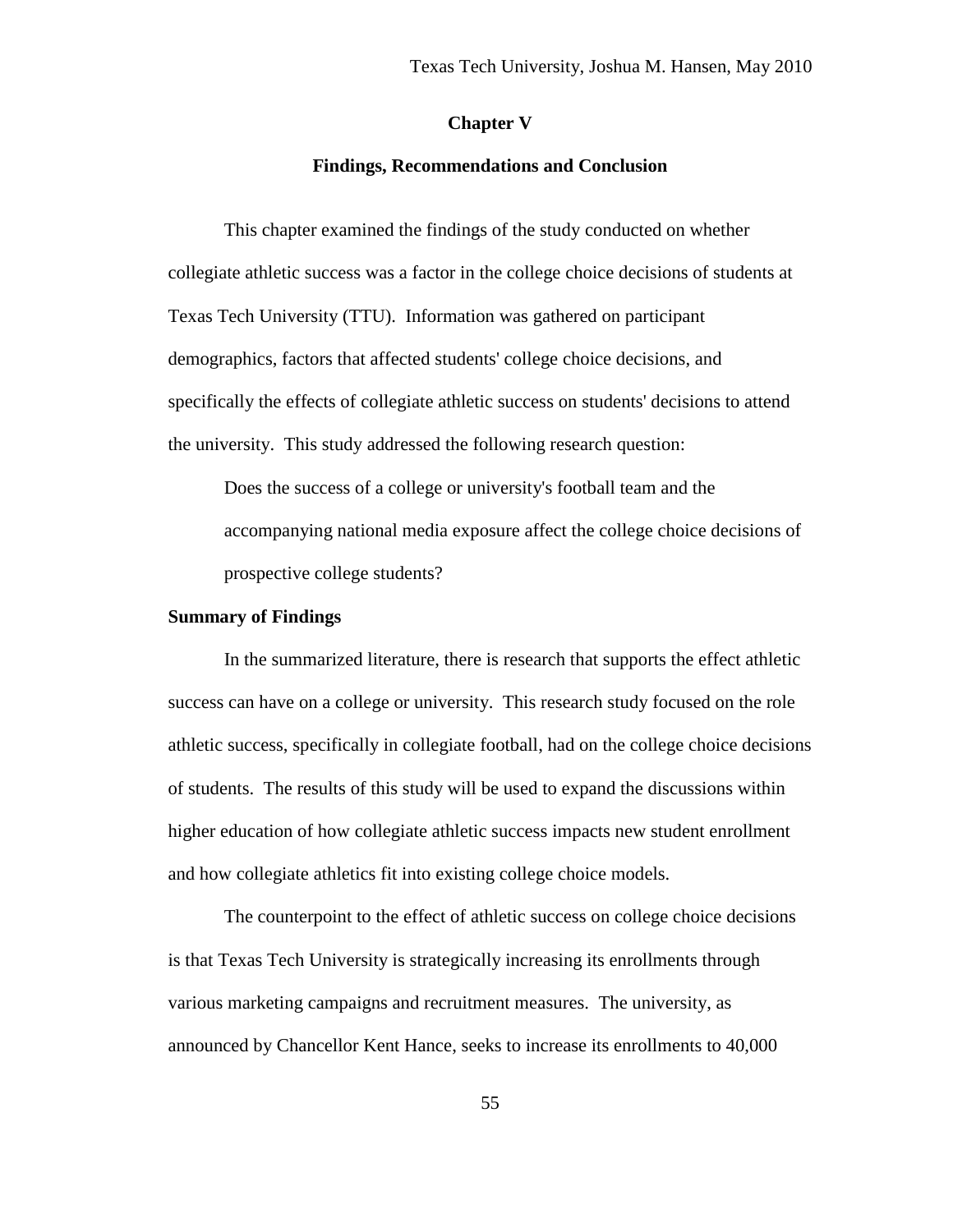students by 2020 (Blackburn, 2007). The university has a strategic goal of growing enrollments, and has put initiatives into place to help recruit students and to ensure the university is more visible nationally. When looking at the time frame that this research coincides with, this is an important consideration to note due to the various initiatives that are occurring at the same time as collegiate athletic success at the university.

This study surveyed participants on the factors that played a role in their decisions to apply to and attend Texas Tech University. The data collected was used to ascertain if a successful athletics program, specifically collegiate football, along with a nationally televised iconic moment in 2008, affected the students' college choice decisions to attend the institution. In addition, these results were evaluated for their application within current college choice models.

### **Recommendations**

### **College choice decisions.**

The participants in the study were asked to discuss the factors that played a role in their college choice decisions. Participants were both undergraduate and graduate students, which led to varying reasons for choosing the university. The results indicated that academic programs were the highest-rated college choice factor at 85.3% ( $n = 64$ ) and campus facilities were second, at 38.7% ( $n = 29$ ). The lowestrated factor was parents who were alumni of the university, at  $54.7\%$  (n = 51). This could in part be due to the low number of responses from participants whose parents had graduated from the university. Gender affected whether participants were in-state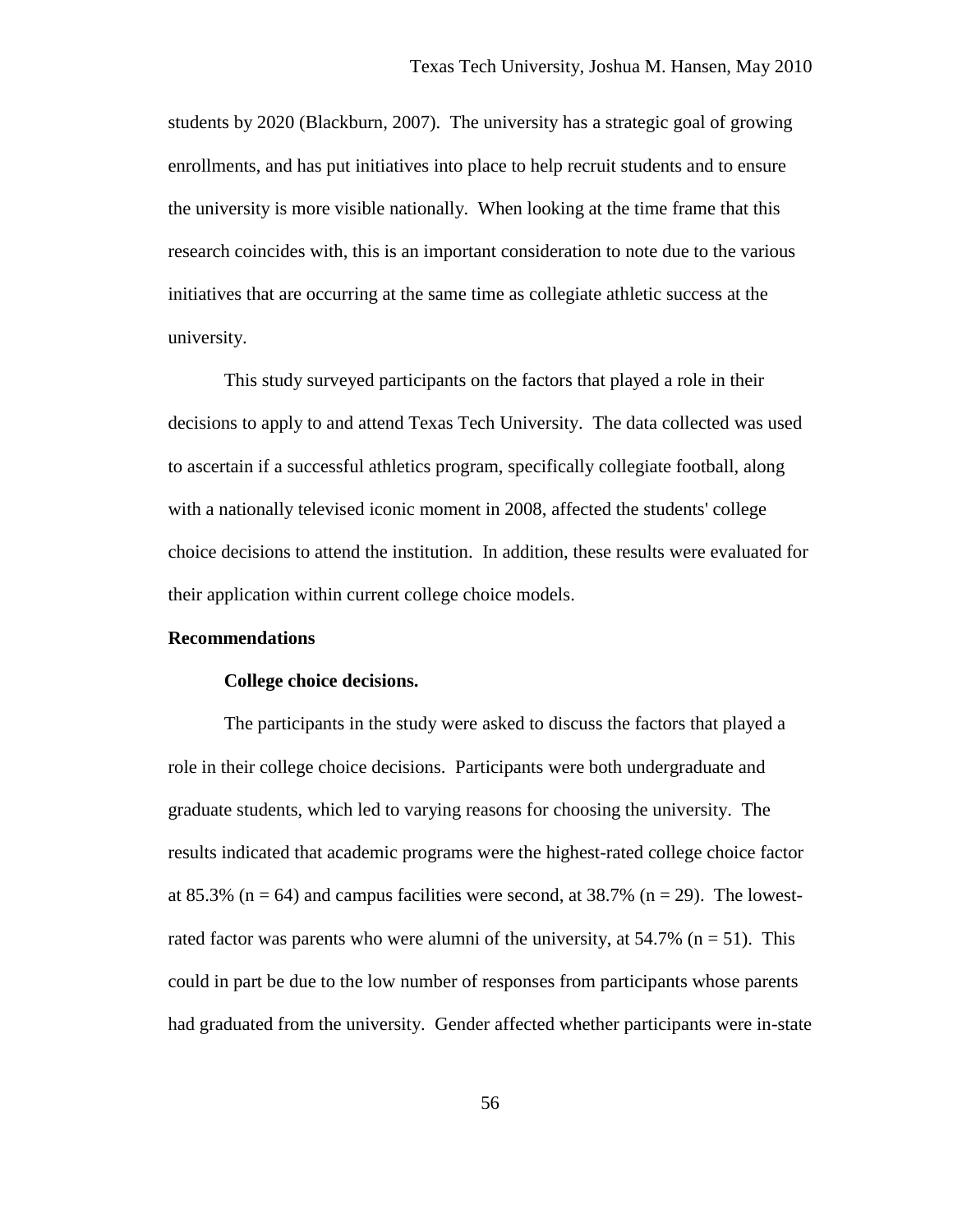or out-of-state. Women were more likely to be in-state residents than the men who participated in this study. Though there was a significant difference between the genders, the effect is not important to the purpose of this study.

There were three significant statistical differences among participants based on the term they enrolled at the university. Students who entered in fall 2009 and spring 2010 had statistically significant differences on whether NCAA Division I athletic programs influenced their decisions to apply to and attend TTU. The reasons for why more students were affected by the successful athletic programs during the fall 2009 term than spring 2010 could be multifaceted. Traditionally, more transfer students apply in the spring semester. Students who first attend in the spring semester enter the university for possibly a different set of reasons than traditional fall entrants. These reasons could be completing requirements at a two-year institution and transferring, or perhaps being relocated due to job or family. Another reason for the differences could be that a higher number of traditional freshmen enter colleges and universities in the fall semesters, and collegiate sports events are oftentimes seen as social activities for students.

Two other differences were found among the participants who enrolled in fall 2009 and fall 2010. Statistically significant differences were found in the reputation of academic programs ( $p = .038$ ) and the majors participants were considering ( $p =$ .007). These two numbers are similar in that they have to do with academics. This is an example of a class of students placing more weight on academics than another. An interesting point to note about these results is that the participants that enrolled in fall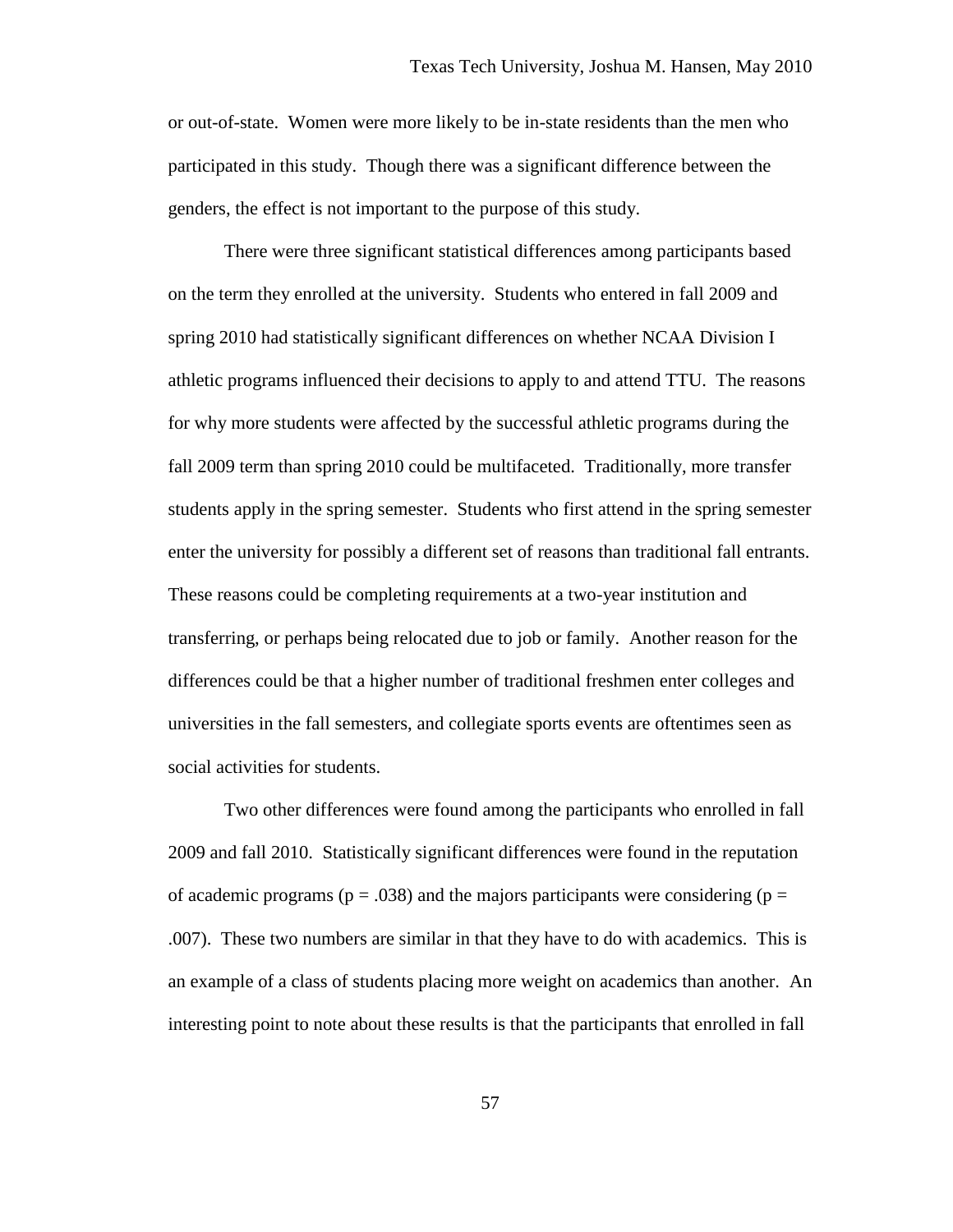2009 were more impacted by academic reputation of the university than athletic success. The iconic athletic moment that was nationally televised was in 2008. One would assume that athletic success would have a bigger impact on those students that enrolled in the fall 2009 semester than fall 2010 because it was the first full year of post-athletic success, this however was not the case.

The important point that can be derived from this research is that while the success of athletic programs at the university received some positive responses, it was not the main factor in why students applied to TTU. This could support why athletic success has not been included in existing college choice models. Considering, this research was conducted two years after the iconic moment in 2008, participants who entered the institution in fall of 2009 may not have remembered all of the reasons that affected their interest in the institution. Passage of time could be a reason that supports why athletic success did not receive a higher rating among the more traditional factors that have been identified by Hossler and Gallagher (1987) college choice model.

### **Collegiate athletic success at colleges and universities.**

The participants were asked to consider the effect of a specific iconic moment in the successful 2008 football season of the Texas Tech Red Raiders, in their college choice decisions to attend the institution. The iconic moment was a last second catch by Michael Crabtree to score the winning touchdown against the number one ranked University of Texas Longhorns. Twenty-four percent  $(n = 18)$  identified that the catch affected their interest in attending Texas Tech University. Through a follow up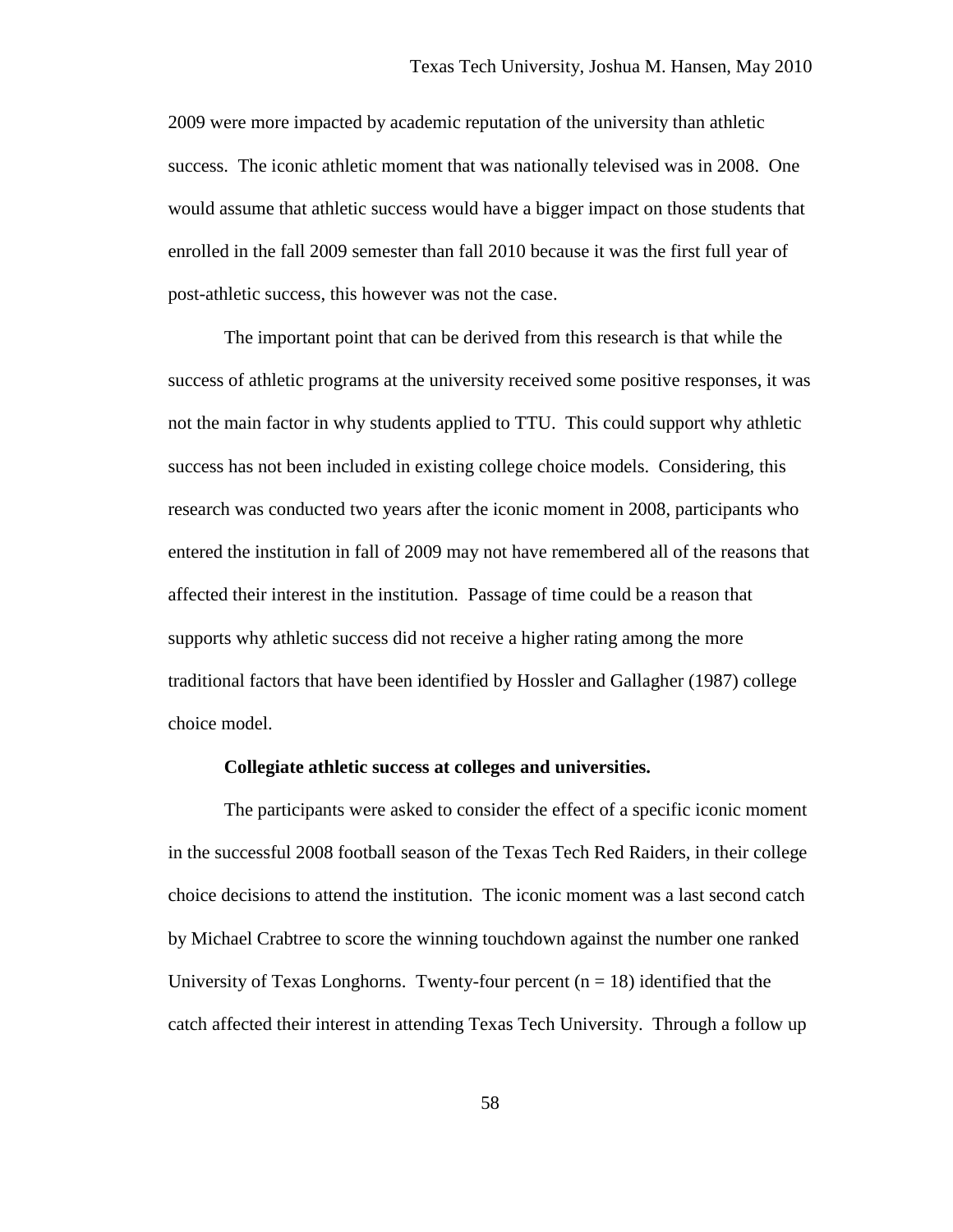question, an additional 9% ( $n = 7$ ) stated it did help them to make their decisions to apply to the university.

The results of the study indicated that  $33.3\%$  (n = 25) of the participants were affected by the nationally televised 2008 iconic football moment. This indicates that collegiate athletic success could be a viable factor in the college choice decisions of prospective students, but the significance of this factor may be less than others. It would be difficult to assess further the individual college choice decision-making processes of the participants without having opportunities to further this research with interviews and a secondary survey.

This study also asked the participants questions about the role of athletics in their college choice decisions. Participants were asked if TTU being a NCAA Division I athletic program had an effect on their decisions to attend the university. Forty-three percent  $(n = 32)$  said it positively affected their decisions to apply. In a similar question, but more importantly specifically addressing the winning football team,  $25.7\%$  ( $n = 19$ ) of participants said the successful football program at the institution positively influenced their decisions. Trivette's (n.d.) study on students' perceptions of how collegiate athletic success played a role in their college choice decisions, found 23% of the students at Appalachian State were positively affected by the athletic success of the college's sports teams in their decisions to apply.

The results of this study support the findings of Trivette (n.d.), with participants at TTU responding similarly. A total of  $43.2\%$  (n = 32) of the participants were influenced positively by having a NCAA Division I athletics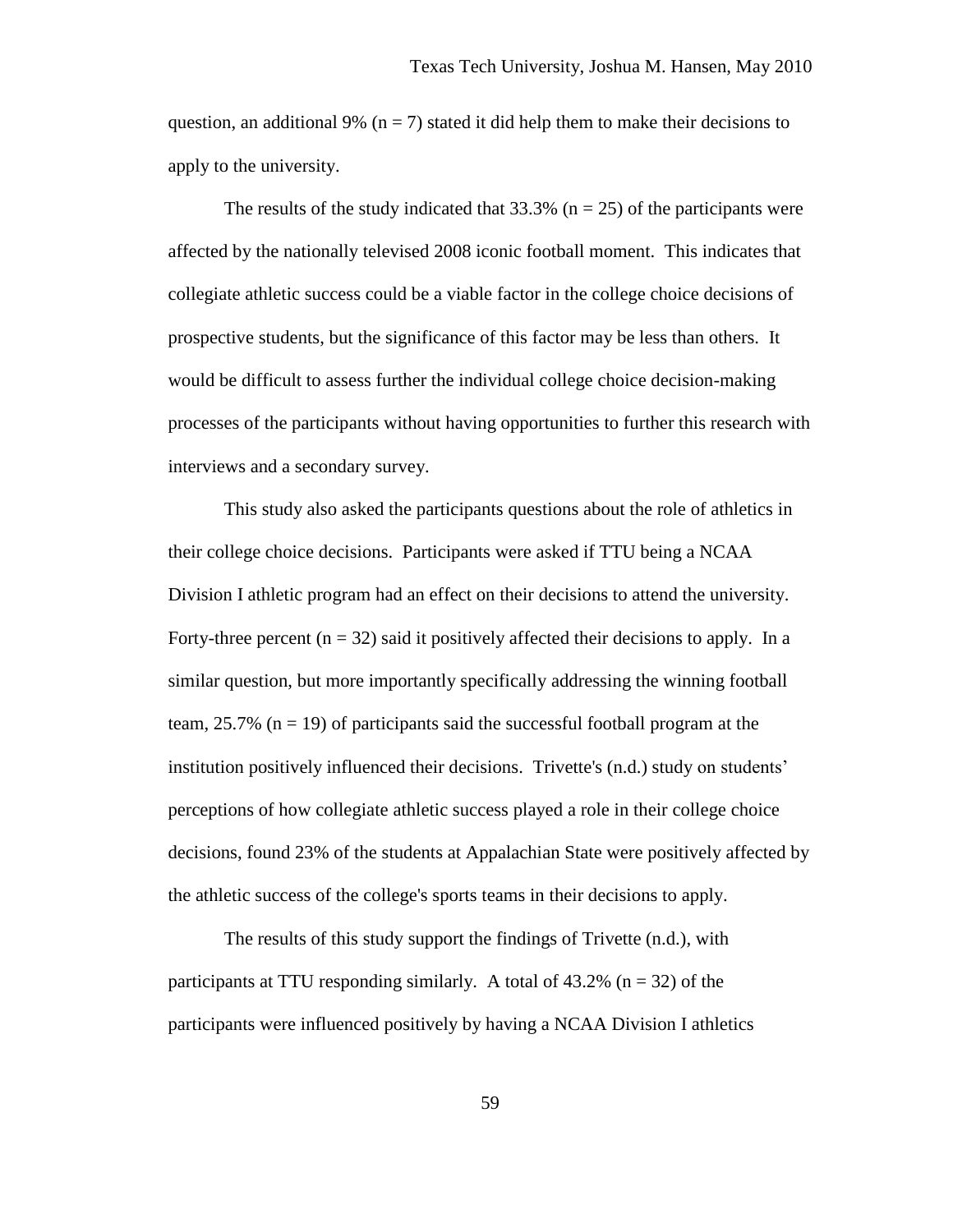program and 25.7% ( $n = 19$ ) by having a winning football team. These numbers can draw a positive connection to Trivette's (n.d.) study on Appalachian State. He found that 25% of prospective students were influenced by the success of the athletic program and 23% were influenced by the winning teams. These two student populations had their college choice decisions affected at similar proportions. The main thing that can be drawn from these results is that there are some consistencies in the results of the research, which both utilized students as participants. This study adds additional support to the literature that collegiate athletic success may play a role in the college choice decisions of prospective students.

### **Enrollment application growth.**

Enrollment application data were collected for the fall semesters from 2006 to 2010. Over the course of this period, TTU saw an increase in enrollment applications of 22.56% (n = 5,119). Constant growth was seen through 2006-2009 until 2010, when TTU saw a 2.64% ( $n = 754$ ) decrease in enrollment applications. As stated earlier, TTU's goal of increasing enrollments needs to be considered as a contributing factor to this growth. The university has increased its commitment to recruitment, as evidenced through its 2007 announcement of its strategic goal to increase enrollments to 40,000 by 2020. The 2008 fall applications for enrollment increased by 13.26% (n  $= 3,044$ ).

The athletic success of the football team and Michael Crabtree's iconic moment occurred in 2008. The growth in enrollment applications continued in 2009 at 9.82% ( $n = 2,555$ ). The decrease in applications is the more interesting number.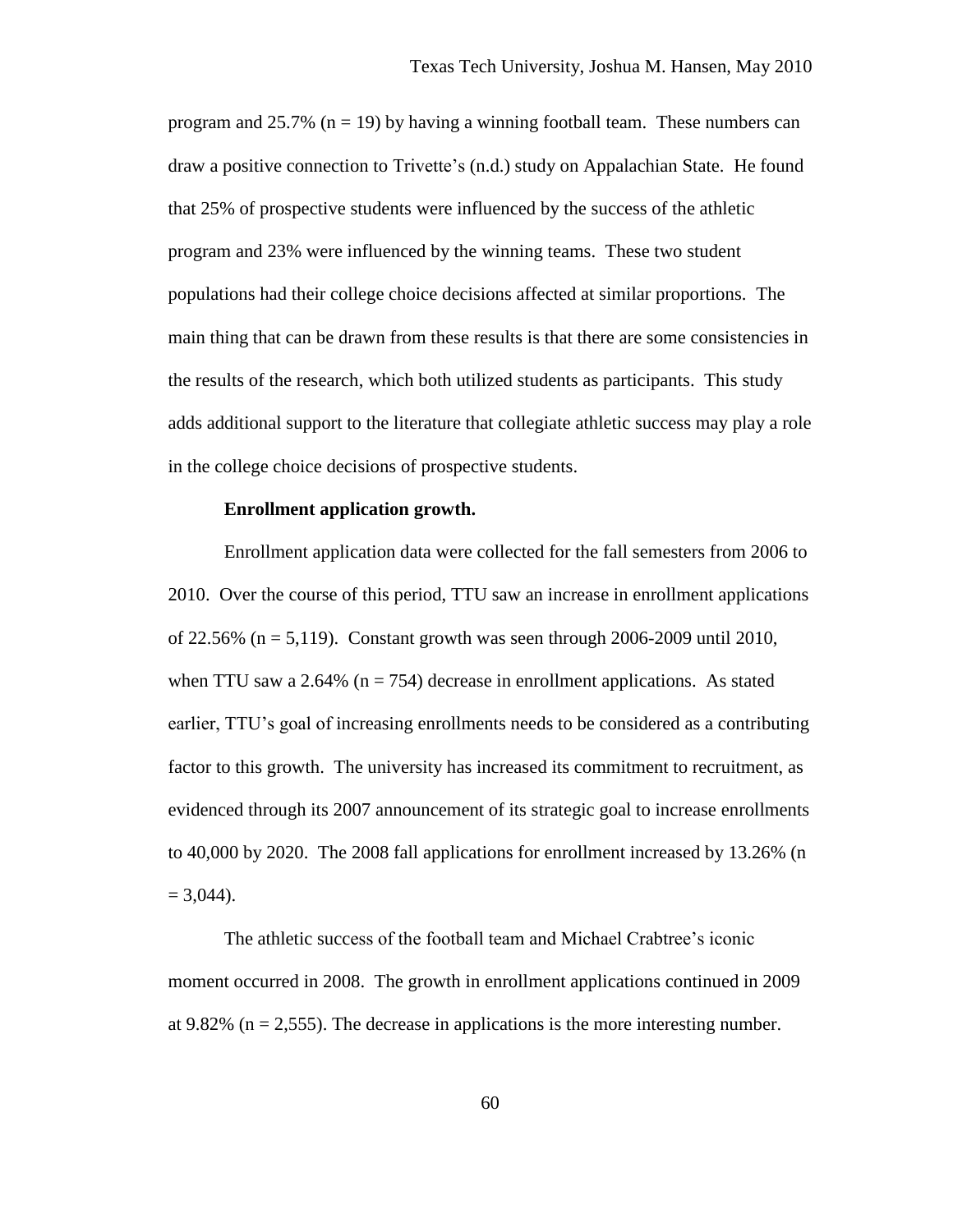The fall 2010 decrease comes after a good football season and the push for 40,000 students by TTU still ongoing. One possible explanation for the decrease in applications is the controversial dismissal of TTU's head football coach before the end of the 2009 football season. The coach was highly thought of by TTU, the community and alumni, and this controversy could have affected the decisions of some students to attend the university. Other explanations for this decrease include a downturn in the economy and the increasing costs of attending TTU.

#### **Collegiate athletic success in a college choice model.**

College choice models can be placed in three different areas, as discussed in Chapter II. Of the three types of college choice models, psychosocial would be the best fit for athletic success (McDonough, 1997). In addition to the traditional factors identified with this type of model, others such as campus climate and location are included. A popular psychosocial college choice model was developed by Hossler and Gallagher (1987). The three separate stages of this model are predisposition, search and choice. This theory will be the basis of the following discussion of where collegiate athletic success fits into a college choice model.

The first stage is predisposition. This stage takes into account what can influence the prospective student's choice whether to attend higher education. These factors include encouragement from peers, teachers, and family, socioeconomic status, and quality of high school (Hossler & Vesper, 1993). This stage would not include athletic success because it would not be considered a factor that would aid a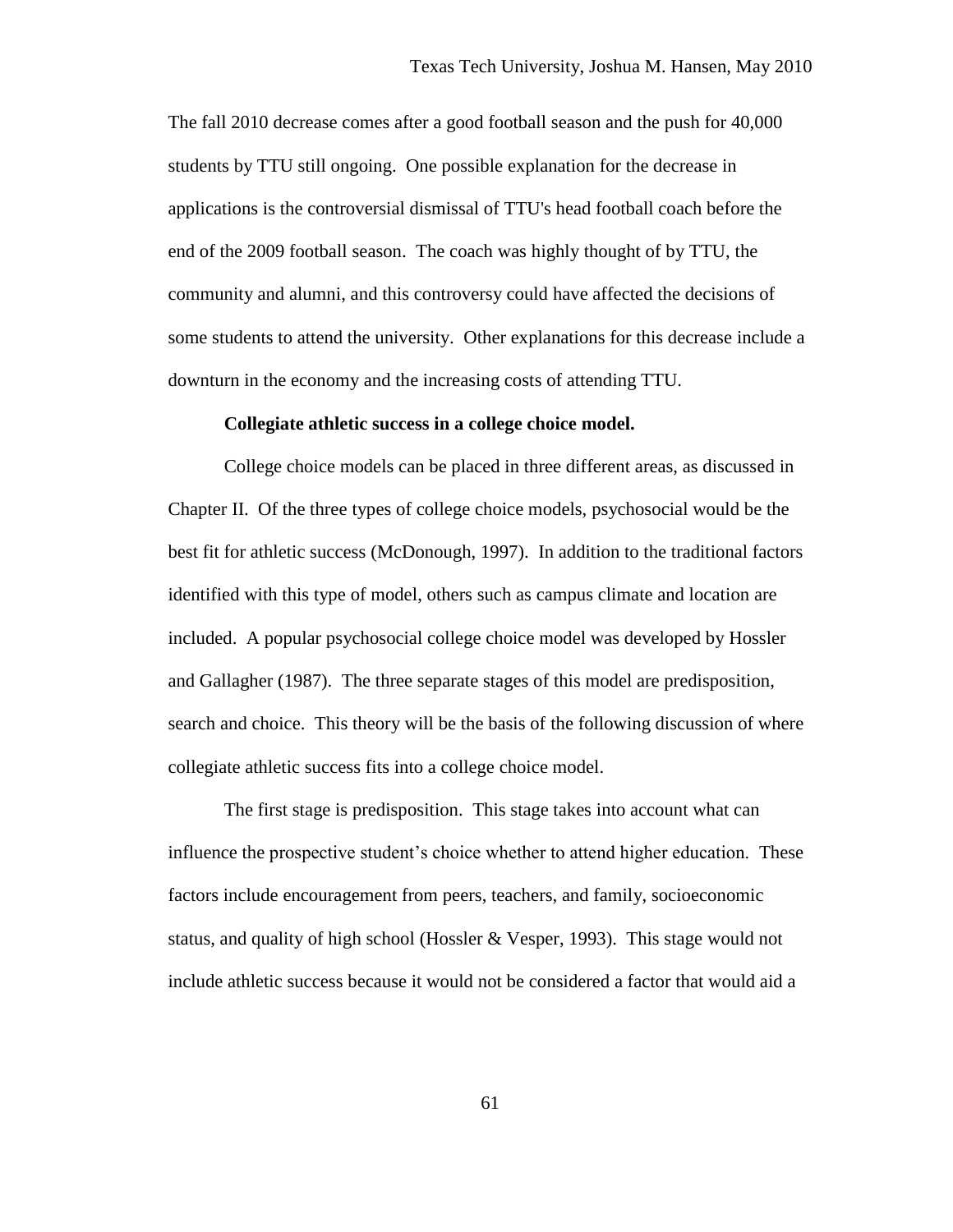prospective student into deciding whether to attend higher education or seek other options.

The second stage is search, which is where students have decided to consider higher education and they begin to look at a different set of factors. One of those factors is social atmosphere (Hossler et al., 1989). This one factor is singled out because of the positive atmosphere a winning college football team can bring to a university. It is important to consider that going to athletic events is an important social outlet at universities and colleges. Athletic success can fit into this stage because it can help develop the social appearance and environment of the university.

The final stage of this process is choice. This stage is when students decide between their options for higher education. The choice stage is the most complex and is the least studied of the three stages (Hossler et al., 1989). Athletic success as a factor did not receive sufficient positive responses in this study to have it be evaluated as a variable in this stage. It is possible that collegiate athletic success could play a role, but it is unclear. Further research must be conducted on the choice stage and athletic success to form a determination.

The best choice for where collegiate athletic success can be considered in Hossler and Gallagher's (1987) college choice model is the search stage. This stage is where students begin to define what is important to them or what they are looking for when they look at colleges and universities. Athletic success fits better in the search stage than the choice stage because it is a factor that helps develop interest in a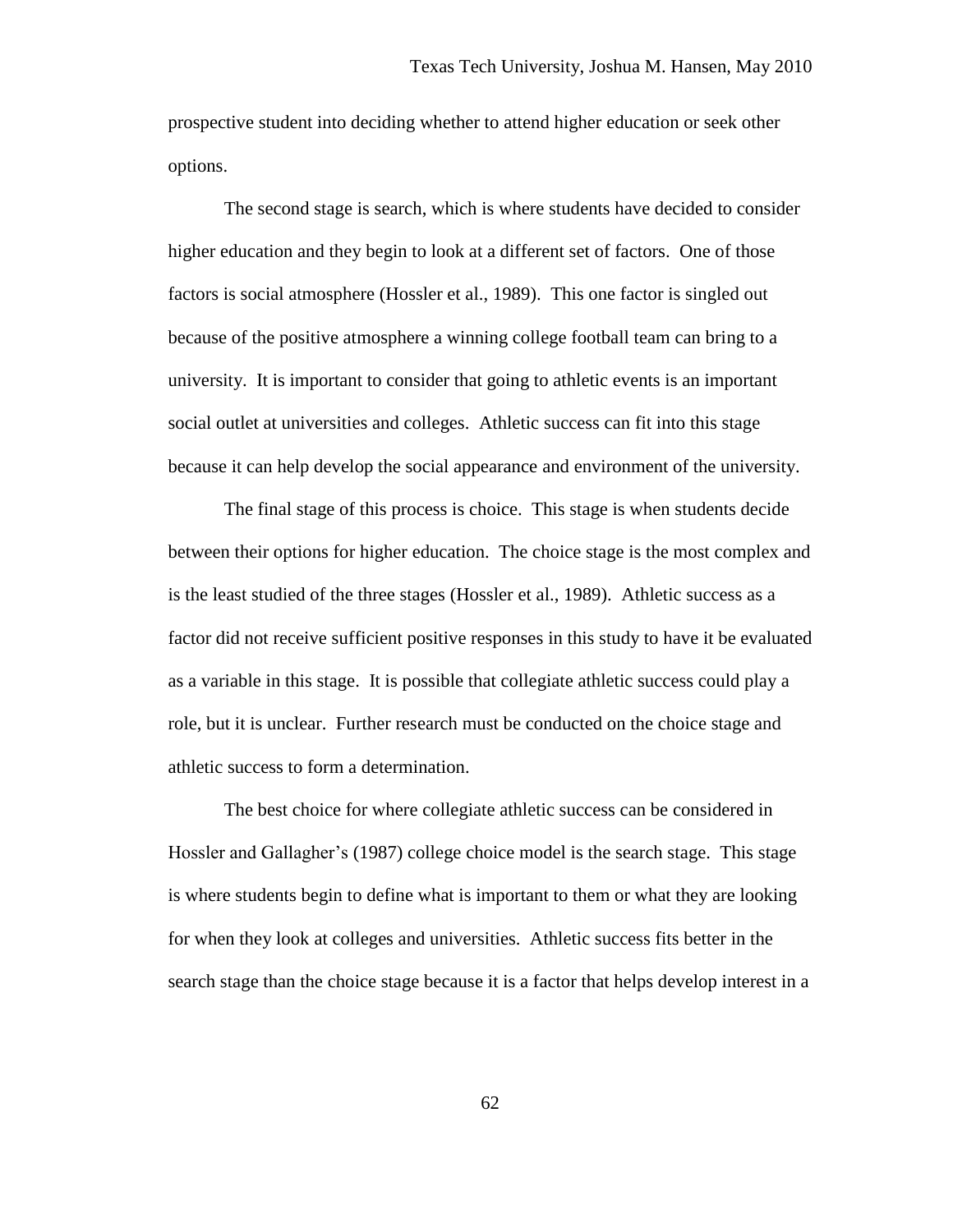university. It could be considered a deciding factor in prospective students' decisions, but is more likely a factor that draws attention to a university.

### **Implications for Practice**

This research supports that successful collegiate athletic programs, specifically football, can have an effect on the college choice decisions of prospective students. This information is important for higher education professionals because it can be used as a tool for increasing college and university enrollments, and is a viable way to reach out to prospective college students during recruitment initiatives. With most colleges and universities seeking to expand their enrollments, athletic success can provide national media attention and generate discussions about an institution. Athletic programs are viewed as campus events, perhaps as distractions, and as extensive expenses for a college or university. They seldom are evaluated for their impact on student recruitment. Colleges and universities can showcase their successful athletic programs when presenting to prospective students.

This information can also be used by athletic departments in defense of their budgets and funding. This is one department that comes under constant scrutiny for its overhead costs. While it can defend its costs to college and university officials, many others do not know or see the other benefits these programs provide to an institution. Growth in new student enrollment applications is a positive way for collegiate athletic departments to demonstrate to their external constituents that they serve their institutions in both generating national media attention for the institution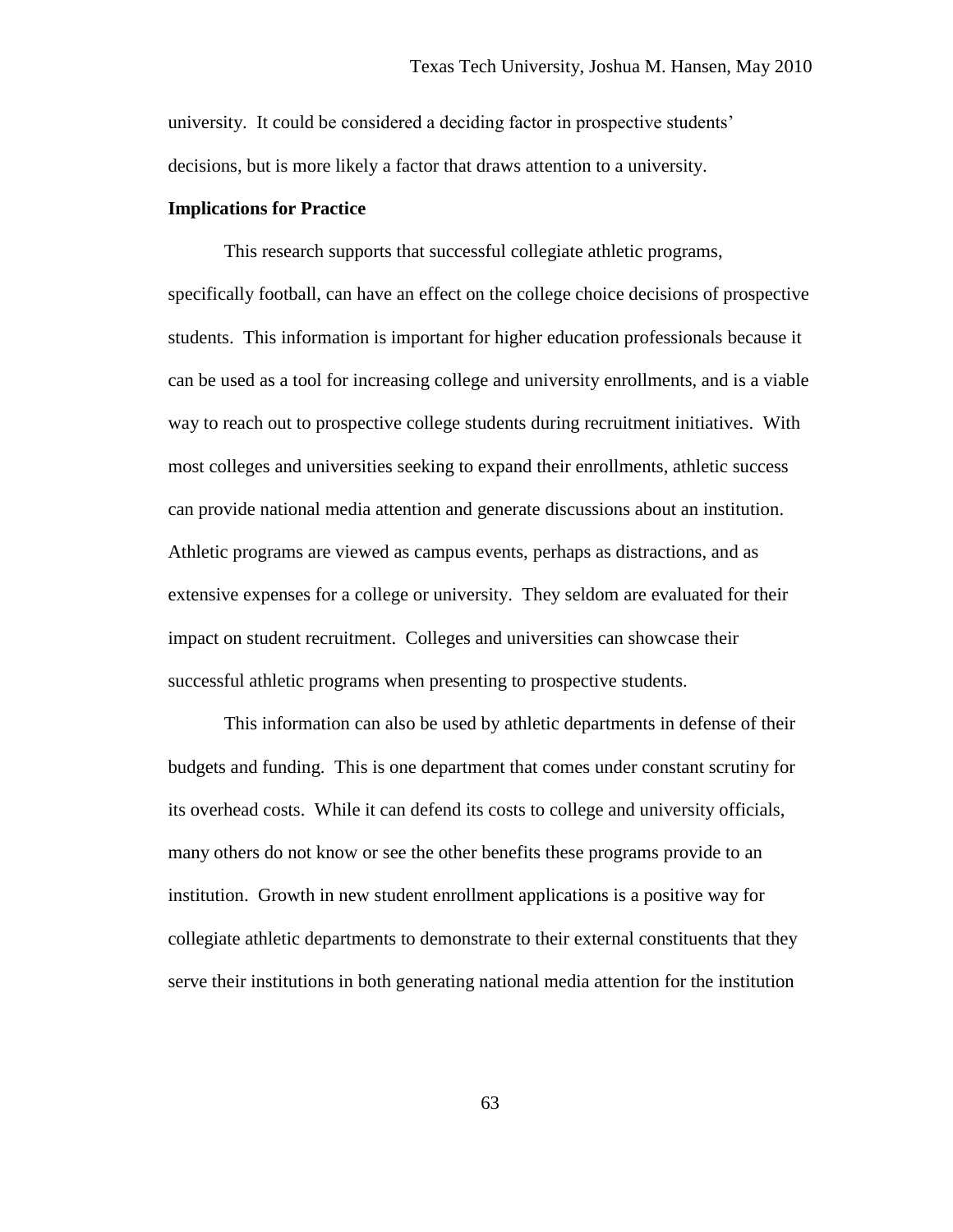and providing campus events for the students, which both result in new student recruitments.

### **Recommendations for Future Research**

This study furthers the research on collegiate athletic success and its effect on the college choice decisions of prospective students. This study looked specifically at how students perceived collegiate athletic success in their college choice decisions. The existing research lacks student input and mainly focuses on the number of new applicants for enrollment.

Further research should be conducted on the effects of collegiate athletic success at colleges and universities and its impact on the increase of new student applicants, within two semesters of when the success occurred. This will provide a more focused time period for determining the impact of the success. The research will not be easy, but a nationally televised iconic moment such as the Michael Crabtree catch could help researchers to identify a specific factor tied to generated new student interest. It would be even more beneficial if an institution would support such research by allowing those who apply to the college or university to identify the factors that led them to choose the institution on the admissions application. This addition would enable institutions to collect data on those that are both accepted and not accepted. This type of study could also benefit from a longitudinal process to ensure the researcher is able to establish a trend within enrollment patterns.

Research also needs to be conducted to culminate an understanding of where collegiate athletic success fits within existing college choice models. The current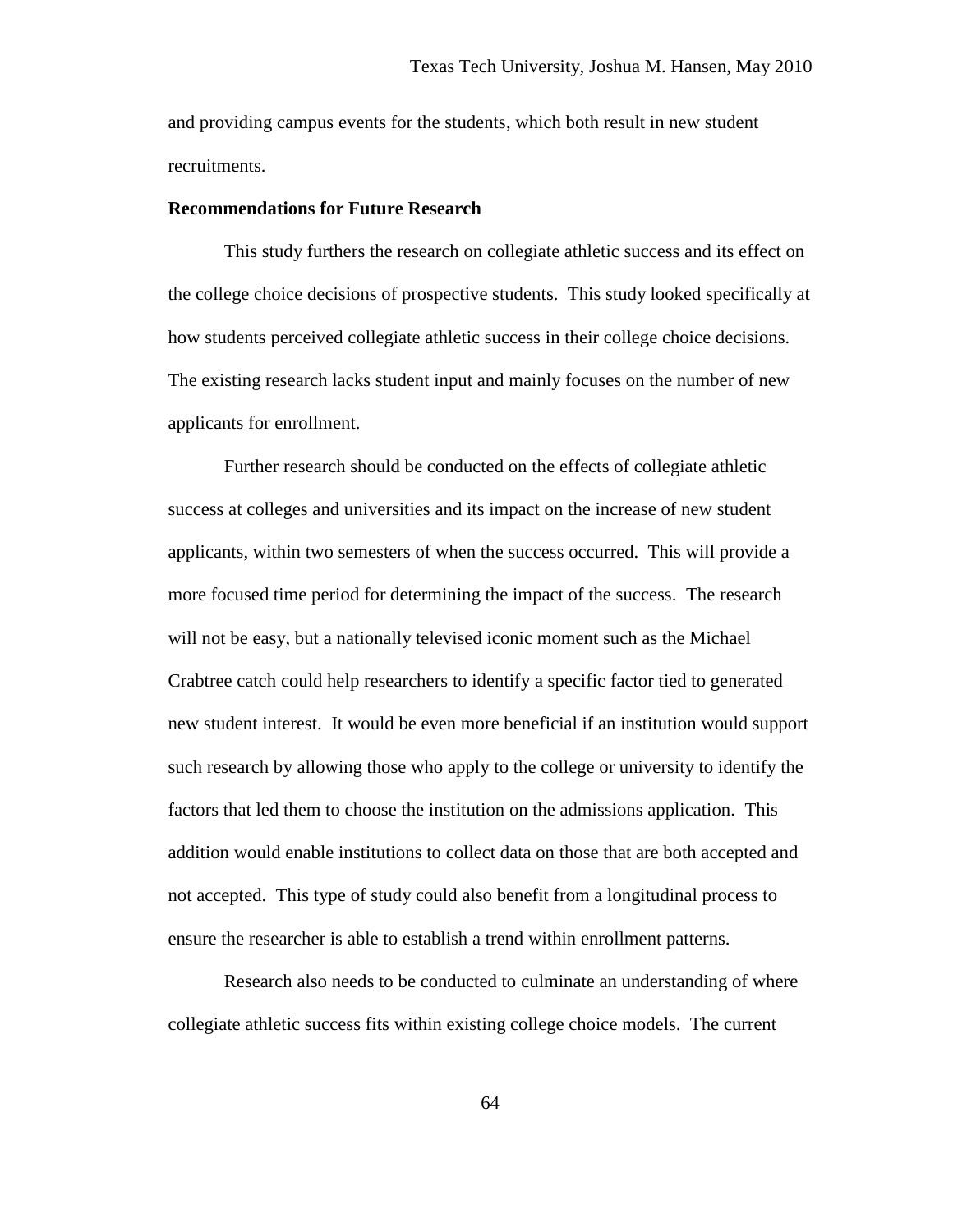research does not address this as a factor. By including a discussion of college choice, a researcher can create awareness of the effects of collegiate athletic success and encourage further development of an expanded college choice model. This study sought to provide some insight of where collegiate athletic success could fit within the psychosocial models, but further research needs to be conducted to further confirm this placement.

#### **Conclusion**

The purpose of this study was to evaluate the effects of athletic success of one collegiate football program at a university, and determine how it affected the college choice decisions of students. This effect was measured by a researcher-developed survey completed by participants at the university who had enrolled as new students between fall 2009 and fall 2010. In addition, growth was evaluated through an increase in new student enrollments between fall 2006 and fall 2010, based on university enrollment data.

The research shows that collegiate athletic success can have an effect on the college choice decisions of students. The results of this study are consistent with the previous research conducted by Trivette (n.d). Athletic success does not appear to have a larger role in the college decision process then traditional college choice factors, such as reputation of academic programs and major choices offered by a college or university.

Collegiate athletic success, as it fits within a college choice model, appears to fit best within the Hossler and Gallager's (1987) college choice model. Collegiate

65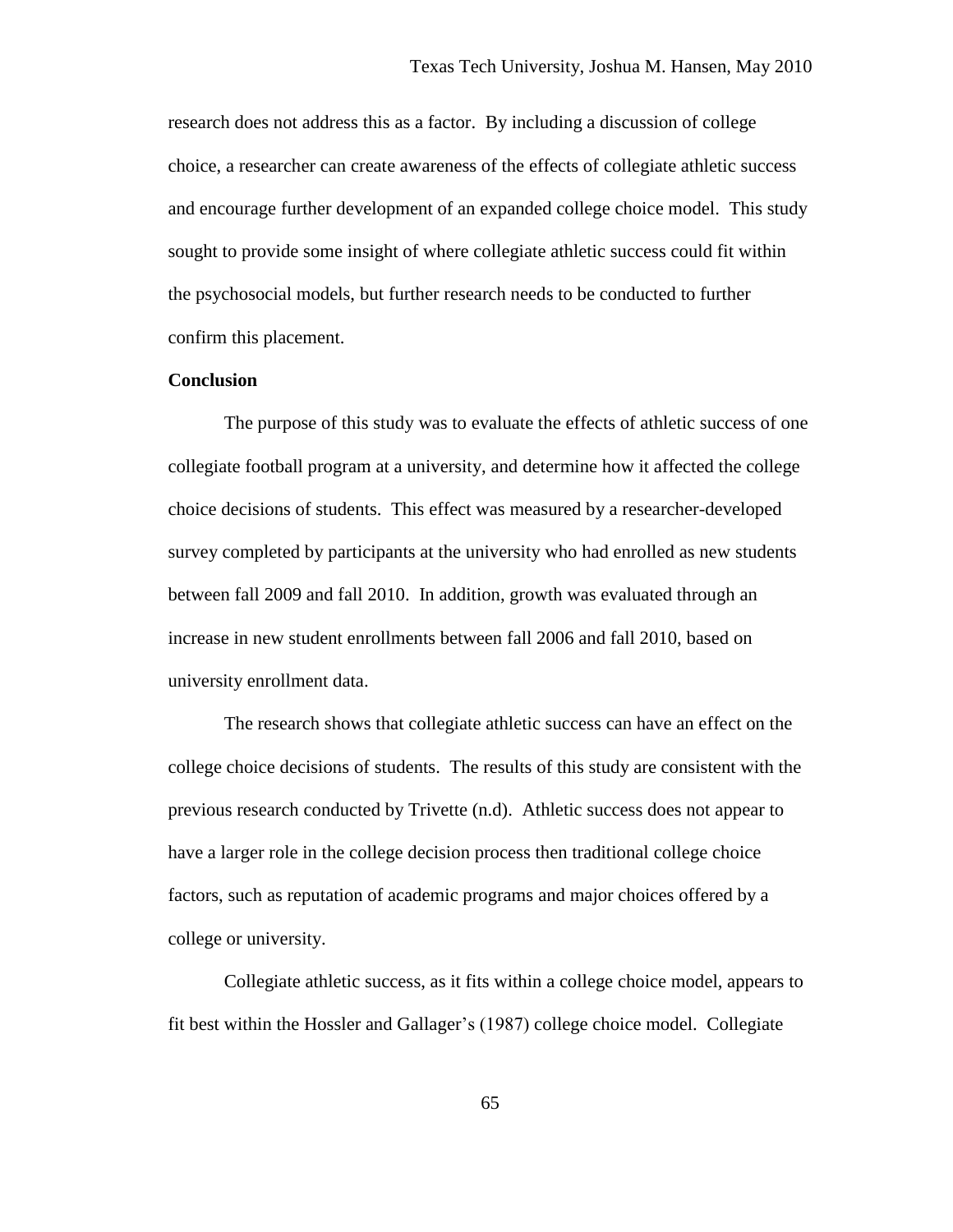athletic success as a factor in the decision-making process belongs in the search stage. More research needs to be conducted, however, to further the research on this important discovery. Colleges and universities can benefit from this information when developing recruitment strategies.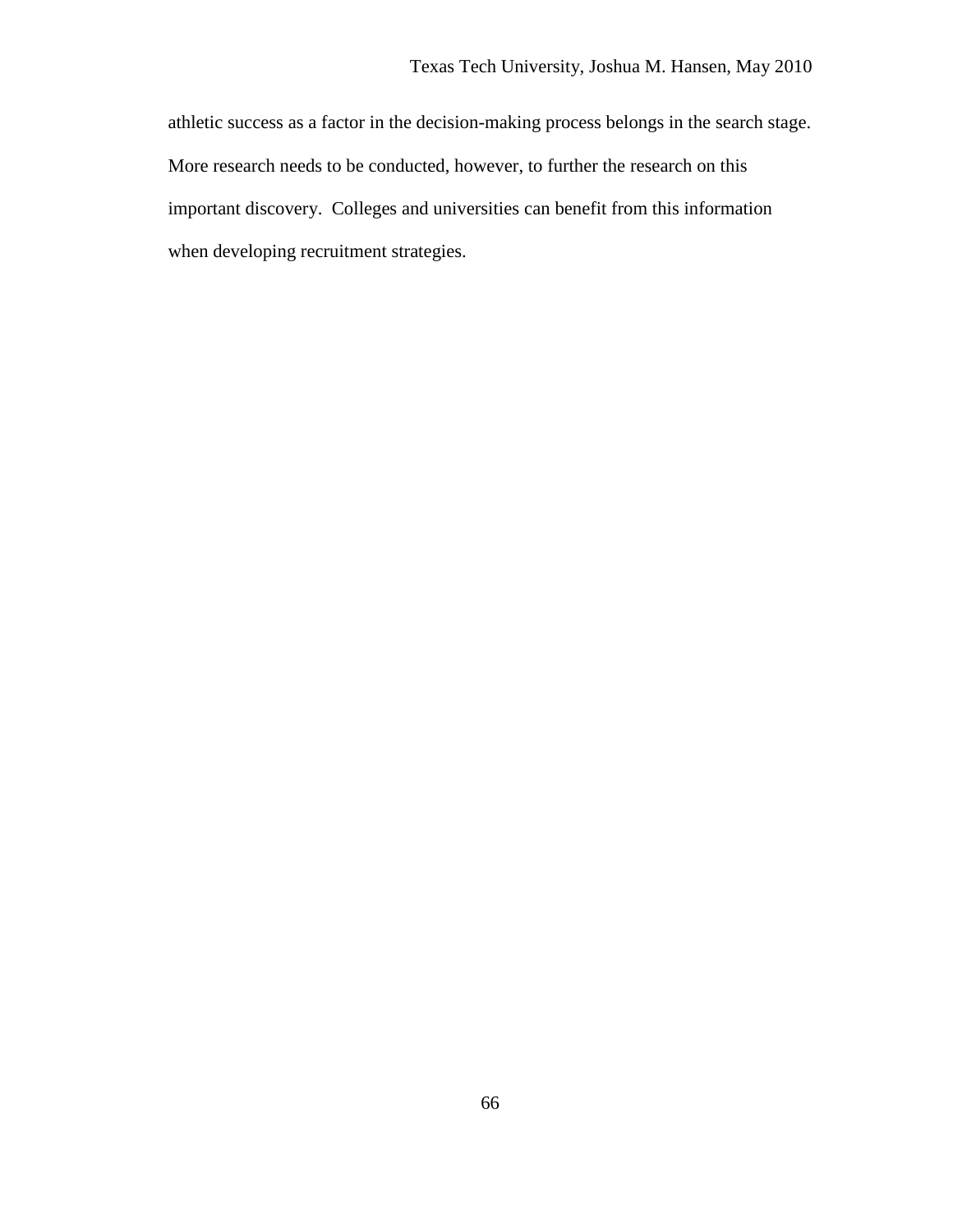#### **References**

- Allen, B. H., & Peters, J. I. (1982). The influence of a winning basketball program upon undergraduate student enrollment decisions at DePaul University. McEvoy. C. (2006). The impact of elite individual athletic performance on university applicants for admission in NCAA division I-A football. *The Sport Journal,* 9(1).
- Alwin, D., & Otto, L. B. (1977). Higher school context effects on aspirations. *Sociology of Education*, *50*, 259-273. Retrieved November 27, 2010, from the JStor database.
- Ashburn, E. (2007). To increase enrollment, community colleges add more sports. *The Chronicle of Higher Education, 53*(44), 58-61.
- Bergerson, A. A. (2009). Current trends in college choice research. *ASHE Higher Education Report*, *35*(4), 1-130. Retrieved December 18, 2010, from the Ebscohost database.
- Blackburn, E. (2007, March 30). Tech's goal of 40,000 students has steep price. *Lubbock Avalanche-Journal.* Retrieved from: http://lubbockonline.com/stories/033007/ edu\_033007047.shtml
- Bosang, J., Mayer, M., Greenberg, G., & Entz, J. (Producer). (2009). Best damn sports show period [*Television serie*s]*.* Los Angeles, CA: Fox Sports Network.
- Bouse, G. A., & Hossler, D. (1991). Studying college choice: A progress report. *The Journal of College Admission*, 130, 11-16.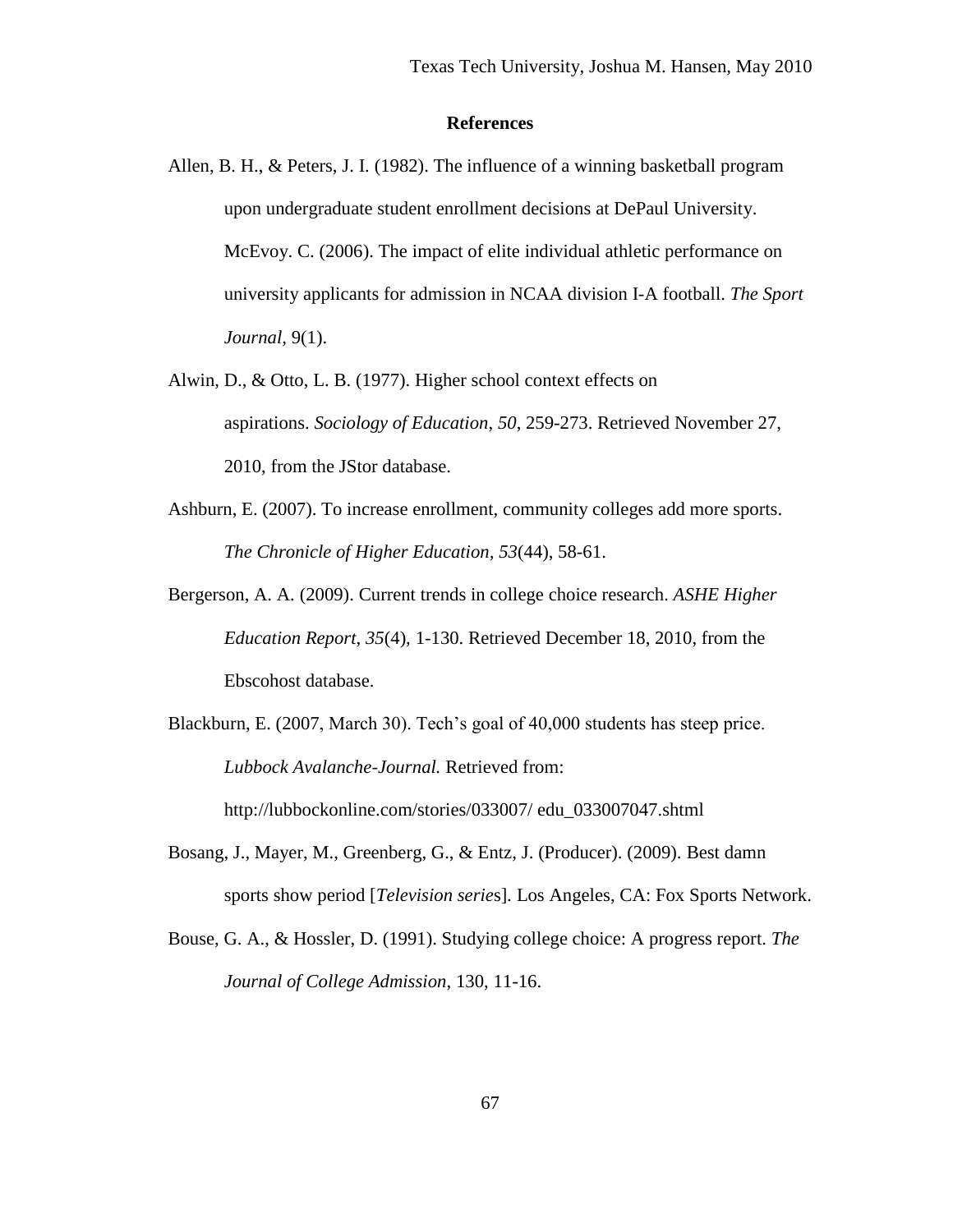- Braddock, J. H., Sokol-Katz, J., Dawkins, M. P., & Lv, H. (2006) College choice: Is it influenced by strong athletic programs?" Retrieved from: http://www.all academic.com/meta/p105025\_index.html
- Breen, R., & Goldthrope, J. H. (1997). Explaining educational differentials: Towards a formal rational action theory. *Rationality and Society,* 9(30), 275-305.

Chapman, D. (1981). A model of student college. *Journal of Higher Education*, *52*(5), 490-505.

- Carpenter, P. G., & Fleishman, J. A. (1987). Linking intentions and behavior: Australian students' college plans and college attendance. *American Educational Research Journal,* 24(1), 79-105.
- Chu, D. (1989). *The character of American higher education and intercollegiate sport.* Albany, NY: State University of New York Press.
- Chressanthis, G. A., & Grimes, P. W. (1993). Intercollegiate sports success and firstyear student enrollment demand. *Sociology of Sport Journal*, 10, 286-300.
- Creswell, J. W. (2009).Research design: qualitative, quantitative, and mixed methods approaches (3rd ed.). Thousand Oaks, Calif.: Sage Publications.
- Croxford, D. (2008). The colt effect: How UH will gain more than \$4 million in BCS bucks. *Hawaii Business.* Retrieved from:

http://www.hawaiibusiness.com/Hawaii-Business/January-2008/The-Colt-Effect/

Dembowski, F. L. (1980). A model for predicting student college choice. *College and University,* 55(2), 103-112.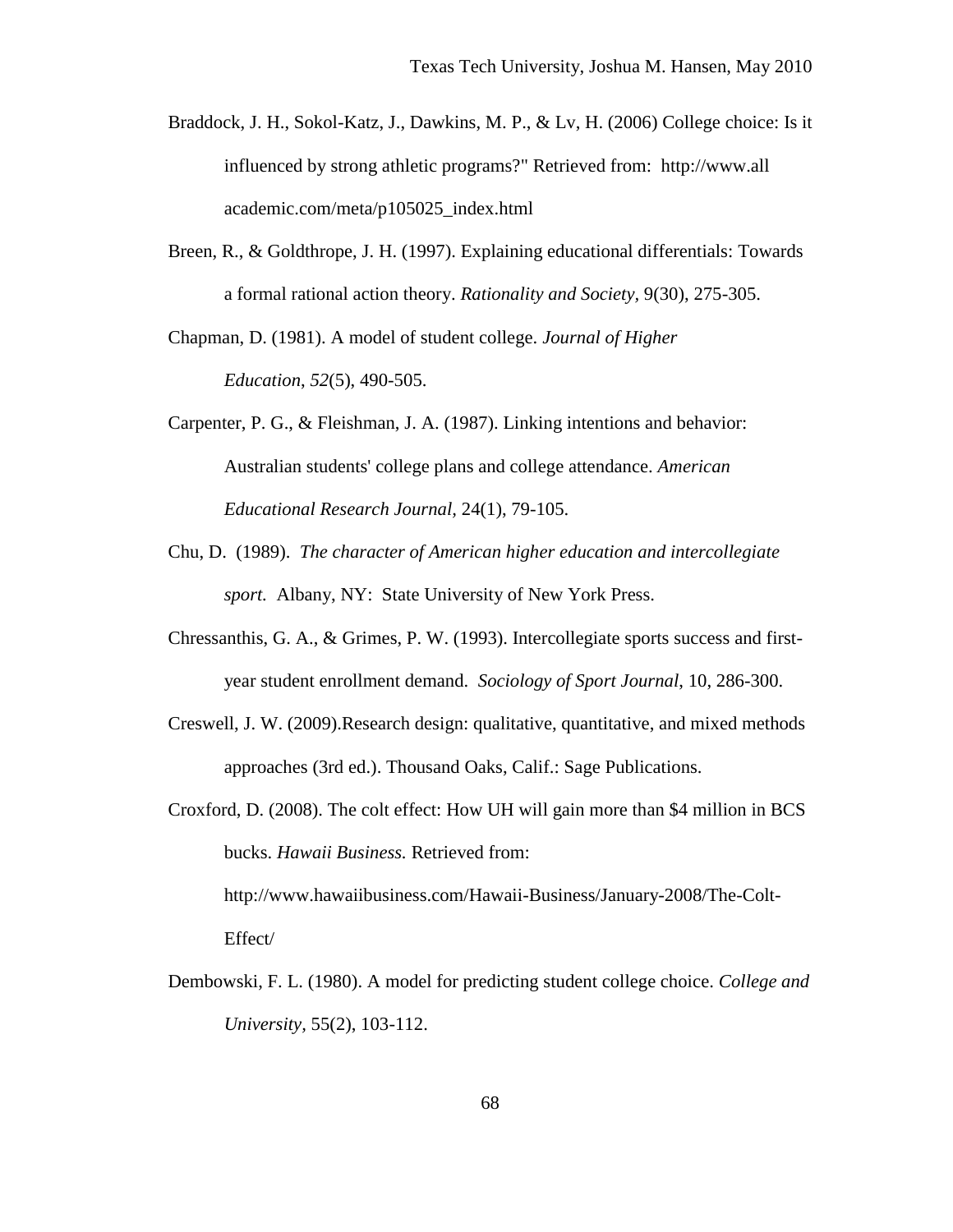Dexheimer, E. (2000, December7). The magic Flutie: USC may again tackle a football program – hoping to score more enrollment. *Denver Westwood News*. Retrieved from http://www.westword.com/2000-12-07/news/the-magic-flutie/

Dodd, M. (1997, July 11). Northwestern victories add up. *USA Today*, p. 12C.

- Domingo, O. (2010, January 1). Boise State made name in 2007 Fiesta Bowl win over Oklahoma. *The Arizona Republic.* Retrieved from: http://www.azcentral.com/ arizonarepublic/sports/articles/2010/01/01/20100101fiesta-boisestrespect.html
- Frank, R. H. (2004). Challenging the myth: A review of the links among college athletic success, student quality, and donations. Commissioned by the Knight Foundation Commission on Intercollegiate Athletics. Miami, FL.

Griffin, T. (2010, July 9). Crabtree's catch ranks as Big 12's No. 2 memorable moment. [ESPN blog]. Retrieved from http://espn.go.com/blog/big12/post/\_/id/2291/ crabtree-s-catch-ranks-as-big-12-s-no-2-memorable-moment

- Hendrickson, L. (2002). Old wine in a new wineskin: College choice, college access using agent-based modeling. *Social Sciences Computer Review,* 20(4), 400- 419.
- Hossler, D. (1998). Untitled. [Review of the book *Choosing colleges: How social class and schools structure opportunity*, by P. M. McDonough]. *The Journal of Higher Education*, 69(5), 583-585.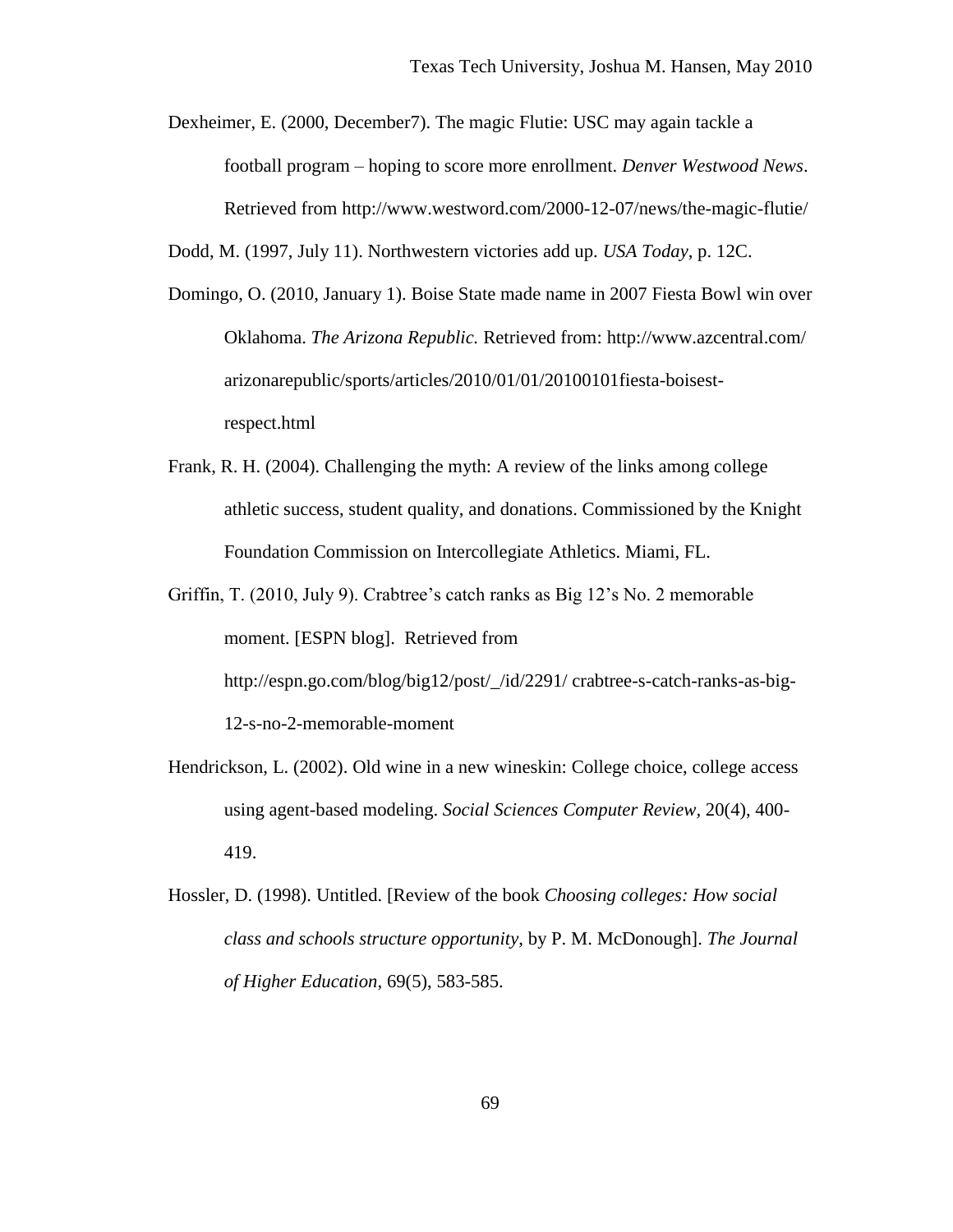- Hossler, D., Braxton, J., & Coopersmith, G. (1989). Understanding college choice. In J. C. Smart (Ed.), *Higher education, Handbook of theory and research,* 231- 288. New York, NY: Agathon.
- Hossler, D., & Gallagher, K. S. (1987). Studying student college choice: A three phase model and the implications for policymakers. *College and University*, 62, 207-221.
- Hossler, D., & Vesper, N. (1993). An exploratory study of the factors associated with parental saving for postsecondary education. *Journal of Higher Education,*  64(2), 140-165.
- Humphreys, B. A., & Mondello, M. (2006). Intercollegiate athletic success and donations at NCAA Division I institutions. *Journal of Sport Management,* 21(2), 265-280.
- Hurtado, S., Inkelas, K. K., Briggs, C., & Rhee, B. S. (1997). Differences in college access and choice among racial/ethnic groups: Identifying continuing barriers. *Research in Higher Education,* 38(1), 43-75.
- Jackson, G. A. (1978). Financial aid and student enrollment. *Journal of Higher Education*, 49(6), 548-574.
- Jain, R. (2004). The impact of athletic performance on undergraduate college choice (Honor's thesis, University of Pennsylvania). Retrieved from: http://repository .upenn.edu/wharton\_research\_scholars/9/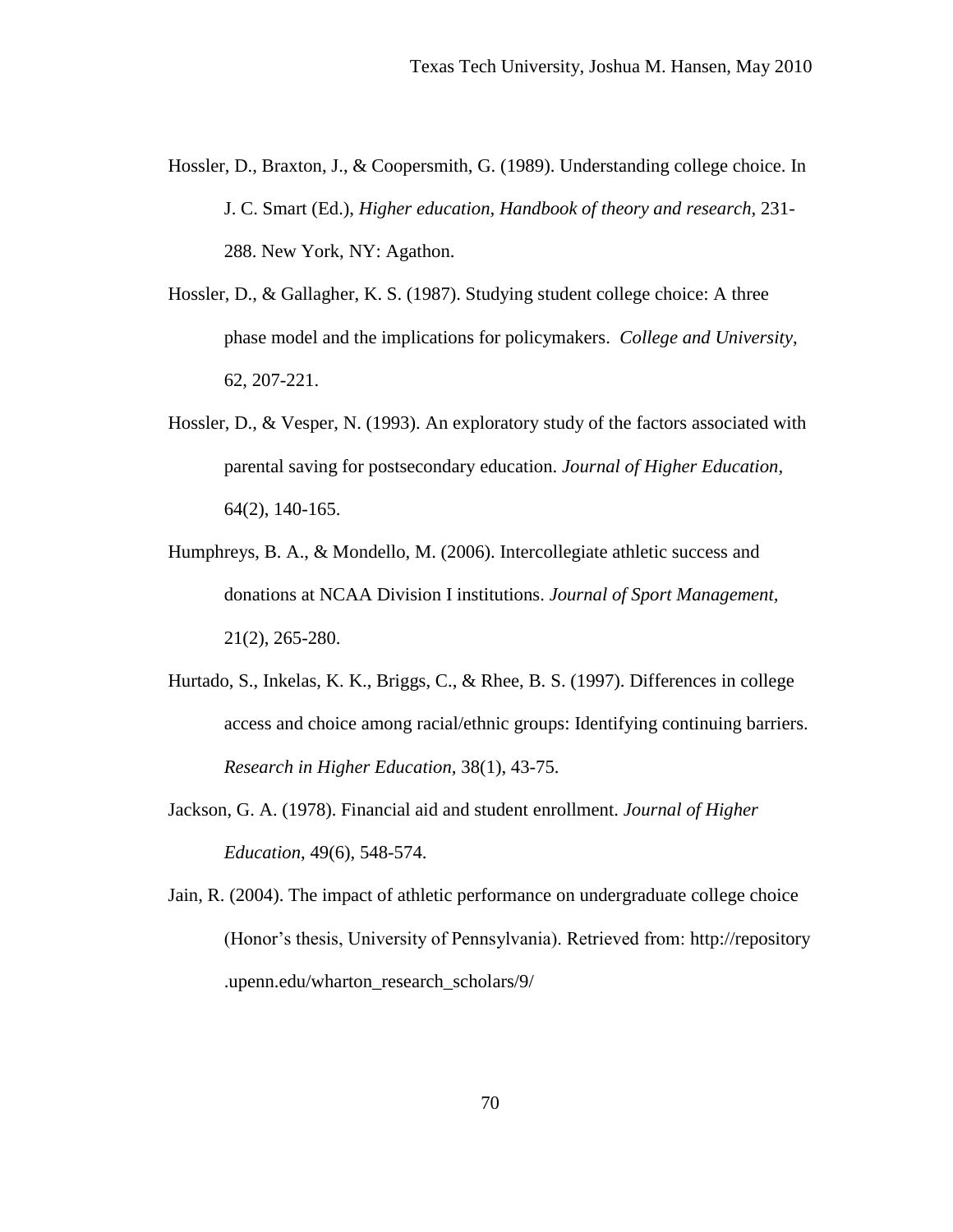- Lewis, G. H., & Morrison, J. (1975). A longitudinal study of college selection tech report no. 2. In J. C. Smart (Ed.), *Higher education, Handbook of theory and research,* 231-288. New York, NY: Agathon.
- Litan, R. E., Orszag, J. M., & Orszag, P. R. (2003). The empirical effects of collegiate athletics: An interim report. Commissioned by the National Collegiate Athletic Association. Indianapolis, IN.
- Litten, L. H. (1982). Different strokes in the applicant pool: Some refinements in a model of student college choice. *Journal of Higher Education*, 53(4), 383- 389.
- Lovaglia, M. J., & Lucas, J. W. (2005). High-visibility athletic programs and the prestige of public universities. *The Sport Journal,* 8(1).
- McDonald, B. (2003). The "Flutie factor" is now received wisdom. But is it true? *Boston College Magazine.* Retrieved from:

http://bcm.bc.edu/issues/spring\_2003 /ll\_phenomenology.html

- McDonough, P. M. (1997). *Choosing colleges: How social class and schools structure opportunity*. Albany, NY: State University of New York Press.
- McEvoy. C. (2005). The relationship between dramatic changes in team performance and undergraduate admissions applications. *The Smart Journal,* 2(1), 17-24.
- McEvoy, C. (2006). The impact of elite individual athletic performance on university applicants for admission in NCAA Division I-A football. *The Sport Journal,*  9(1).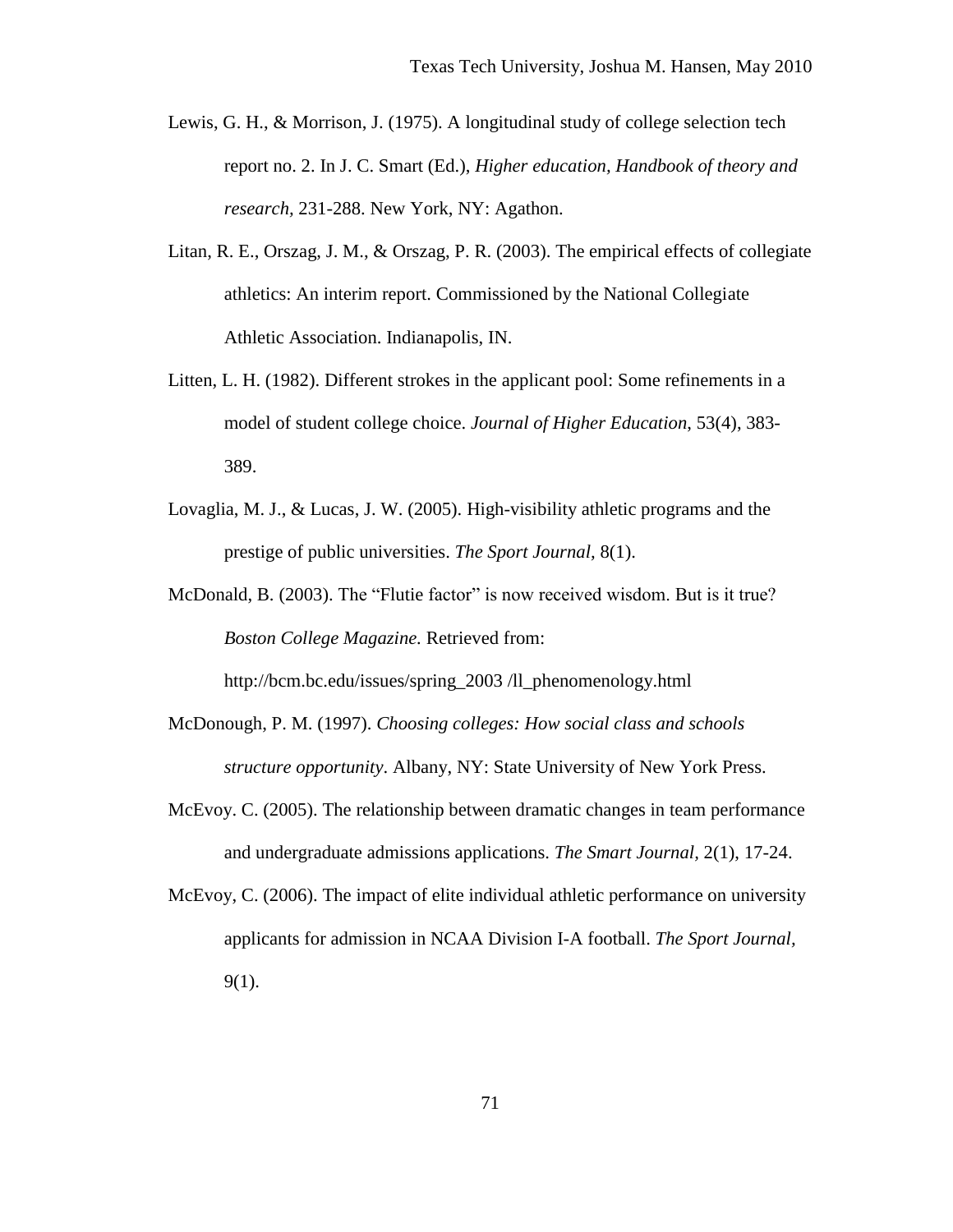- Morgan, S. L. (2002). Modeling preparatory commitment and nonrepeatable decisions: Information-processing, preference formation, and educational attainment. *Rationality and Society,* 14(4), 387-429.
- Muhammad, C. G. (2008). African American students and college choice: A consideration of the role of school counselors. *NASSP Bulletin*, 92(2), 81-94.
- Murphy, R. G., & Trandel, G. A. (1994). The relation between a university's football record and the size of its applicant pool. *Economics of Education Review*, 13, 265-270.
- Musberger, B. (1984). Flutie Hail Mary vs. Miami, full. Retrieved from: http://www.hark. com/collections/ztyxsvnplz-brent-musburger
- Parker, B. (2002). *Planning analysis: Calculating growth rates*. Retrieved from http://pages.uoregon.edu/rgp/PPPM613/class8a.htm
- Perna, L. W. (2006). Studying college access and choice: A proposed conceptual model. In J. C. Smart (Ed.), *Higher education: Handbook of theory and research* (Vol. 21, p. 991-157). Amsterdam, The Netherlands: Springer.
- Perez, G. (2009, May 5). CSU-Pueblo stabilized by enrollment growth: But CSU-Fort Collins ponders laying off 40. *The Pueblo Chieftan.* Retrieved from: http://www.chieftain.com/news/local/article\_daeff9c7-0cf6-543a-9851bf597b4a84b5.html
- Pitre, P. E. (2006). Understanding predisposition in college choice: Toward an integrated model of college choice and theory of reasoned action. *College and University Journal,* 81(2), 35-42.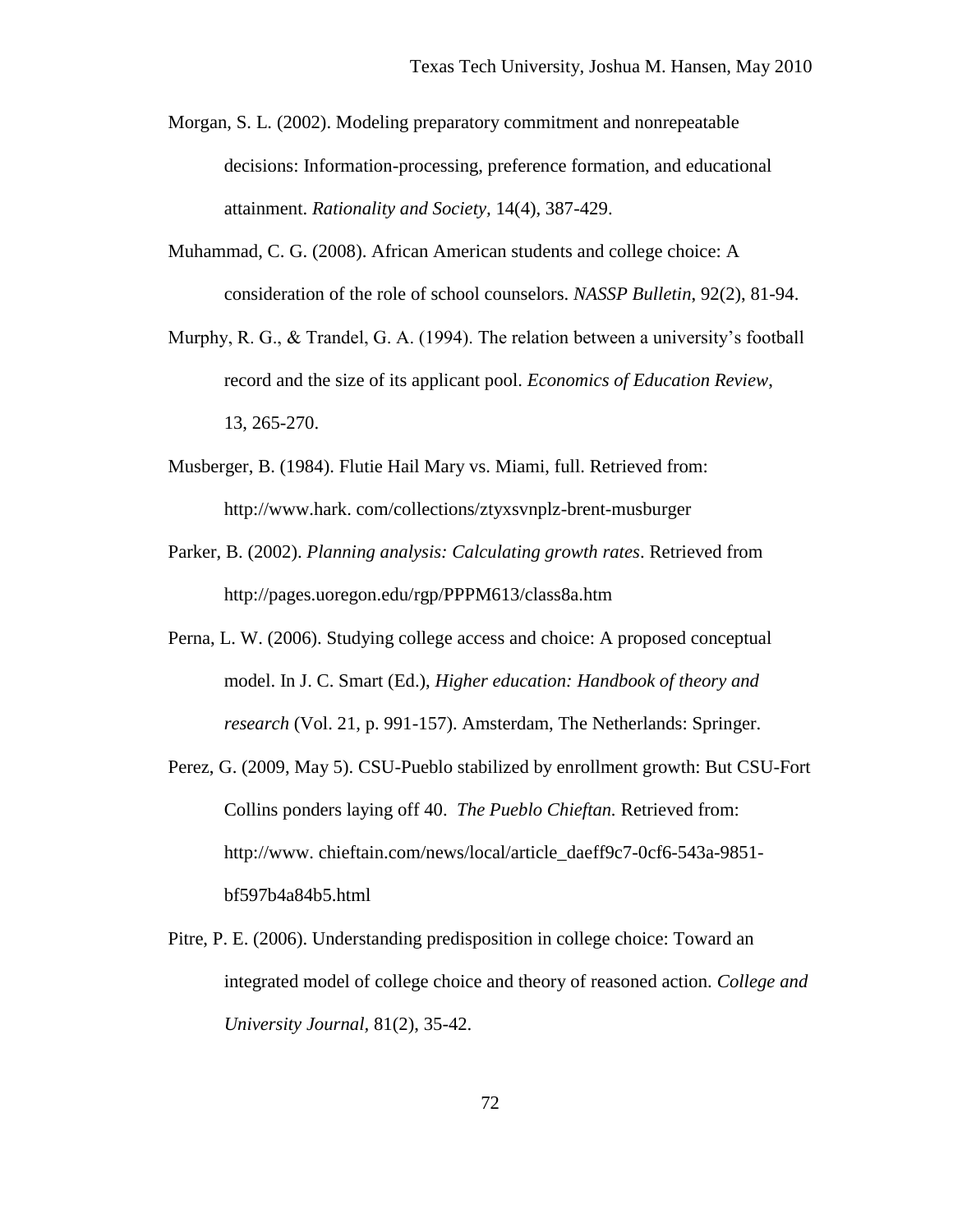Pope, D. G., & Pope, J. C. (2008). The impact of college sports success on the quantity and quality of student applications. *Southern Economic Journal*. Retrieved from: http://www.aaec.vt.edu /aaec/working%20papers/2008\_05.pdf

Potter, D. (2008, March 23). Flutie effect is real, study shows. *Seattle Post-Intelligencer*. Retrieved from: http://www.seattlepi.com/cbasketball/356135\_flutie24.html

- Prins, J., McCormack, D., Michelson, D., & Horrel, K. (2010). Product and process comparisons. In C. Croarkin & P. Tobias (eds.), NIST/SEMATECH e-Handbook of Statistical Methods. Retrieved from: http://www.itl.nist.gov/div898/handbook /index.htm
- Roper, L. D., & Snow, K. (1976). Correlation studies of academic excellence and bigtime athletics. *International Review of Sport Sociology,* 11(3), 57-69.
- Sproull, N. (2002*). Handbook of research methods: a guide for practitioners and students in the social sciences*. Lanham, MD: Scarecrow Press.

Starkey, L. (2009, February 20). College admissions case study: the Flutie effect and the University of Florida. *Examiner.com*. Retrieved from: http://www.examiner.com /college-admissions-in-national/collegeadmissions-case-study-the-flutie-effect-and-the-university-of-florida

SurveyMonkey. (2010). Security statement. Retrieved January 18, 2011, from http://www.surveymonkey.com/Monkey\_Security.aspx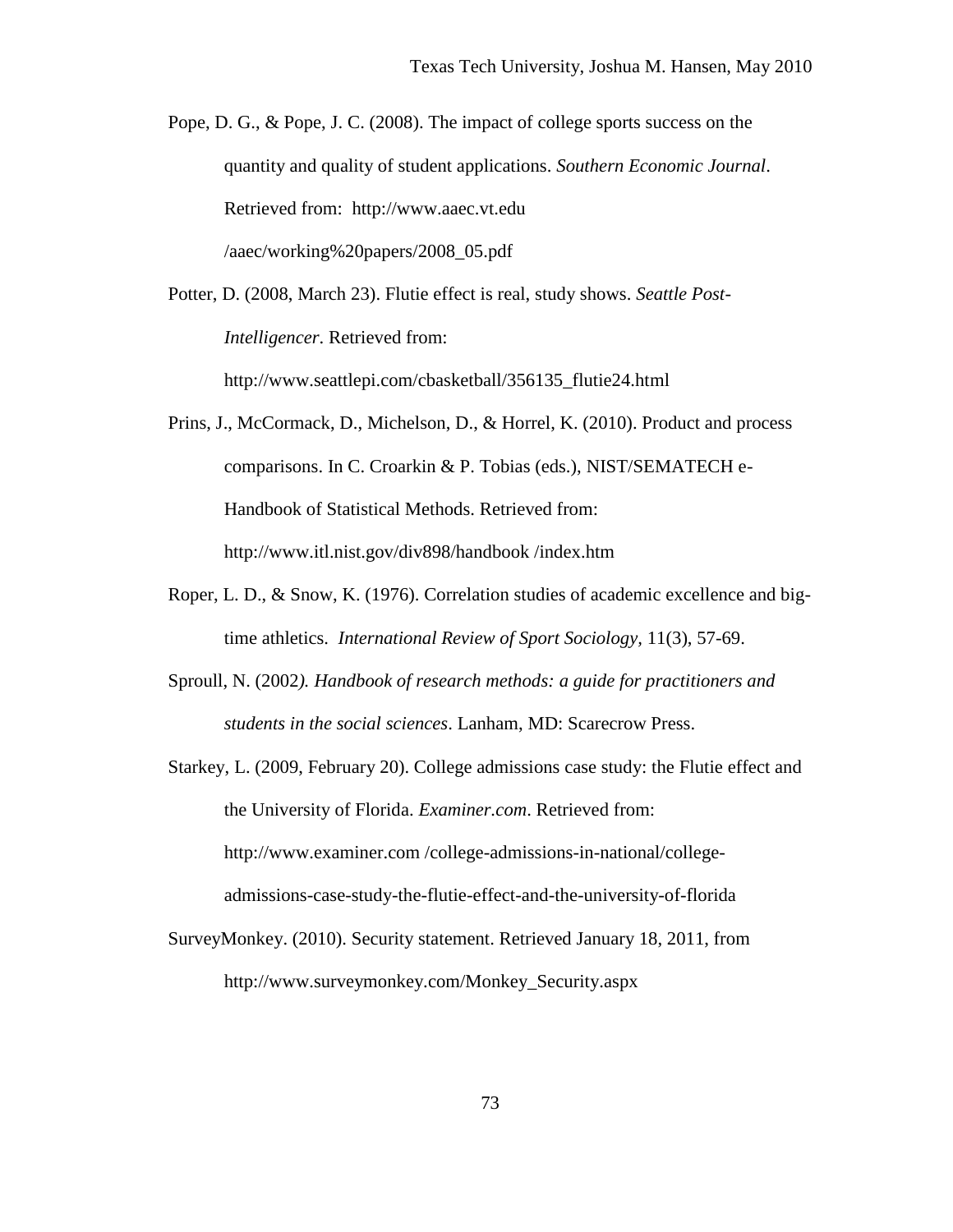- Teranishi, R. T., Ceja, M., Antonio, A. L., Allen, W., & McDonough, P. M. (2004). The college-choice process for Asian Pacific Americans: Ethnicity and socioeconomic class in context. *The Review of Higher Education,* 27(4), 527- 551.
- Thunderbowl. (2008). Thunderbowl Stadium. Colorado State University Pueblo Retrieved from http://static.www.colostatepueblo.edu/projects/ ThunderbowlStadium.asp#
- Tierney, W. G., & Venegas, K. M. (2009). Finding money on the table: Information, financial aid, and access to college. *Journal of Higher Education,* 80(4), 363- 388.
- Toma, J. D., & Cross, M. E. (1998). Intercollegiate athletics and student college choice: Exploring the impact of championship seasons on undergraduate applications. *Research in Higher Education*, 39, 633-661.
- Trenkamp, B. A. (2009). Does the advertising effect of athletics impact academic rankings? *Applied Economic Letters,* 16(4), 373-378.
- Trivette, M. (n.d.) The effects of increased intercollegiate athletic success on undergraduate applications for admission (Honor's Thesis, Appalachian State University). Retrieved from: http://www.appstate.edu/~mt54813/documents/ Trivette\_Admissions.pdf
- Tucker, I. (2004). A reexamination of the effect of big-time football and basketball success on graduation rates and alumni giving rates. *Economics of Education Review,* 23(6), 655-661.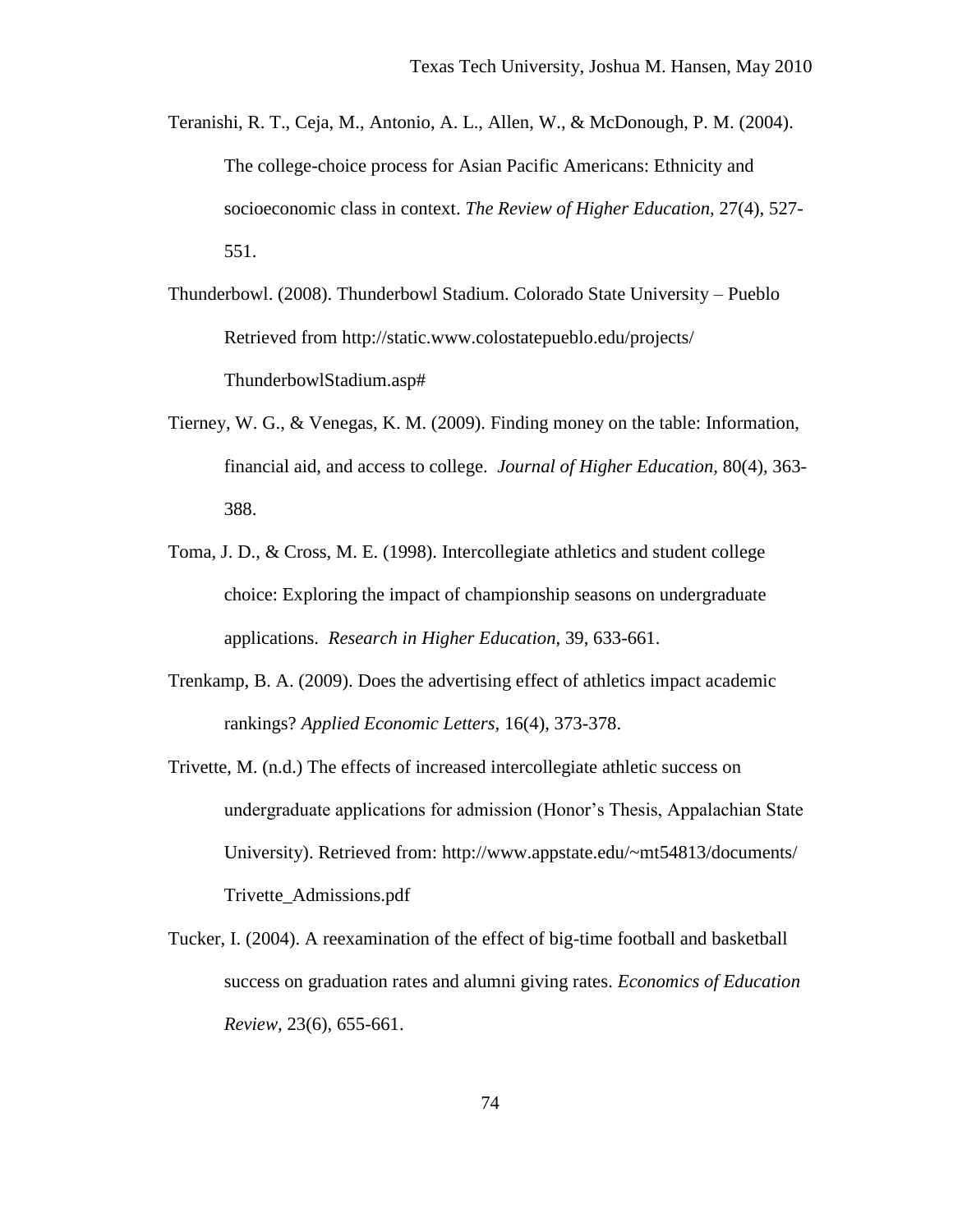Young, M., & Reyes, P. (1987). Conceptualizing enrolment behavior. *Journal of Student Financial Aid,* 17(3), 41-49.

White, D. (2010, March 31). Will the final four help WVU gain students? *The Charleston Gazette*. Retrieve from: http://www.allbusiness.com/educationtraining/extra-curricular-activities/14221009-1.html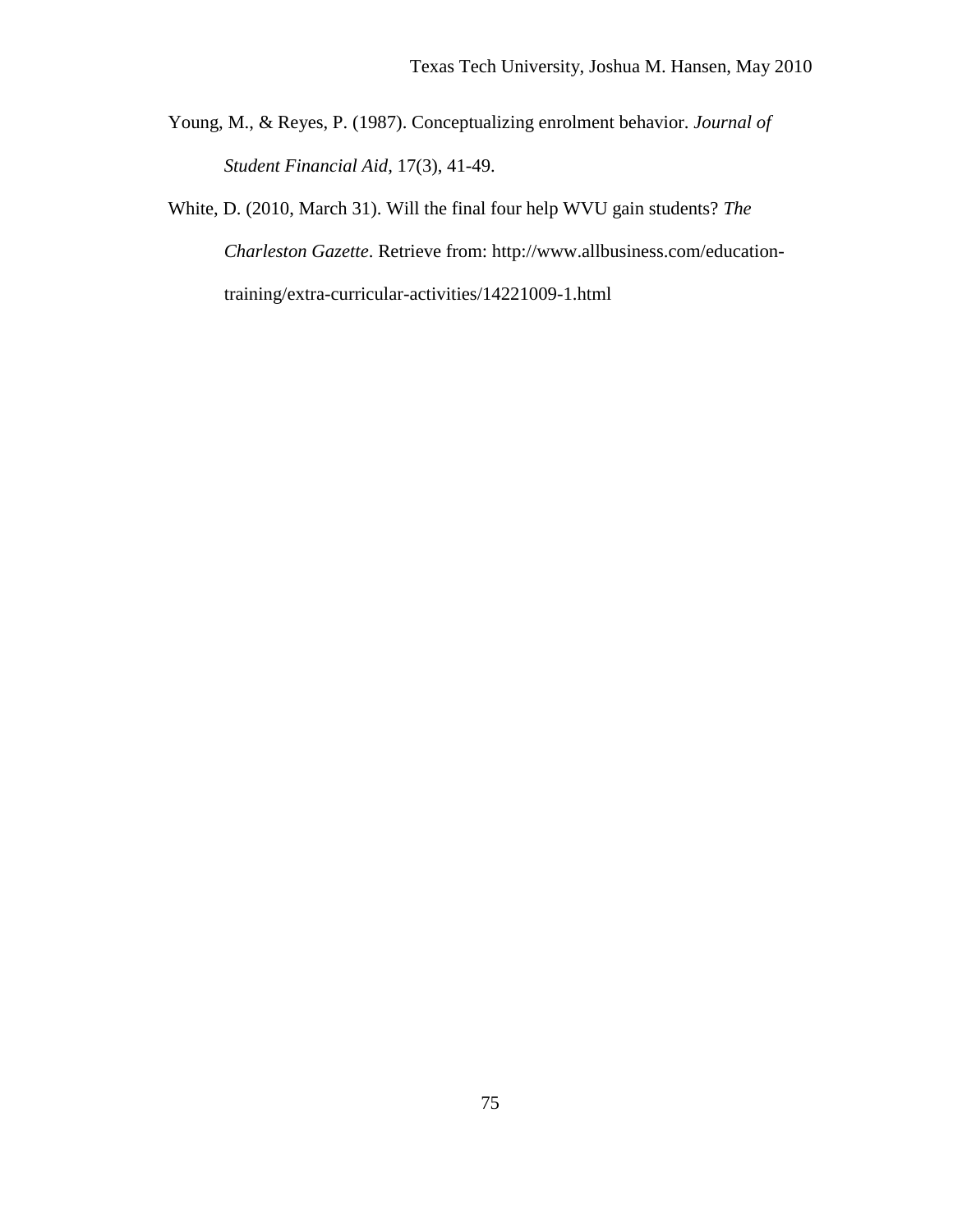# **Appendix A**

# **The Effects of Athletic Success on College Choice Decisions at Texas**

# **Tech University**

The purpose of this research study is to find what affects college choice of students who choose to apply to Texas Tech University. One of the factors that will be researched is the effect of athletic success on a student's choice to apply. This study will provide important information to possibly help design or alter a pre-existing college choice model.

Thank you for participating in this research study. Completion of this survey should take no more than 10 minutes to complete. Your participation is strictly voluntary. All of the information that will be collected is confidential and you may choose not to answer any question. No personal information will be collected in this survey and all data is collected anonymously and cannot be tracked back to a specific individual.

To participate in the survey, please click on the link below: www.surveymonkey.com/xxxxxxxxx

If you have any additional questions about this research study, please contact Joshua Hansen at by e-mail at joshua.hansen@ttu.edu. This research study is being supervised by Dr. Stephanie J. Jones, Assistant Professor in the Higher Education Program at Texas Tech University. Any questions or concerns can also be sent to her at (806) 742-1997 ext. 245 or at stephanie.j.jones@ttu.edu.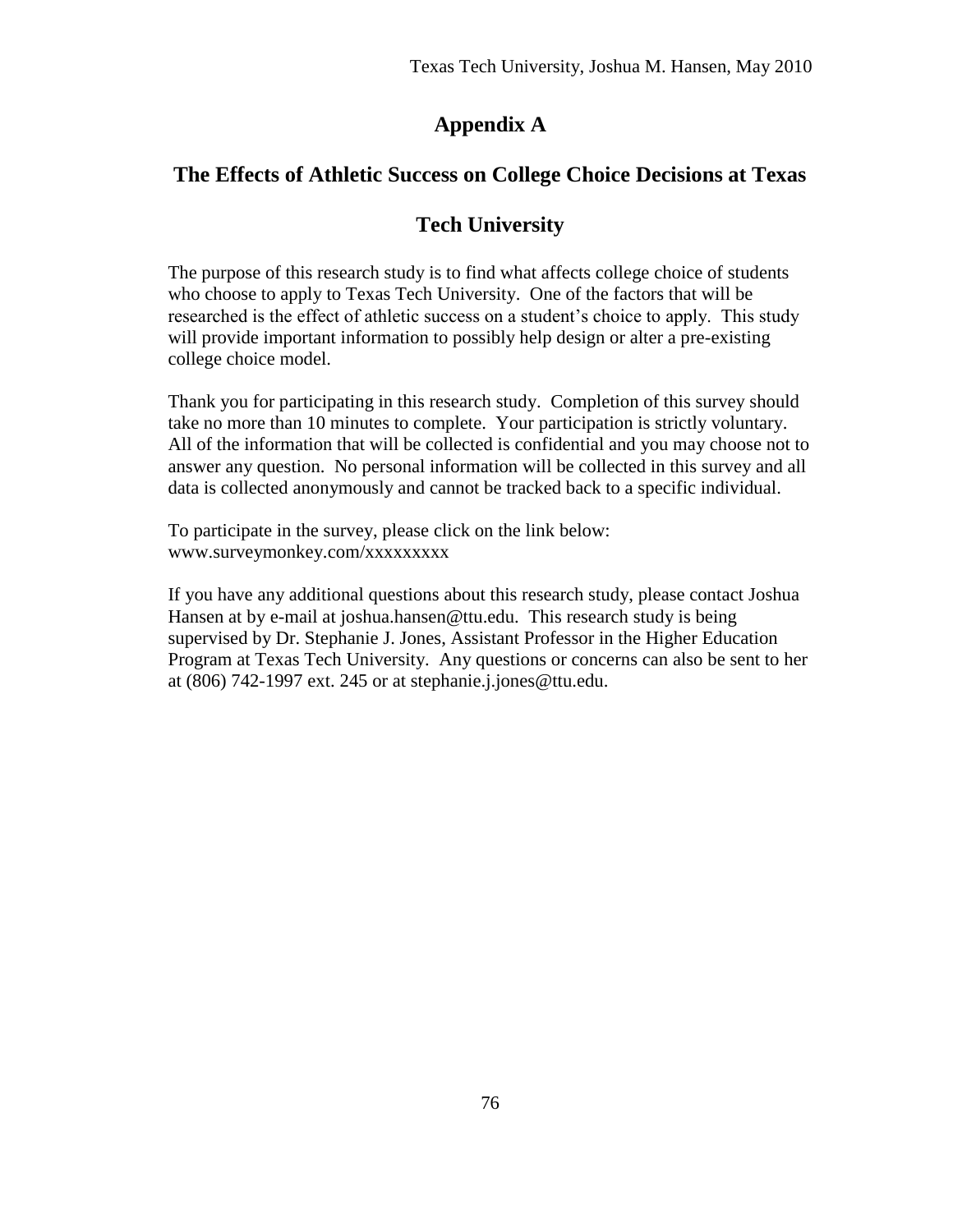## **Survey**

Please read each question/statement carefully and select the answer that most accurately reflects your experiences when deciding to enroll at Texas Tech University. Participation in this questionnaire is voluntary and you do not have to answer any questions that you feel uncomfortable with. Thank you for participating in this study.

### **Part I: Demographics**

- 1. What year did enroll at Texas Tech University?
	- a. 2009
	- b. 2010
	- c. None of the above
- 2. What is your enrollment classification?
	- a. Freshmen
	- b. Sophomore
	- c. Junior
	- d. Senior
	- e. Graduate Student
- 3. Did you transfer to Texas Tech University from another college?
	- a. Yes
	- b. No
- 4. What is your gender?
	- a. Male
	- b. Female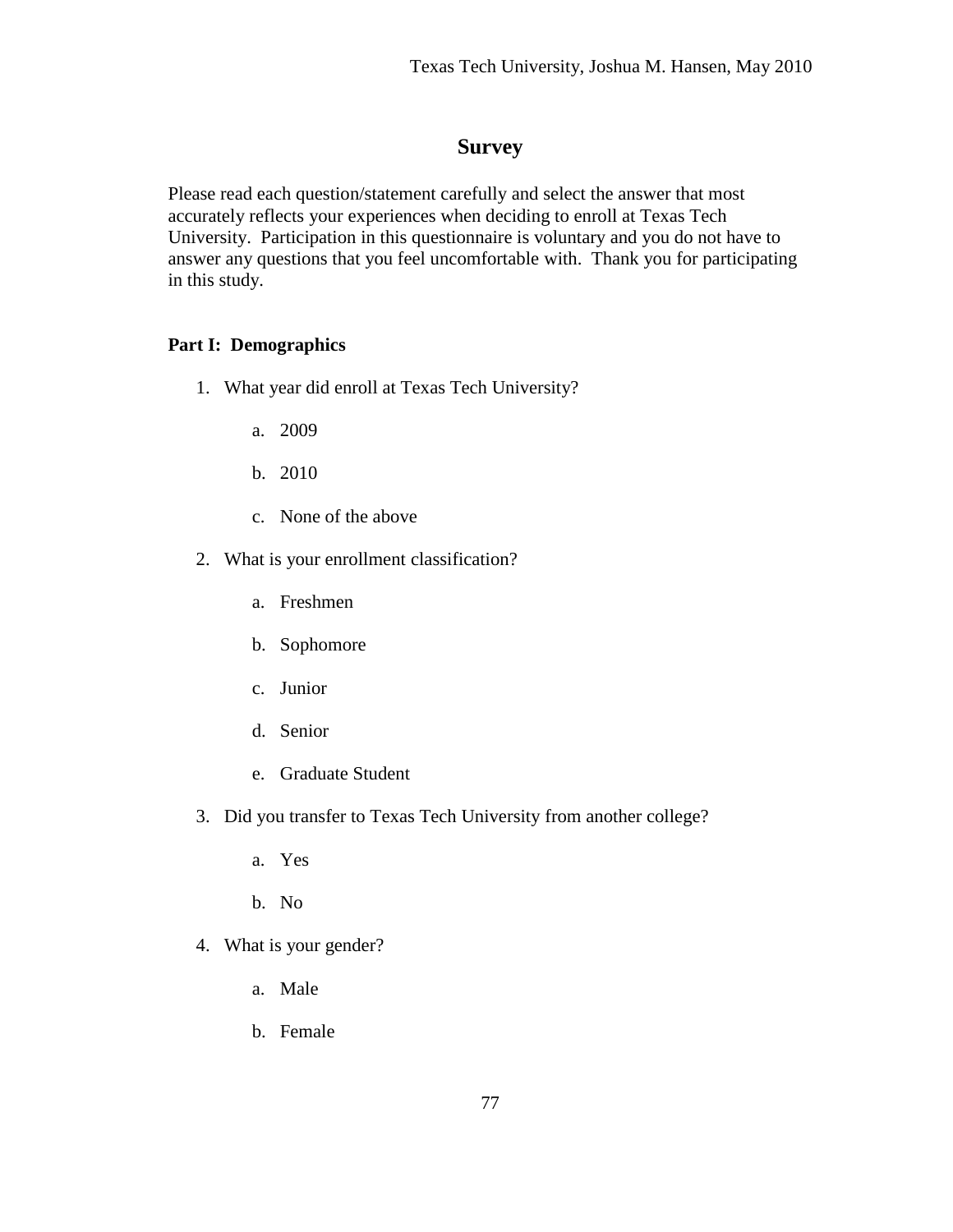- 5. What is your ethnicity?
	- a. African American/Black
	- b. Asian American
	- c. Hispanic American
	- d. Native American
	- e. Caucasian
	- f. No response
- 6. Are you a resident of the state of Texas or are you an out of state student?
	- a. Texas resident
	- b. Out of state Student

### **Part II: College Choice Decisions**

- 7. When applying to Texas Tech University, did the reputation of academic programs offered by the university affect your decision to apply?
	- a. Yes
	- b. No
- 8. When applying to Texas Tech University, did the pursuit of it becoming a Tier One research institution affect your decision to apply?
	- i. Yes
	- ii. No
- 9. When applying to Texas Tech University, did the NCAA Division I athletics' programs the university participates in affect your decision to apply?
	- a. Yes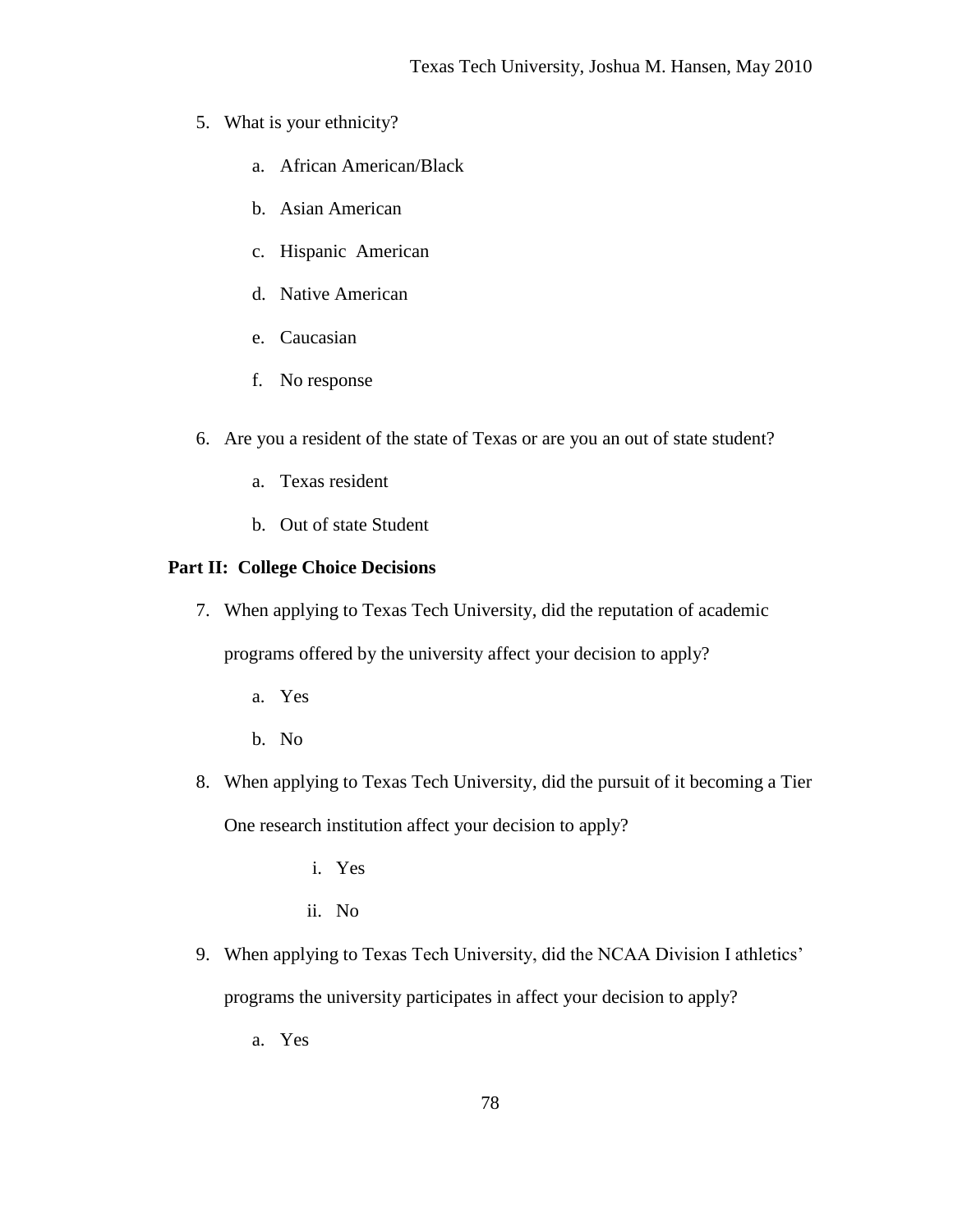b. No

- 10. When applying to Texas Tech University, did specifically the winning college football program affect your decision to apply?
	- a. Yes
	- b. No
- 11. When applying to Texas Tech University, did the geographical proximity of the university to your home affect your decision to apply?
	- a. Yes
	- b. No
- 12. Are either of your parents Texas Tech University alumni?
	- a. Yes
	- b. No
- 13. If one or more of your parents are Texas Tech alum, did their past attendance

at Texas Tech University affect your decision to apply?

- a. Yes
- b. No
- 14. When applying to Texas Tech University, did the fact your friends were going to the university affect your decision to apply?
	- a. Yes
	- b. No
- 15. When applying to Texas Tech University, did the campus facilities

(Recreation Center, Library, and Student Union) affect your decision to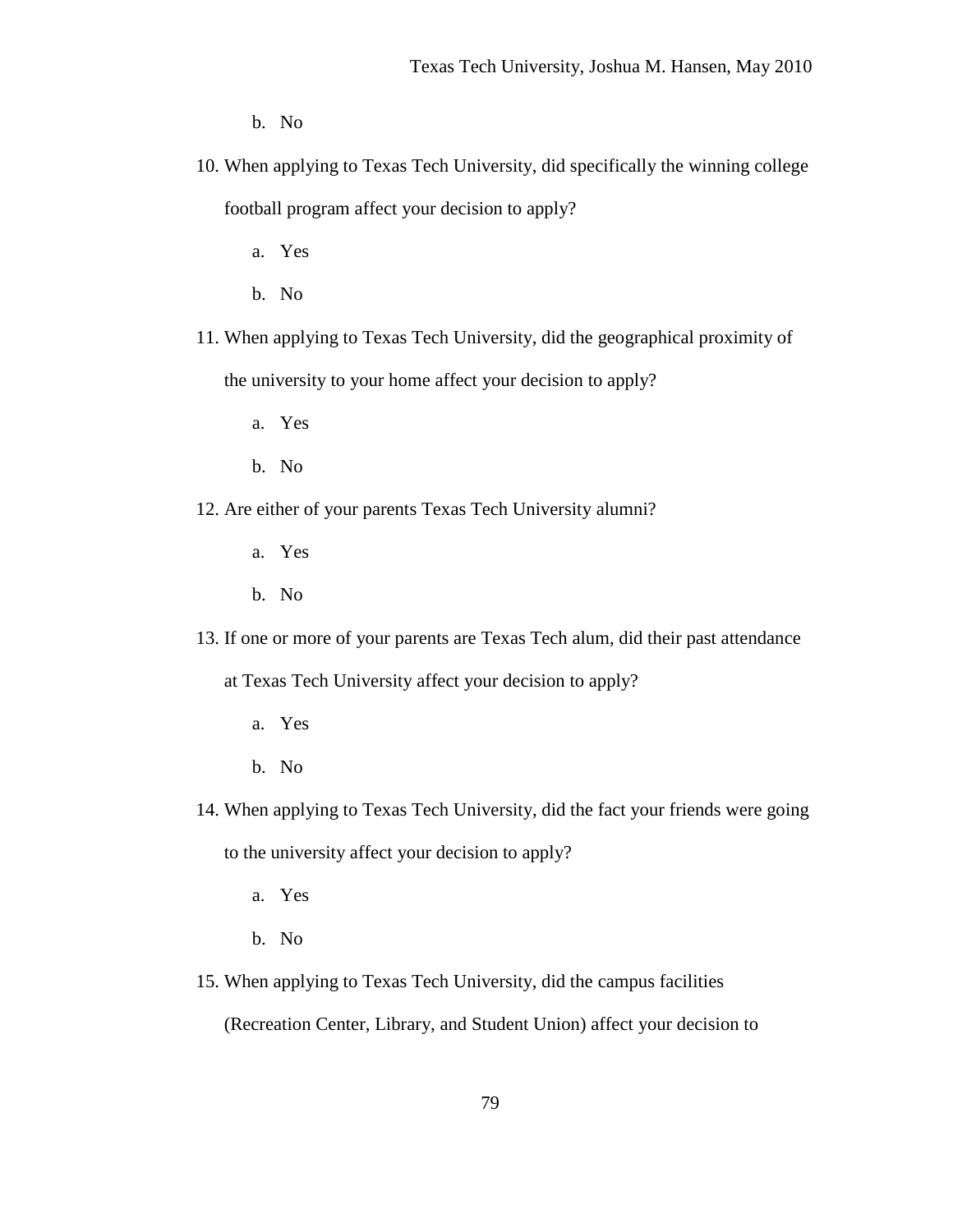apply?

- a. Yes
- b. No
- 16. Number 1 to 5, what helped you choose to attend Texas Tech University? (5

having the most affect and 1 having the least affect.)

- a. The university seeking Tier One status.
- b. A solid athletics program
- c. The winning football program
- d. Offered the major you were seeking
- e. Your friends were going to attend Texas Tech
- f. Parents were alumni of Texas Tech
- g. Geographical proximity to your home
- h. Campus facilities (Recreation Center, Library, Student Union, etc.)
- 17. Did Michael Crabtree's catch against the University of Texas in 2008 affect

your interest in Texas Tech University?

- a. Yes
- b. No
- 18. If you were already interested in Texas Tech University before Michael Crabtree's nationally televised catch against the University of Texas Longhorns in 2008, did it have an effect on you applying to the university?
	- a. Yes
	- b. No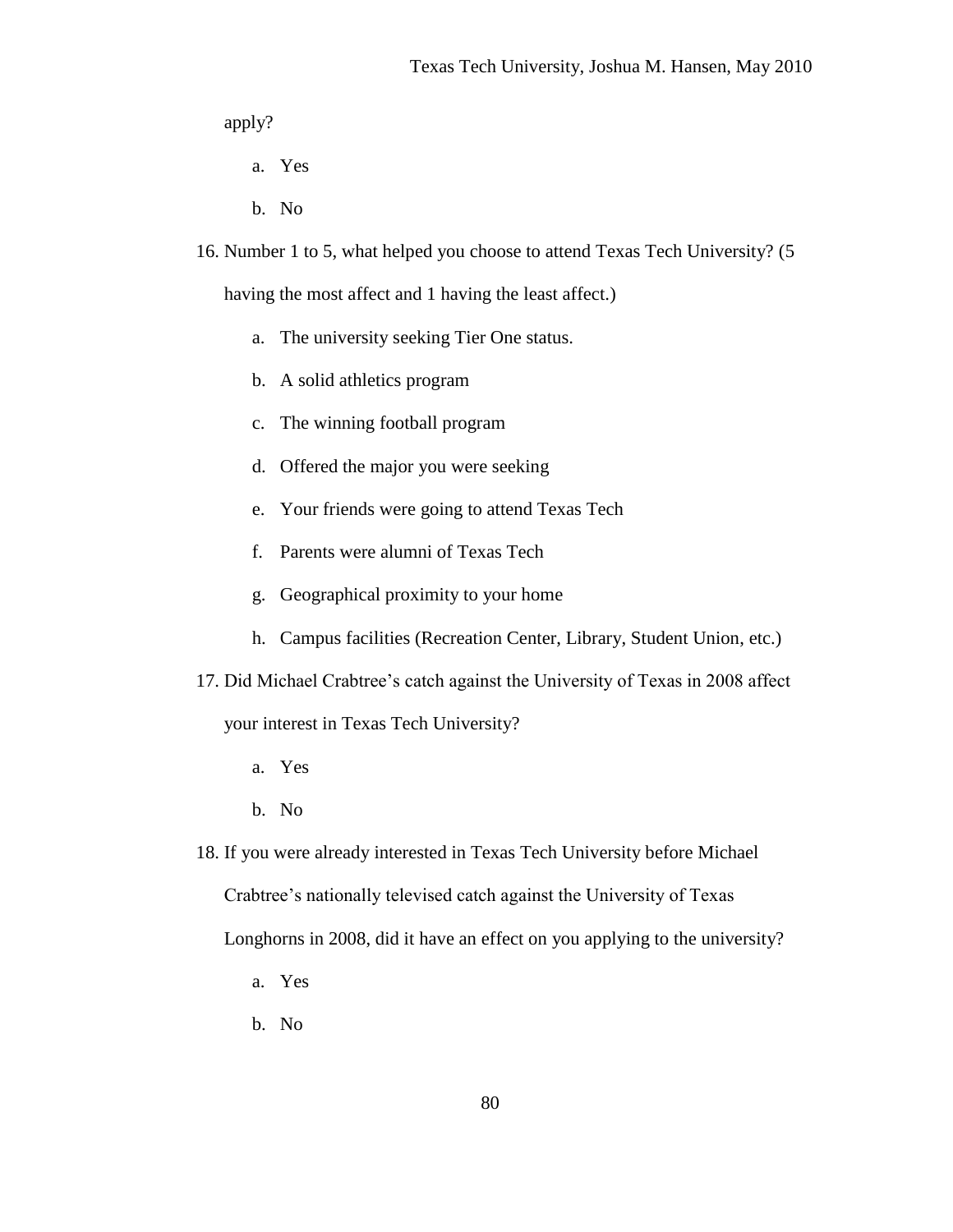## **Part III: Open-ended Comments**

- 19. If you transferred to Texas Tech University from another college, what made you decide to leave your last college?
- 20. Do you have anything else you would like to share concerning why you chose to apply to Texas Tech University?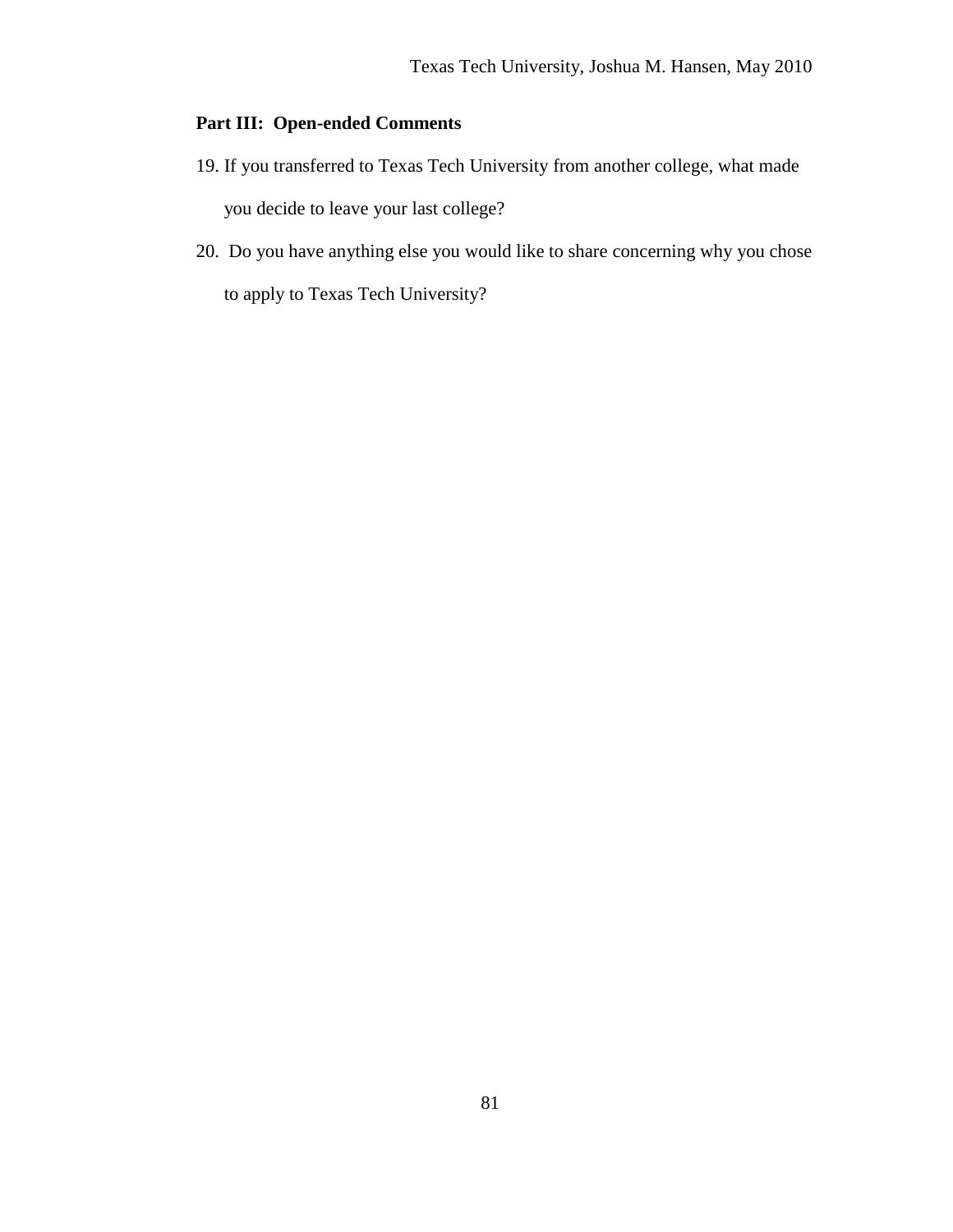### **Appendix B**

### **IRB Approval**



December 2, 2010

Dr. Stephanie Jones Ed Psychology & Leadership Mail Stop: 1071

Regarding: 502667 The Effects of Athletic Success on College Choice Decisions of Texas Tech University Students

Dr. Stephanie Jones:

The Texas Tech University Protection of Human Subjects Committee approved your claim for an exemption for the proposal referenced above on December 2, 2010.

Exempt research is not subject to continuing review. However, any modifications that (a) change the research in a substantial way, (b) might change the basis for exemption, or (c) might introduce any additional risk to subjects must be reported to the IRB before they are implemented.

To report such changes, you must send a new claim for exemption or a proposal for expedited or full board review to the IRB. Extension of exempt status for exempt projects that have not changed is automatic.

The IRB will send annual reminders that ask you to update the status of your research project. Once you have completed your research, you must inform the Coordinator of the Committee either by responding to the annual reminder or by notifying the Coordinator by memo or e-mail (donna peters@ttu.edu) so that the file for your project can be closed.

Sincerely,

Rosemary Cogan, Ph.D., ABPP Protection of Human Subjects Committee

Box 41075 | Lubbock, Texas 79409-1075 | T 806.742.3905 | F 806.742.3947 | www.vpr.ttu.edu An EEO/Affirmative Action Institution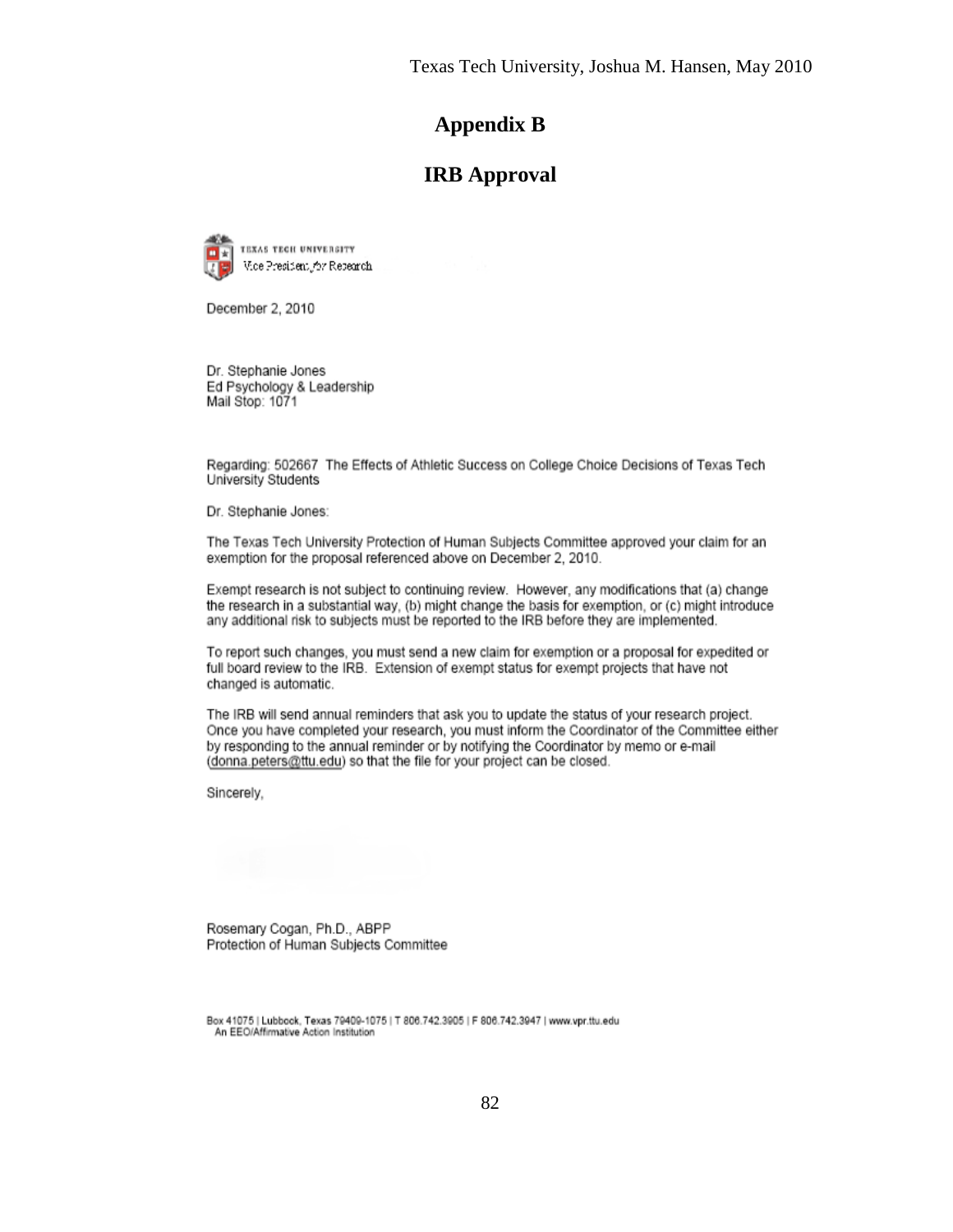# **Appendix C**

# **TechAnnounce Message #1**

Subject: So why did YOU choose to apply to Texas Tech?

Share why you chose to become a Red Raider!!!

Description:

So why did YOU choose to apply at Texas Tech?

The goal of this survey is to find what affected students to apply to Texas Tech University. The information you provide could lead to altering a college choice model or creating a brand new model!

This survey should take no more than 10 minutes to complete. Your participation is strictly voluntary. All of the information that will be collected is confidential and you may choose not to answer any question. No personal information will be collected in this survey and all data is collected anonymously and cannot be tracked back to a specific individual.

To participate in the survey, please click on the link below: [www.surveymonkey.com/xxxxxxxxx](http://www.surveymonkey.com/xxxxxxxxx)

If you have any additional questions about this research study, please contact Joshua Hansen at by e-mail at johsua.hansen@ttu.edu. This research study is being supervised by Dr. Stephanie J. Jones, Assistant Professor in the Higher Education Program at Texas Tech University. Any questions or concerns can also be sent to her at (806) 742-1997 ext. 245 or at stephanie.j.jones@ttu.edu.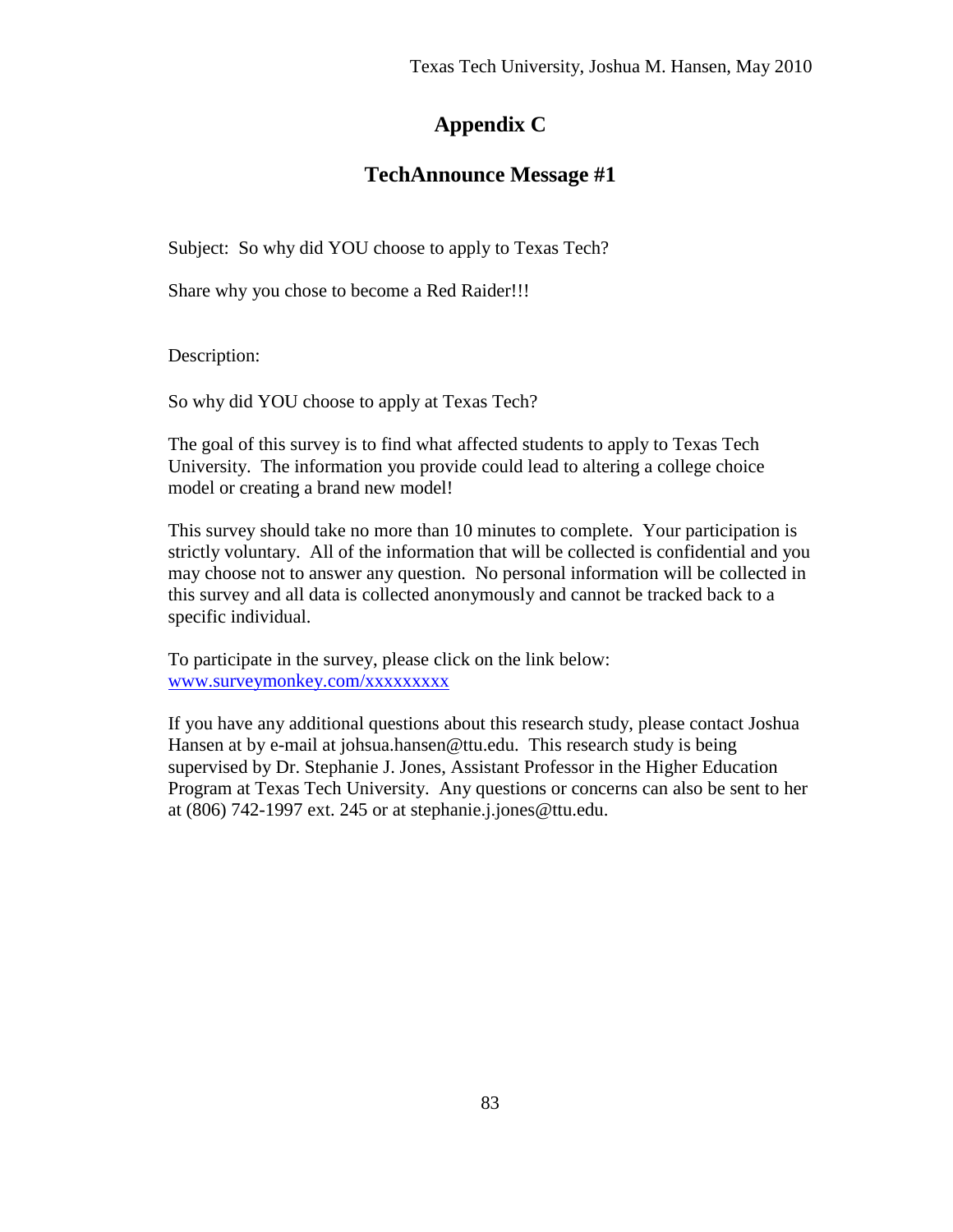# **Appendix D**

## **TechAnnounce Message #2**

Subject: So why did YOU choose to apply to Texas Tech?

Last chance to share why you chose to become a Red Raider!!!

Description:

So why did YOU choose to apply at Texas Tech?

The goal of this survey is to find what affected students to apply to Texas Tech University. The information you provide could lead to altering a college choice model or creating a brand new model!

This survey should take no more than 10 minutes to complete. Your participation is strictly voluntary. All of the information that will be collected is confidential and you may choose not to answer any question. No personal information will be collected in this survey and all data is collected anonymously and cannot be tracked back to a specific individual.

To participate in the survey, please click on the link below: [www.surveymonkey.com/xxxxxxxxx](http://www.surveymonkey.com/xxxxxxxxx)

If you have any additional questions about this research study, please contact Joshua Hansen at by e-mail at johsua.hansen@ttu.edu. This research study is being supervised by Dr. Stephanie J. Jones, Assistant Professor in the Higher Education Program at Texas Tech University. Any questions or concerns can also be sent to her at  $(806)$  742-1997 ext. 245 or at stephanie.j.jones@ttu.edu.